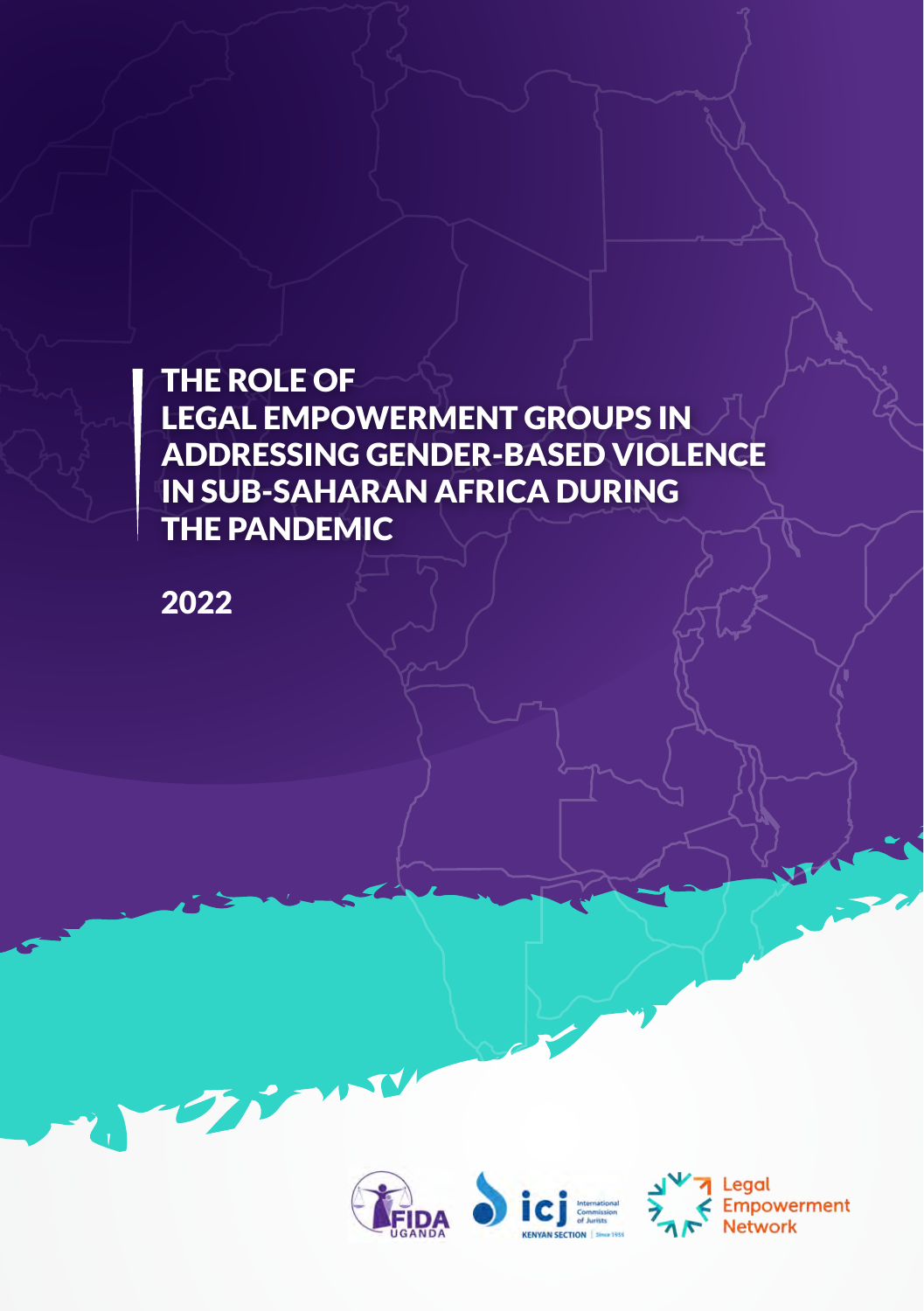

- **ORGANIZATIONS**
	- Centre for Rights Education and Awareness, Kenya
	- FIDA Uganda
	- Informal Workers' Organisation, Sierra Leone
	- Kenyan Section of the International Commission of Jurists
	- Kenya Human Rights Commission
- Legal Resources Foundation, Zimbabwe
- Sonke Gender Justice, South Africa
- Uganda Network on Law, Ethics and HIV and AIDS
- Women's Legal Aid Centre, Tanzania
- Women Safe House Sustenance Initiative, Nigeria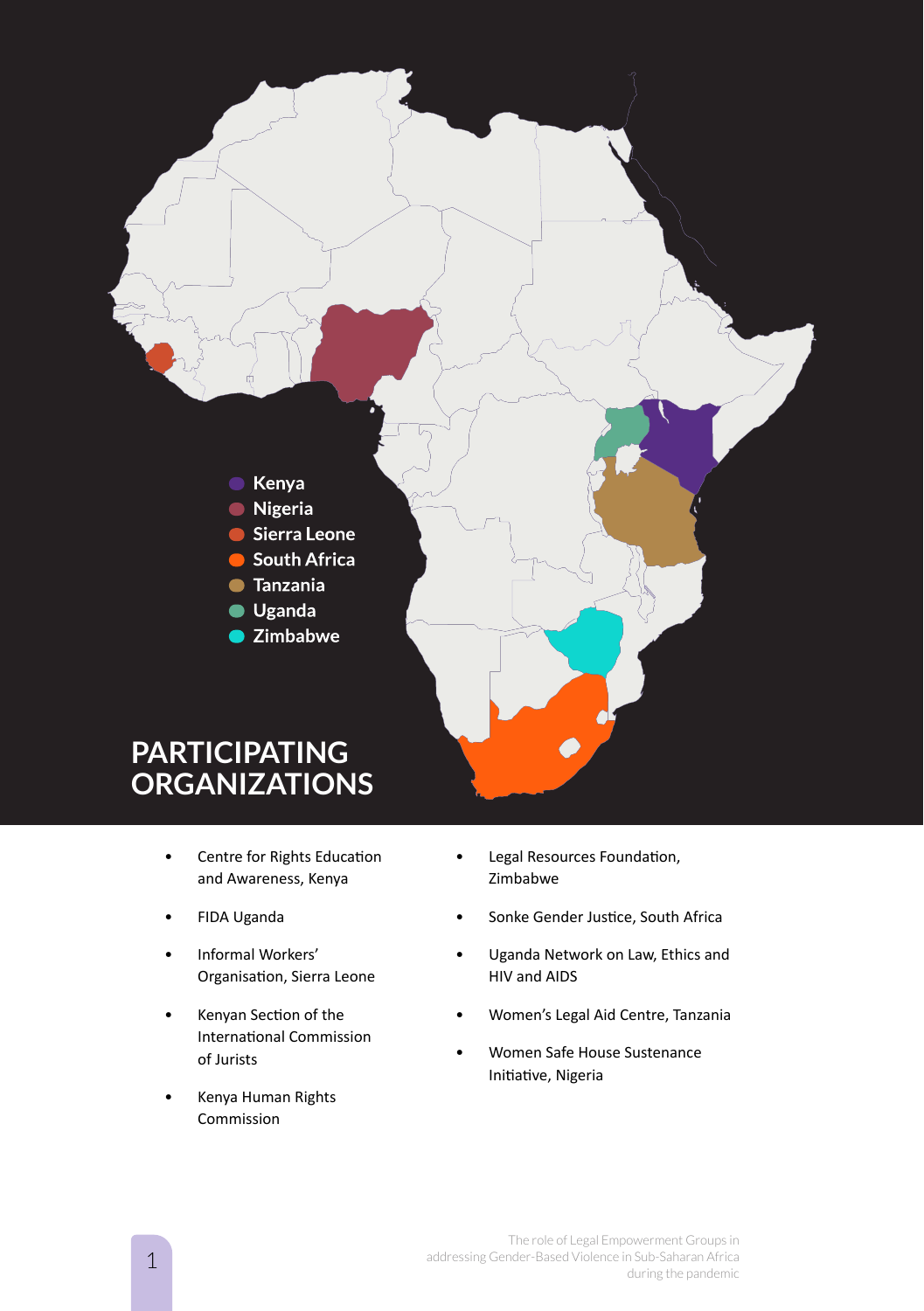# **ACKNOWLEDGEMENTS**

The study was designed and carried out by Linette du Toit, FIDA Uganda; Santana Simiyu, ICJ-Kenya and Aimee Ongeso of the Legal Empowerment Network convened by Namati. We are grateful to the many legal empowerment practitioners and community paralegals from across Sub-Saharan Africa who dedicated time and commitment to enable the documentation of their experiences, lessons and initiatives in addressing GBV during the COVID-19 pandemic. In particular, we would like to thank Chelcy Heroe from the Informal Workers Organisation, Sierra Leone; Wuraoluwa Ayodele and Yemisi Emmanuel from Women Safe House Sustenance Initiative, Nigeria; Valerie Zviuya, Agatha Shekete and Precious Zulu from the Legal Resources Foundation, Zimbabwe; Rumbie Chidoori, Mpiwa Mangwiro and Wendy Paloa from Sonke Gender Justice, South Africa. We are also grateful to Mburalina Maira from Women's Legal Aid Centre, Tanzania; Shilah Nasaazi, Joan Maani and Susan Tafumba from FIDA Uganda; Martin Mavenjina from the Kenya Human Rights Commission; Elsie Milimu and Peris Achieng from the Centre for Rights Education and Awareness (CREAW) Kenya and Rhonah Babweteera from the Uganda Network on Law, Ethics and HIV & AIDS (UGANET). Thank you for taking the time to share in-depth information about the legal and policy landscape as well as the COVID-19 response measures adopted in your respective countries. Thank you for being authentic in sharing some of the difficulties and lessons that you have encountered in responding to GBV during the pandemic. Thank you also for sharing the stories of innovation and success that we can draw inspiration from and imitate in other places and contexts within Africa.

We were privileged to be able to gather together in Nairobi in April 2022 in order to refine our advocacy strategies and the key recommendations of this study, while also meeting face-to-face for the first time. Thank you to ICJ-Kenya for making this meeting possible.

This draft report has benefitted from the review and editorial input of Akhila Kolisetty from the Legal Empowerment Network; Charity Ahumuza; Maëlle Noir, a visiting researcher at FIDA Uganda from the Irish Centre for Human Rights; Brian Kibirango from the Human Rights and Peace Centre at Makerere University and Maria Kaddu from the Legal Aid Services Providers Network (LASPNET).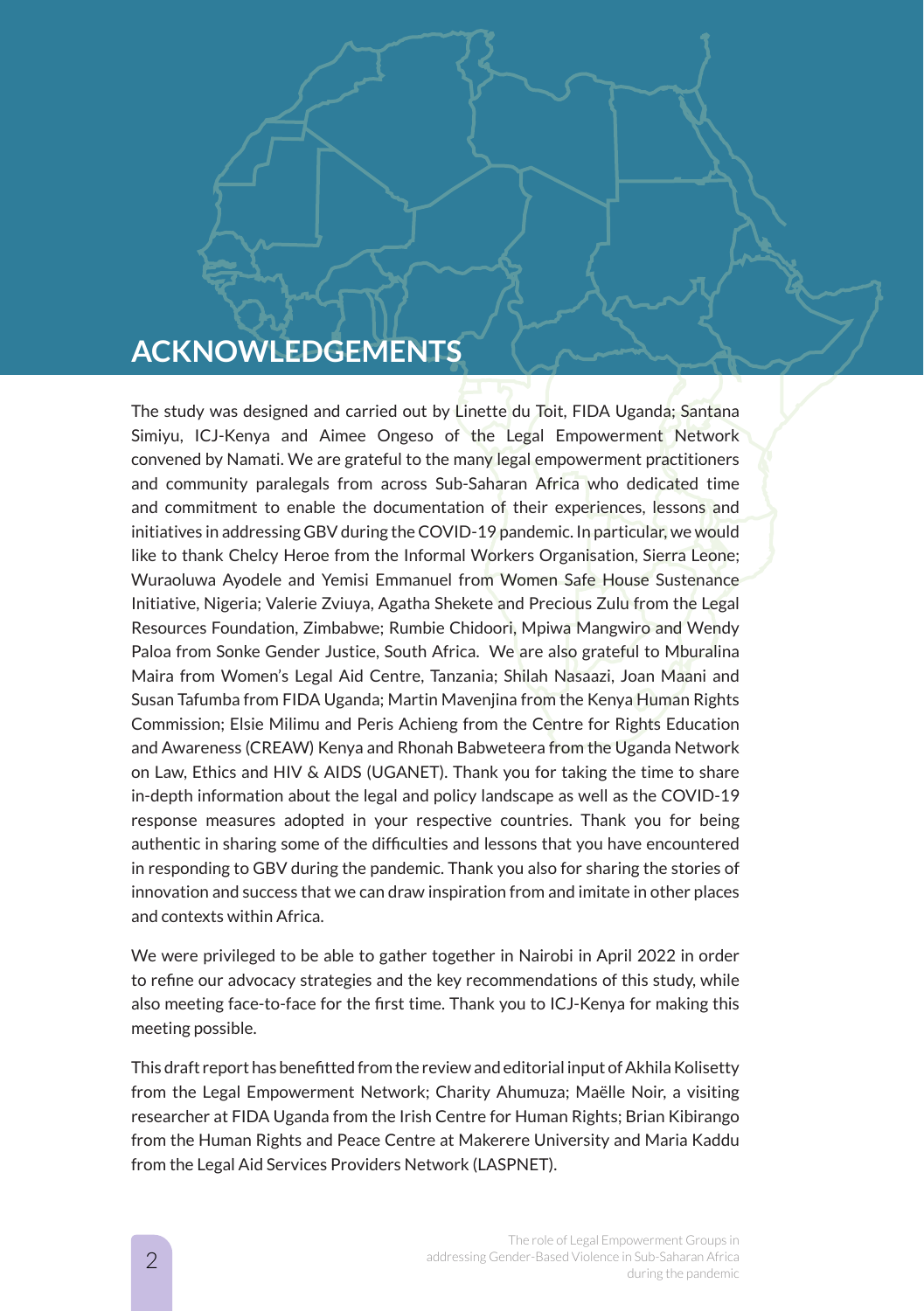

A big thank you is due to the Legal Empowerment Network, convened by Namati, and Themis – Gender, Justice and Human Rights (Brazil) for taking the lead in developing and producing the 2021 global study that serves as a blueprint for this regional report. We are most grateful to the Legal Empowerment Network for their financial and technical support in developing this regional study, for connecting the research team to legal empowerment actors and like-minded organizations across the continent and for strengthening the partnership and collaboration between participating organizations.

Finally, we acknowledge and thank community paralegals all across Africa for the courageous and relentless work that they have done and continue to do in order to address GBV at the community level. We are grateful for the community paralegals who participated in this study. We dedicate this report to you.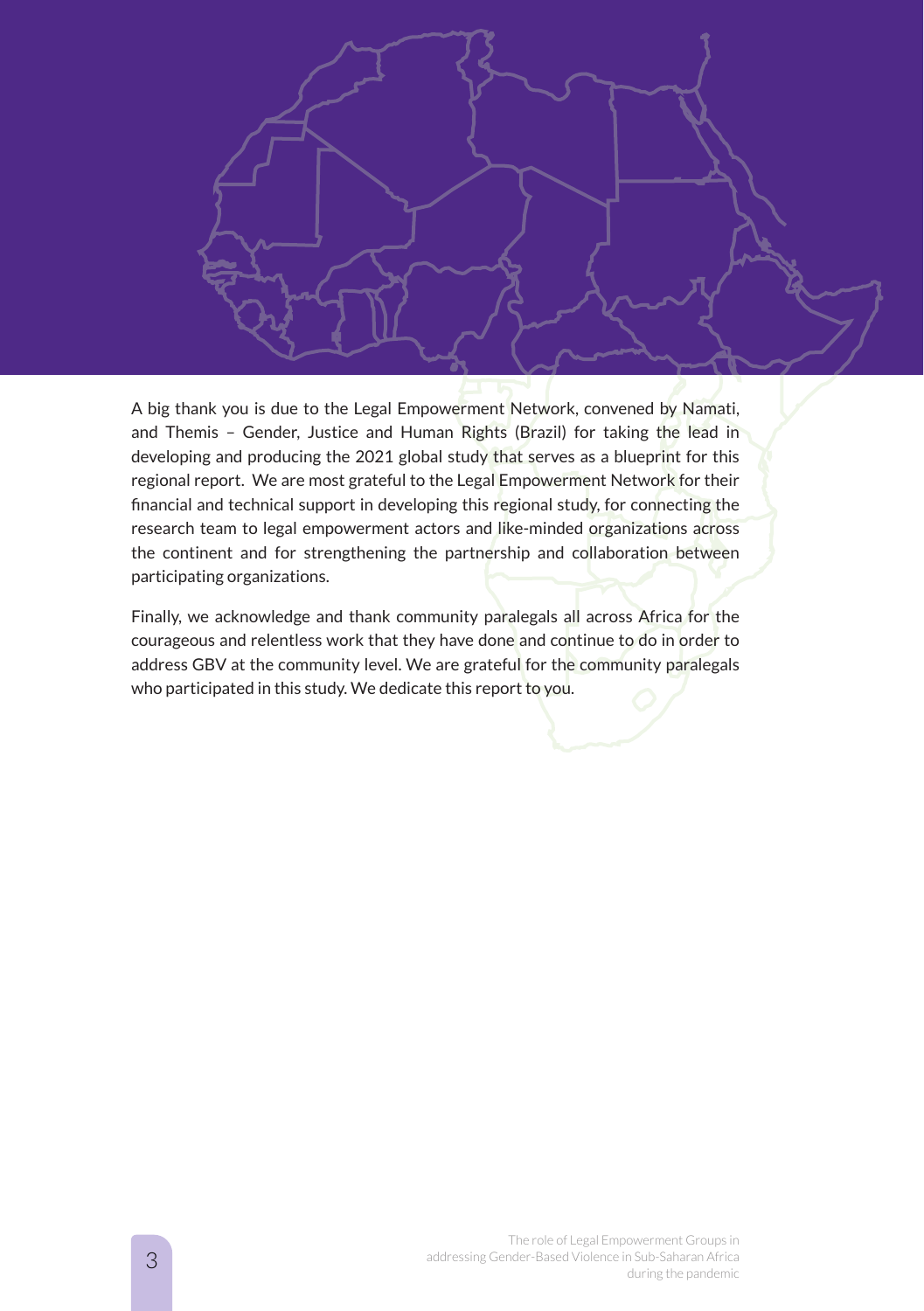# **TABLE OF CONTENTS**

| a.                                      |                                                                                                                              |  |  |
|-----------------------------------------|------------------------------------------------------------------------------------------------------------------------------|--|--|
| b.                                      |                                                                                                                              |  |  |
| C.                                      |                                                                                                                              |  |  |
| d.                                      |                                                                                                                              |  |  |
|                                         |                                                                                                                              |  |  |
| a.                                      | The impact of the pandemic on levels of GBV in Sub-Saharan Africa----- 17                                                    |  |  |
| b.                                      | Access to justice to women facing GBV during the pandemic ------------- 19                                                   |  |  |
| C.                                      | A legal empowerment response to the GBV<br>crisis and the role of community paralegals----------------------------------- 22 |  |  |
| THE ROLE OF LEGAL EMPOWERMENT GROUPS IN |                                                                                                                              |  |  |
| a.                                      | Community paralegals: the hands and feet                                                                                     |  |  |
| b.                                      | Forming partnerships with community administrations-------------------- 30                                                   |  |  |
| C.                                      | Community paralegals: collectors of essential                                                                                |  |  |
| d.                                      | Community paralegals: Creative preventers                                                                                    |  |  |
| е.                                      | Ensuring access to courts to GBV survivors during the lockdown -------- 40                                                   |  |  |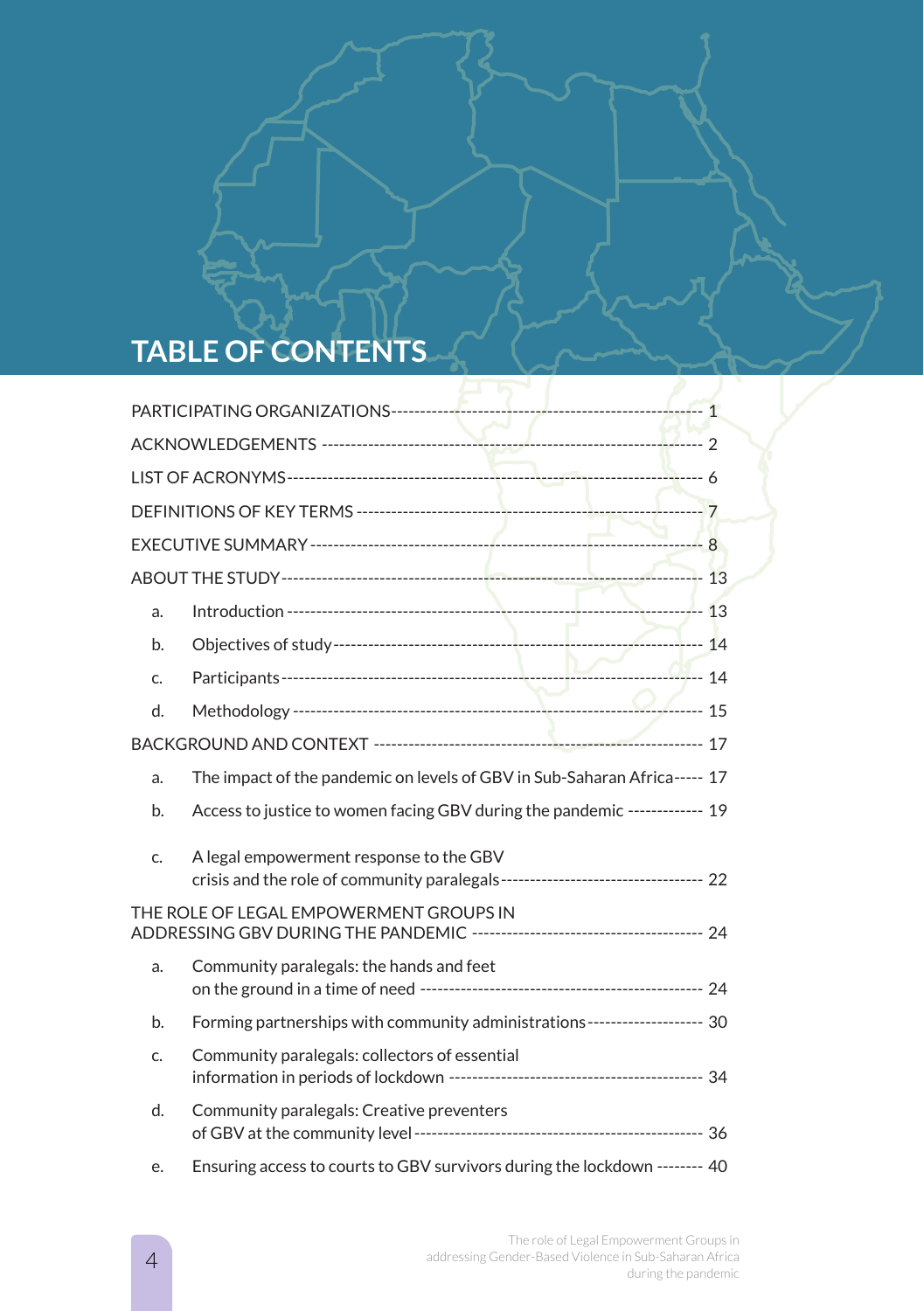| $f$ .                                                                                                            | Pandemic crisis: a catalyst to garner support                                                                                             |  |  |
|------------------------------------------------------------------------------------------------------------------|-------------------------------------------------------------------------------------------------------------------------------------------|--|--|
| g.                                                                                                               | Innovations to overcome movement and operation restrictions----------- 45                                                                 |  |  |
| CHALLENGES FACED BY LEGAL EMPOWERMENT<br>GROUPS IN ADDRESSING GBV DURING THE PANDEMIC------------------------ 48 |                                                                                                                                           |  |  |
| a.                                                                                                               | Lack of state-funded services to support women facing GBV ------------- 48                                                                |  |  |
| b.                                                                                                               | Limited reach due to lack of recognition of community paralegals ------- 49                                                               |  |  |
| C.                                                                                                               | Limited resources and capacity to train community                                                                                         |  |  |
| d.                                                                                                               | Shortcomings of alternative dispute resolution mechanisms<br>to ensure a human rights-based approach in cases of GBV ----------------- 55 |  |  |
|                                                                                                                  |                                                                                                                                           |  |  |
|                                                                                                                  |                                                                                                                                           |  |  |
|                                                                                                                  |                                                                                                                                           |  |  |
|                                                                                                                  |                                                                                                                                           |  |  |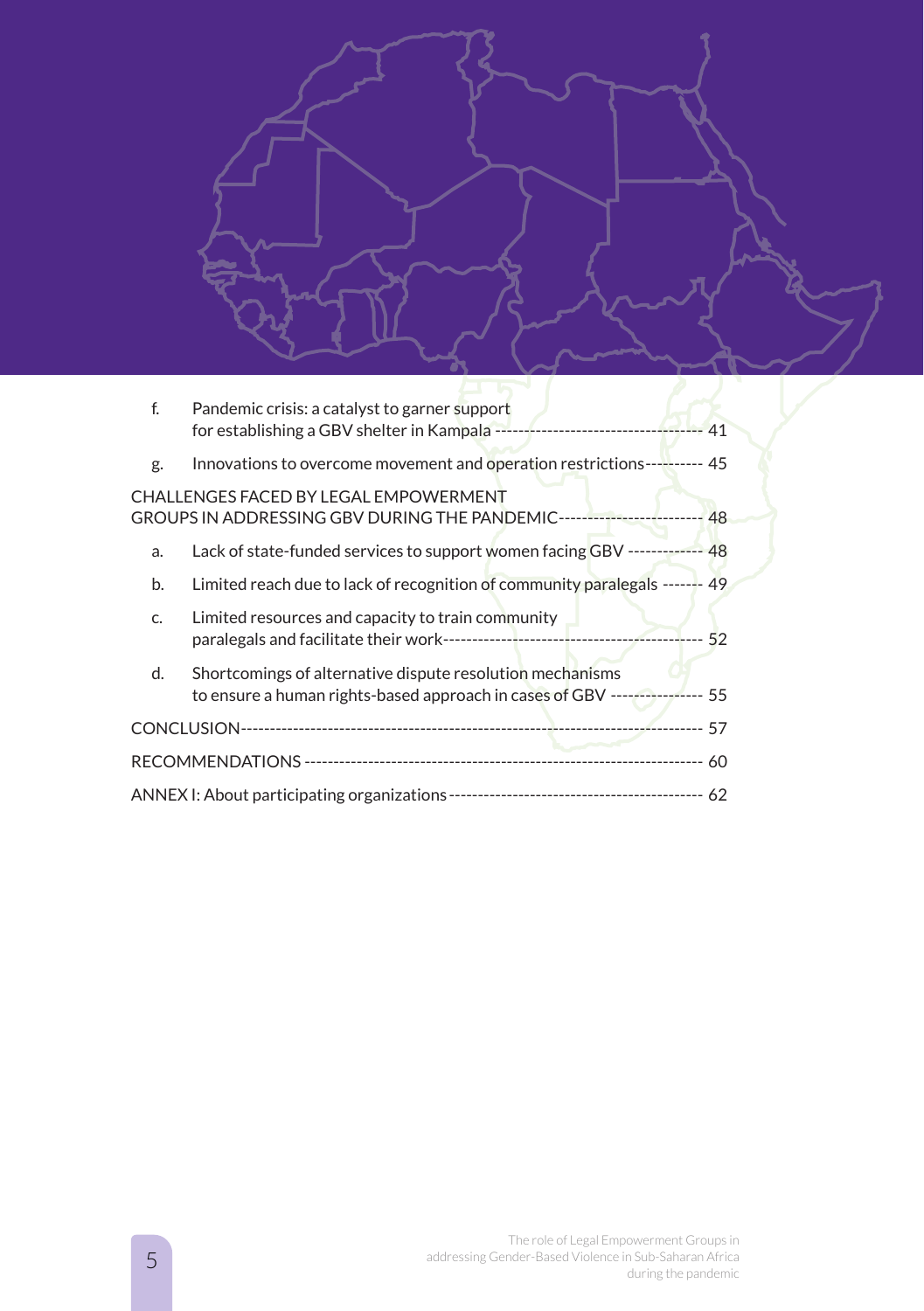# **LIST OF ACRONYMS**

| <b>ADR</b>    | Alternative Dispute Resolution                            |
|---------------|-----------------------------------------------------------|
| <b>CLV</b>    | Community Legal Volunteers - FIDA Uganda                  |
| COVID-19      | Coronavirus Disease 2019                                  |
| <b>CREAW</b>  | Centre for Rights Education and Awareness - Kenya         |
| DV            | Domestic Violence                                         |
| FIDA Uganda   | Uganda Association of Women Lawyers                       |
| <b>GBV</b>    | <b>Gender-Based Violence</b>                              |
| ICJ-Kenya     | Kenyan Section of the International Commission of Jurists |
| <b>IPV</b>    | Intimate Partner Violence                                 |
| <b>IWO</b>    | Informal Workers' Organisation - Sierra Leone             |
| <b>JSC</b>    | Judicial Services Commission                              |
| <b>KHRC</b>   | Kenya Human Rights Commission                             |
| <b>LRF</b>    | Legal Resources Foundation - Zimbabwe                     |
| <b>NGO</b>    | Non-governmental Organisation                             |
| <b>SGBV</b>   | Sexual and Gender-based Violence                          |
| <b>SOPs</b>   | <b>Standard Operating Procedures</b>                      |
| <b>SSA</b>    | Sub-Saharan Africa                                        |
| <b>UGANET</b> | Uganda Network on Law, Ethics and HIV & AIDS              |
| <b>VAW</b>    | Violence Against Women                                    |
| <b>WLAC</b>   | Women's Legal Aid Centre - Tanzania                       |
| <b>WSHSI</b>  | Women Safe House Sustenance Initiative - Nigeria          |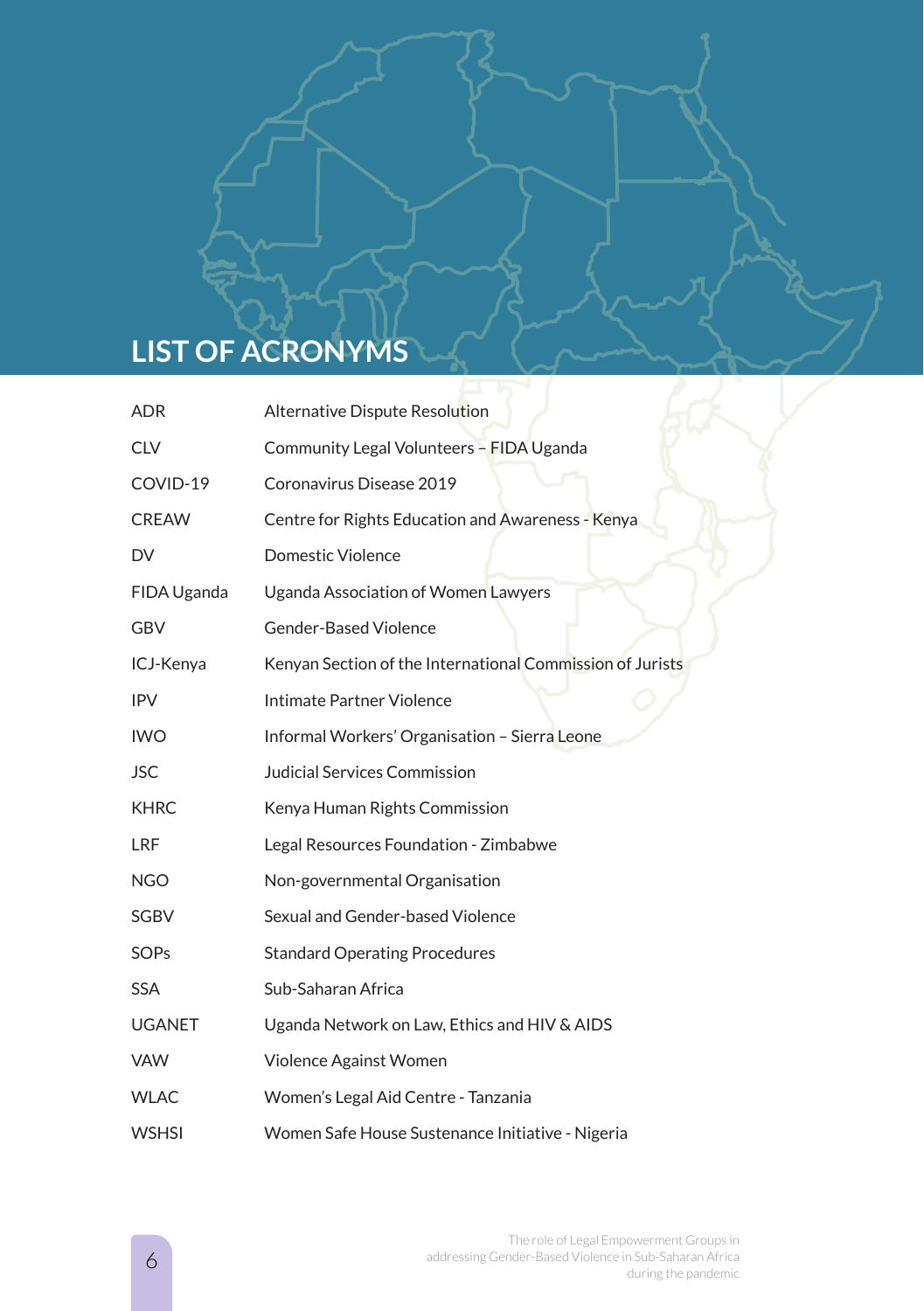# **DEFINITIONS OF KEY TERMS**

**Community-based paralegal:** Community-based actors who possess the requisite knowledge of the law and government in order to guide their fellow community members to access justice. They make use of tools such as mediation, organizing, education and advocacy to seek concrete solutions to instances of injustice.

**Domestic violence:** A pattern of behaviour in any relationship that is used to gain or maintain power and control over an intimate partner.

**Gender-based violence:** Violence committed against individuals or groups of individuals on the basis of their gender.

**Gender justice:** The full equality of women and men in all spheres of life, enabling women to define and shape their lives and society on an equal footing with men.

**Intimate partner violence:** Abusive behaviours between partners in an intimate relationship including physical, emotional and sexual abuse.

**Legal empowerment:** A process of working directly with communities to understand, use and shape the law in creative and holistic ways.

**Sexual and gender-based violence:** Physical, sexual and psychological harm which is based on gender norms and unequal power relations.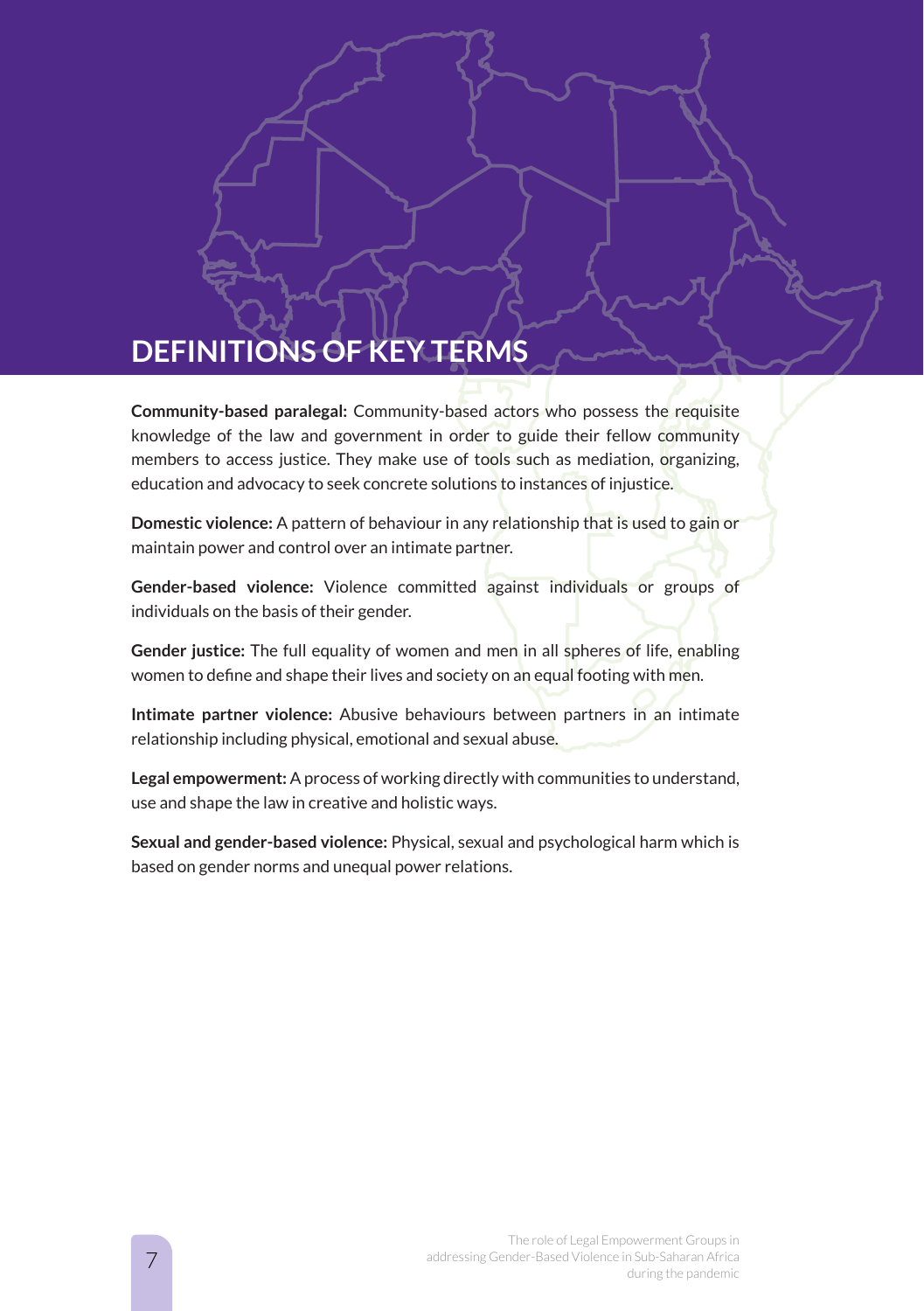# **EXECUTIVE SUMMARY**

This report provides an in-depth look at the legal empowerment responses to rising numbers of Gender-Based Violence (GBV) during the pandemic in Sub-Saharan Africa (SSA). The study draws on a 2021 global participatory research led jointly by The Legal Empowerment Network, convened by Namati, and Themis – Gender, Justice and Human Rights (Brazil).

This study considers the role of legal empowerment groups in SSA in addressing the surge of GBV during the pandemic, in the absence of the usual avenues for seeking justice and with severe restrictions on movement and public activities in place. The study examines the role of these groups in responding to violence, providing essential services, ensuring access to justice and protecting vulnerable women and girls from further violations. The study takes an in-depth look at the role of community paralegals and how their official recognition, or lack thereof, affected their ability to respond to and address GBV during the pandemic. The study also documents the valuable lessons learned by grassroots justice organizations from one lockdown period to the next. The research aims to offer insights into how the recognition of and support to legal empowerment groups, and community paralegals in particular, can be improved in order to enable a stronger and more effective response to GBV in future times of emergency and crisis.

#### **The study makes the following key findings:**

• During the pandemic, governments of participating countries were responsive to advocacy campaigns and calls for adjusted measures and Standard Operating Procedures (SOPs) for the sake of reducing GBV and increasing access to justice to women and girls facing intimate partner violence (IPV) and domestic violence (DV). In most countries, for second and subsequent lockdowns, GBV mitigating measures were adopted alongside the measures imposed to curb the spread of COVID-19. For example, in countries where legal aid service providers were not initially classified as 'essential' service providers and allowed to keep operating during a total lockdown, governments tended to recognize them as such at a later stage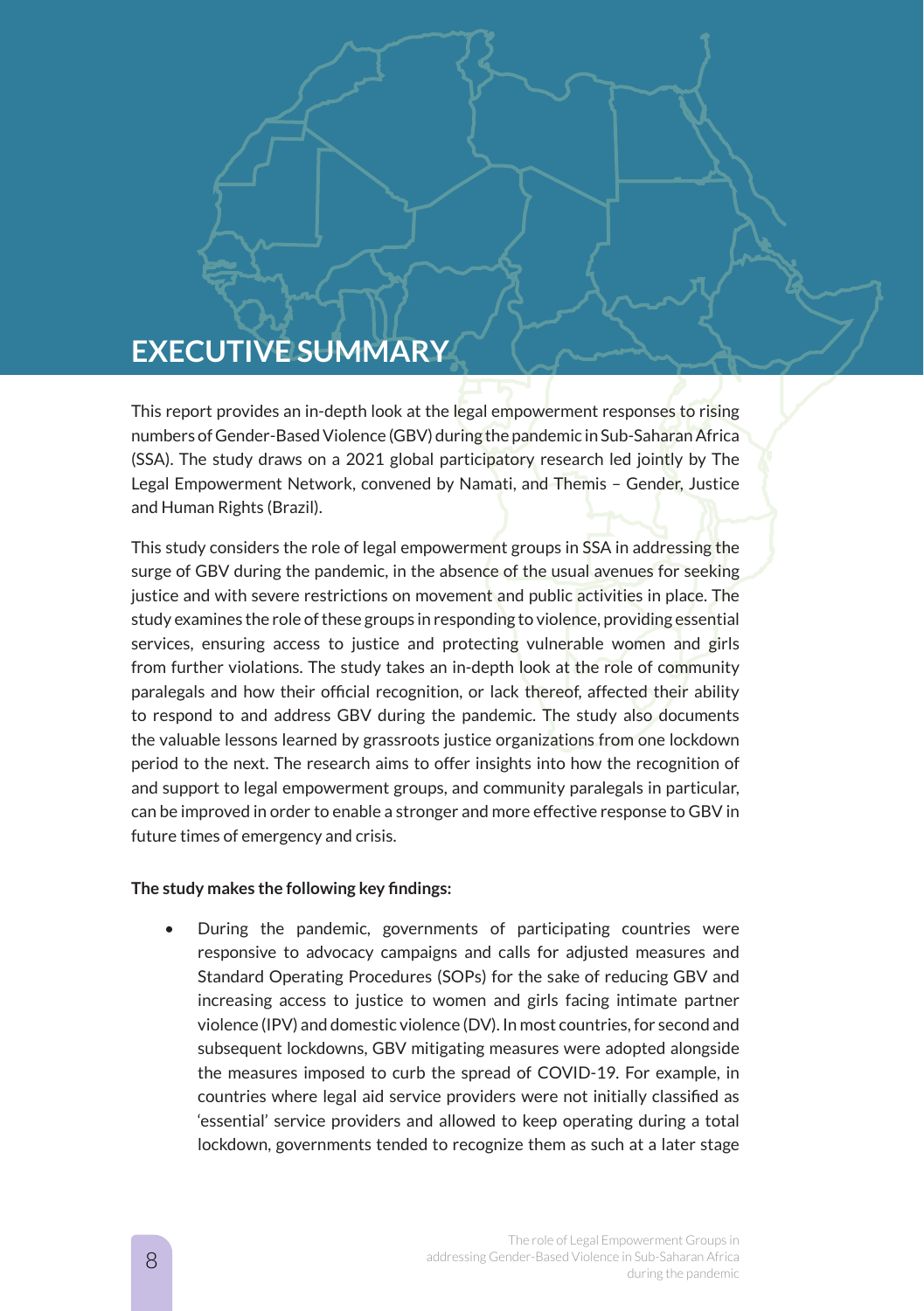

and in subsequent lockdowns. GBV cases were also classified as 'priority' cases that could be heard even while courts were not operating at their full capacity in later stages of initial lockdowns or when subsequent lockdowns were imposed.

- The GBV crisis, exacerbated by the pandemic, provided momentum for the adoption of laws, policies and programmes that enhance the protection of women and girls against GBV in many of the participating countries. Some of these measures have been in the pipeline for many years. While the increased efforts to prevent and address GBV are applauded and welcomed, the fight against GBV should not require crisis situations in order to garner the needed support.
- During times of lockdown, legal empowerment groups employed innovative strategies in order to reach women and girls facing GBV with services and support. The groups showed ingenuity in working around the restrictions and limitations presented by the measures imposed to curb COVID-19 through hands-on, community level approaches. These strategies included providing support for women in the process of reporting cases with the police and other authorities and collecting evidence, escorting them to receive medical treatment and helping them with the practicalities around escaping an abusive living situation. As far as feasible, holistic solutions were sought. Legal empowerment organizations also raised awareness about the availability of services through the use of radio programs, door-to-door visits and megaphone announcements in communities.
- Community paralegals offer a service that is complementary to the work of lawyers and advocates. Community paralegals address justice gaps in rural areas where lawyers may not be able to set up a profitable practice. They reach out to rural communities through mobile legal aid camps, and legal education sessions and door-to-door campaigns. They are also key in infusing alternative dispute resolution processes with the tenets of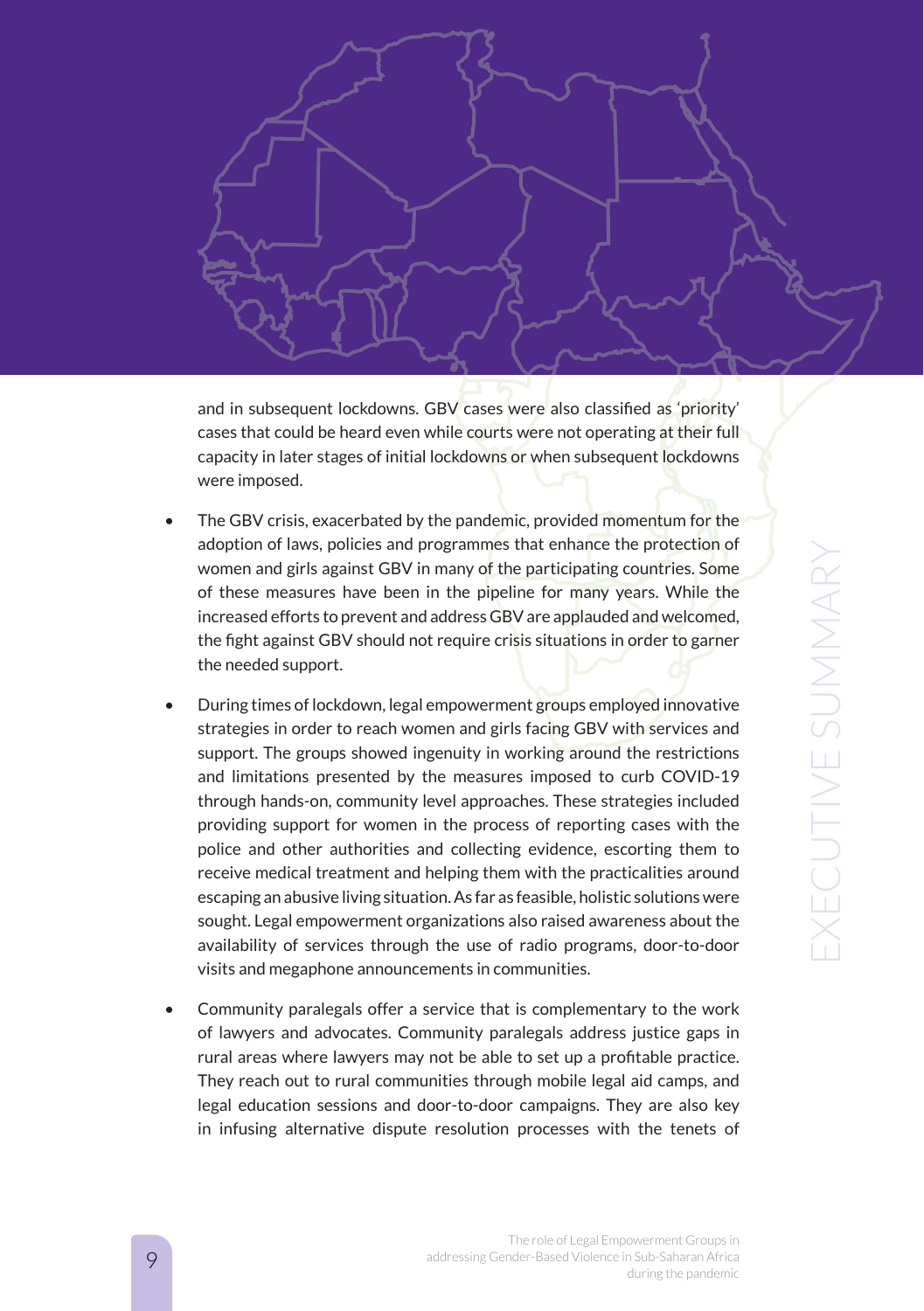

human rights, particularly in GBV cases where cultural practices and power imbalance could easily stand in the way of justice. Paralegals also refer cases that need court representation to lawyers. However, the work of community paralegals is not always appreciated by lawyers who sometimes view them as a threat or refuse to treat them as partners in the promotion of access to justice.

- Legal empowerment groups relied on their partnerships and relationships with local administrations and local law enforcement authorities in order to enable an effective justice response during the pandemic. These relationships and networks tended to strengthen from one lockdown to the next and better systems were in place in order to address GBV in subsequent lockdowns.
- During the early stages of the pandemic, community paralegals played a crucial role in documenting the severe increase in GBV at the grassroots level. The data collected by these paralegals was used to escalate advocacy and strategic litigation in order to address the surge of GBV.
- Even though most community paralegals who are attached to civil society organizations are not officially recognized by the state, they are usually nevertheless respected for the role that they play by law enforcement authorities. In this regard, it is helpful for community paralegals to wear clothing or identity cards which associate them with a particular organization. Conversely, in some contexts, even where the law accords recognition to paralegals, they may nevertheless struggle to garner the support and cooperation of state actors which they need to carry out their work.
- Legal empowerment organizations that rolled out COVID-19 GBV responses in collaboration with previously trained community paralegals reported stronger and more effective initial responses than organizations that placed reliance on untrained and inexperienced community members.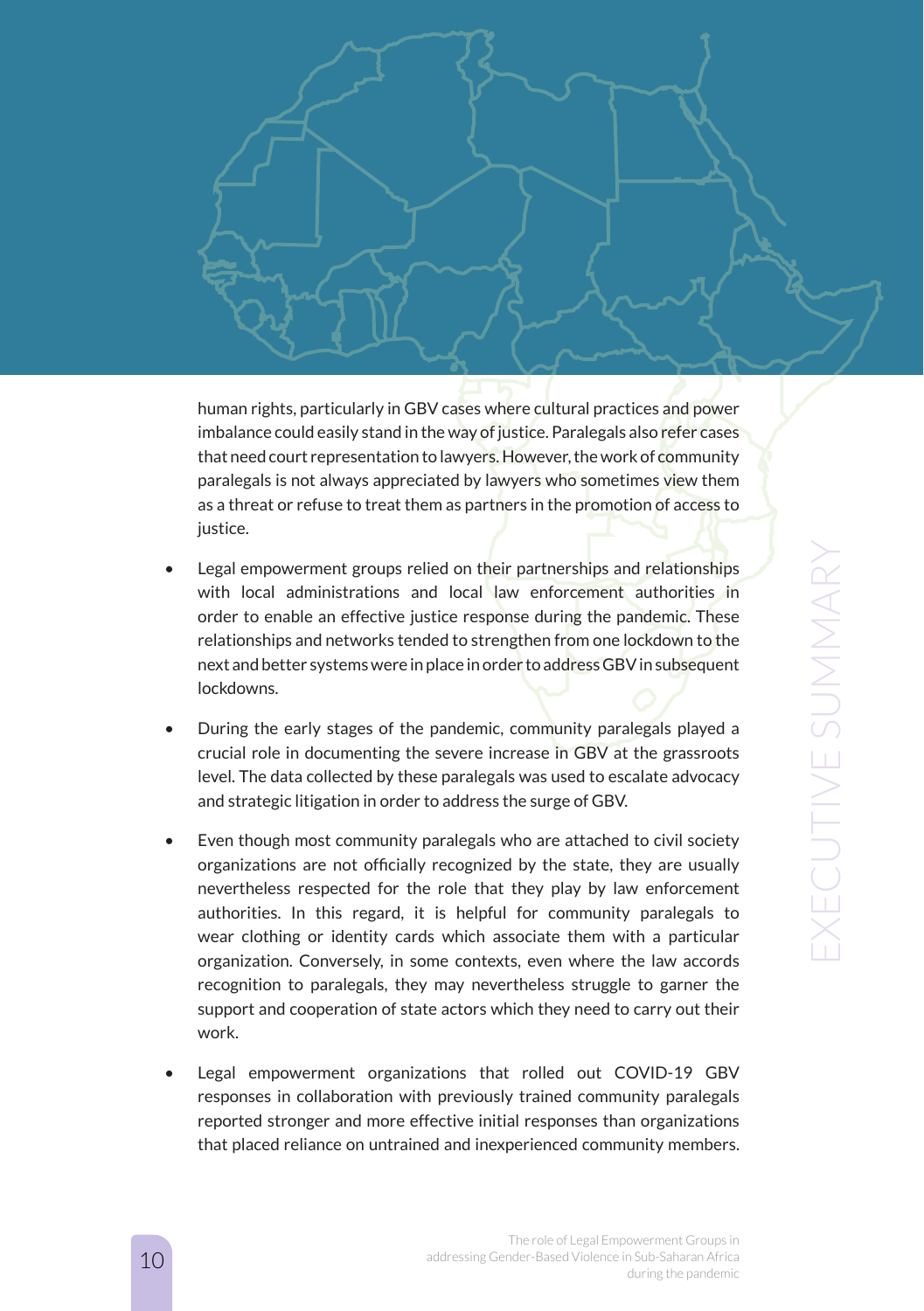

The GBV crisis during the pandemic highlighted the need for state-funded training of community paralegals. At present, training of community paralegals is limited to the training that can be offered within the resources of civil society organizations. These trainings are usually only a few days long and a limited number of participants can be trained. In times of crisis, the pool of trained paralegals is very small. State-funded training will establish a 'wealth of paralegals' who can extend legal aid services and information to the furthest corners of a country.

Legal empowerment groups faced severe resource constraints during the lockdown and struggled to provide the necessary services to communities in need. There were also difficulties in communicating with communities considering that not all members of rural communities, and particularly women, have their own phones or access to a phone.

#### **Key recommendations to States:**

- 1. In pursuit of Aspiration 6 of the African Union (AU) Agenda 2063, specifically the goal on the achievement of full gender equality in all spheres of life, states should increase state-funded support of services to GBV survivors, particularly through the establishment and maintenance of shelters and cash transfers to survivors. States should also establish specialized GBV courts and police GBV desks in countries where these do not yet exist.
- 2. State-sponsored training and facilitation of community paralegals will enable them to enhance access to justice even more in times of crisis. In pursuit of Aspiration 3 of the AU Agenda 2063 on good governance, democracy, human rights, justice and the rule of law, states should increase their budgetary allocation for the improvement of access to justice, particularly through the work of paralegals.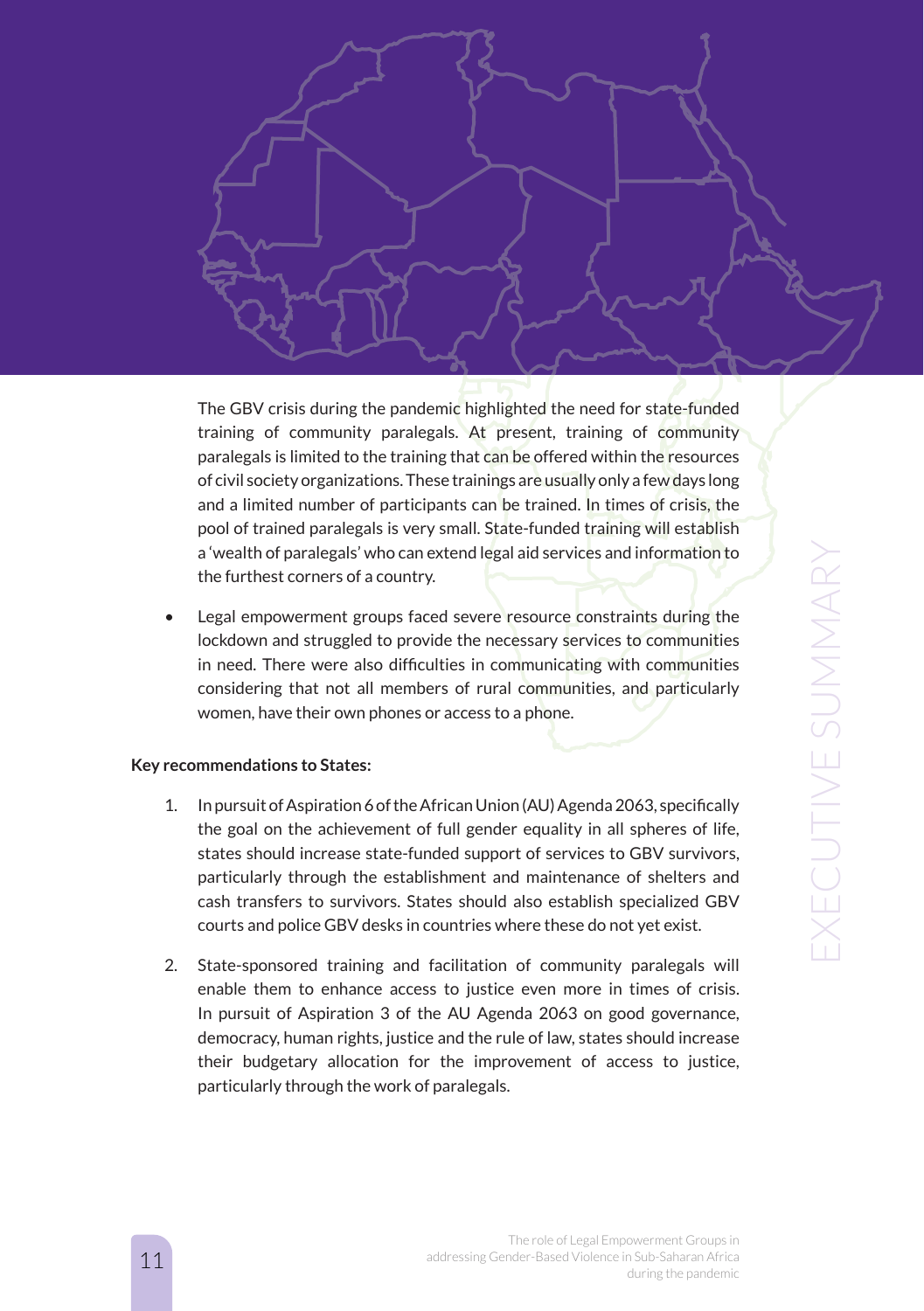

- 3. Also in pursuit of Aspiration 3 of AU Agenda 2063, states should lead the way in ensuring that community paralegals are recognized and respected for the key role that they play in making justice accessible.
- 4. There is need for increased collaboration and dialogue between the legal fraternity and community paralegals in order to ensure collaboration and an appreciation of the complementary roles that these actors play in the pursuit of access to justice to all.

#### **Key recommendations to CSOs and grassroots justice organizations:**

- 1. There is need for in-depth training and sensitization of community paralegals on gender justice and gender equality to enable these actors to be change agents who challenge the patriarchal status quo in their own communities, including in traditional ADR processes.
- 2. In the absence of formal or community-level recognition of community paralegals in a particular state, Legal Empowerment Groups are recommended to produce clothing and identity cards that will serve to associate community paralegals with the organizations they work with.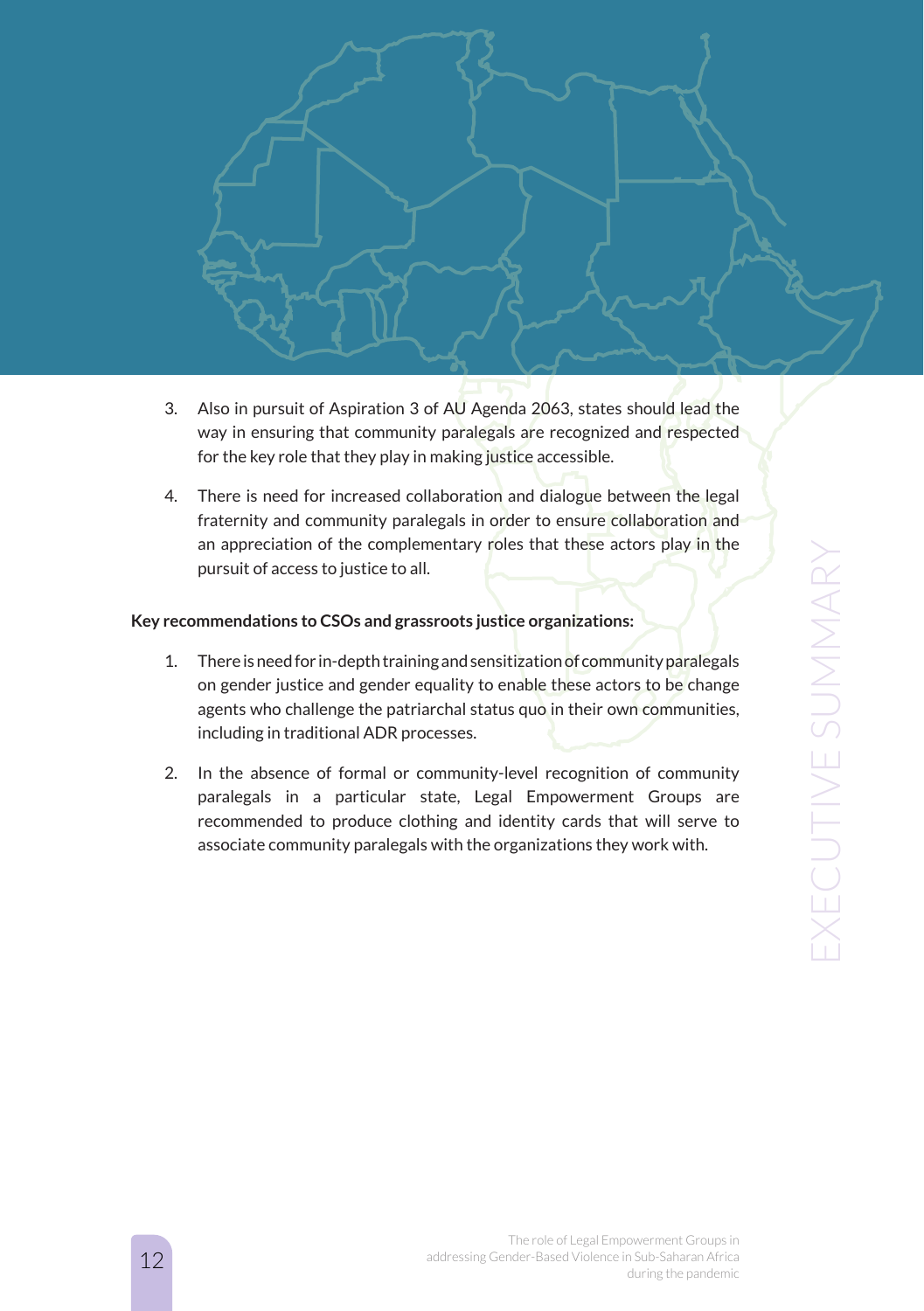# **ABOUT THE STUDY**

#### **a. Introduction**

The widespread national lockdowns, introduced from March 2020 in order to curb the spread of COVID-19, exacerbated gender inequality and led to a worldwide increase in domestic violence and intimate partner violence against women.<sup>1</sup> In all the countries which imposed lockdowns, including countries across Africa, these surges of domestic violence and intimate partner violence went hand-in-hand with the temporary closure of, or decreased access to, all the usual avenues for women facing violence to access justice, protection, medical care and psychosocial support.2

During times of strict lockdown, informal justice actors and legal empowerment groups played an indispensable role in mitigating the severe violence and barriers to accessing justice and other services which women faced.<sup>3</sup> In 2021, a participatory research led jointly by The Legal Empowerment Network, convened by Namati, and Themis – Gender, Justice and Human Rights (Brazil) was published.4 The study examined institutional responses to domestic violence and intimate partner violence during the pandemic and considered the role of legal empowerment groups in 'filling justice gaps, reducing violence, improving service provision, and demanding women can be ensured in times of crisis'.5

<sup>&</sup>lt;sup>1</sup> NJ Dlamini 'Gender-based Violence: Twin pandemic to COVID-19' Critical Sociology 47:4-5 (2021) 585.

<sup>&</sup>lt;sup>2</sup> N John, SE Casey, G Carino & T McGovern 'Lessons never learned: Crisis and gender-based violence' Developing World Bioethics 20 (2020) 65.

<sup>&</sup>lt;sup>3</sup> See Legal Empowerment Network, THEMIS - Gender Justice and Human Rights, Association for the Emancipation, Solidarity and Equality of Women (ESE), Bangladesh Legal Aid and Services Trust (BLAST) and FIDA Uganda Gender Justice During and Beyond the COVID-19 Crisis: Institutional Responses to Genderbased Violence and the Role of Legal Empowerment Groups (2021) ('Global Study').

<sup>4</sup> As above.

<sup>&</sup>lt;sup>5</sup> As above.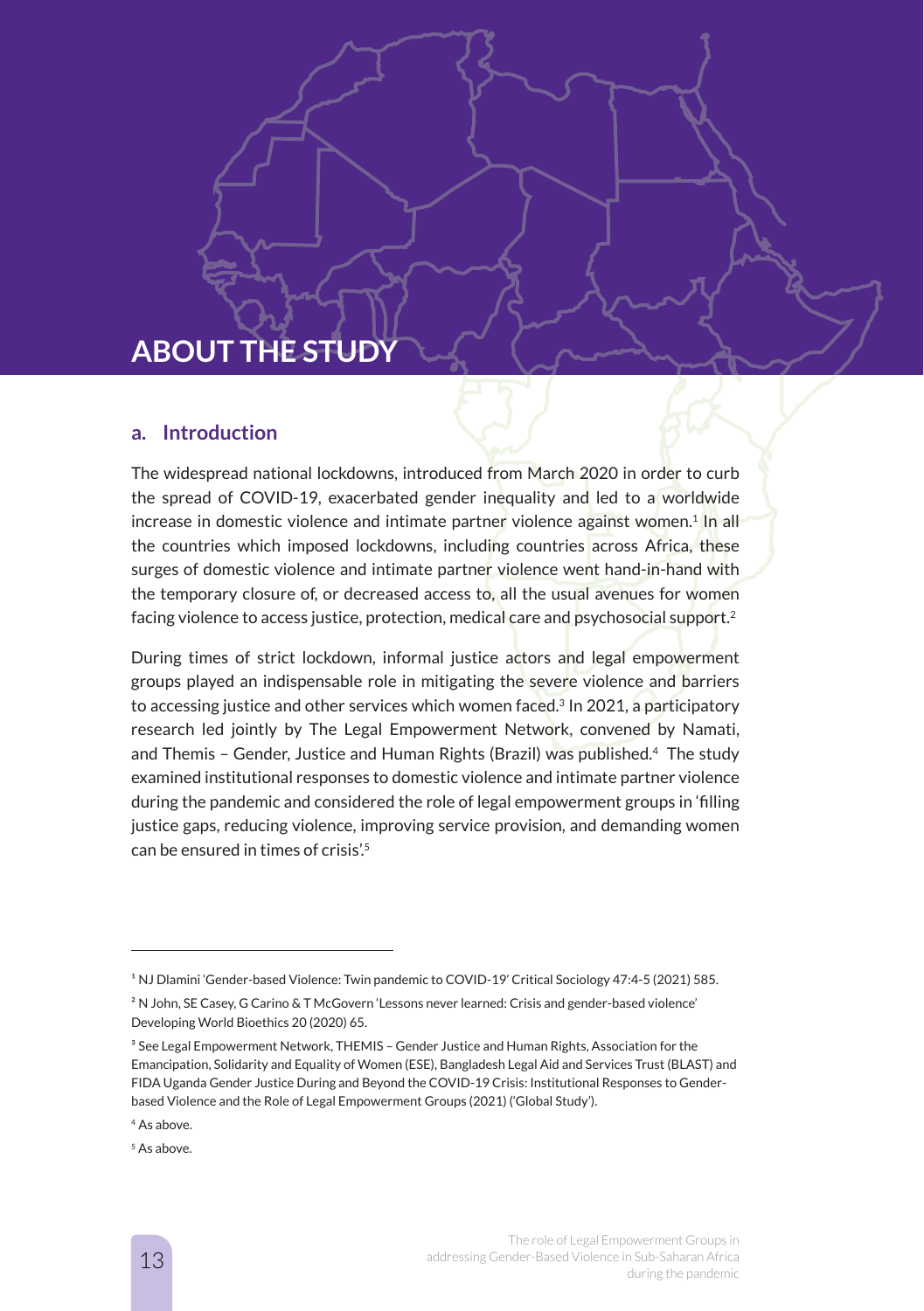Legal Empowerment Network members from the four regions of Latin America, Eastern Europe, Africa and Asia participated in that study.6

This report, while drawing on the global study, has a narrower focus and provides a more in-depth look at the legal empowerment responses to rising numbers of GBV during the pandemic in SSA in particular.

### **b. Objectives of study**

This study considers the role of legal empowerment groups in SSA in addressing the surge of GBV during the pandemic, in the absence of the usual avenues for seeking justice and with severe restrictions on movement and public activities in place. The study examines the role of these groups in responding to violence, providing essential services, ensuring access to justice and protecting vulnerable women and girls from further violations. The study takes an in-depth look at the role of community paralegals and how their official recognition, or lack thereof, affected their ability to respond to and address GBV during the pandemic. Finally, the study documents the valuable lessons learned by grassroots justice organizations from one lockdown period to the next. The research aims to offer insights into how the official recognition of and support to legal empowerment groups, and community paralegals in particular, can be improved in order to enable a stronger and more effective response to GBV in future times of emergency and crisis.

### **c. Participants**

This study was developed through the participation of 10 African grassroots justice organizations which documented and shared experiences of the role taken up by legal empowerment actors in addressing GBV during the pandemic. The participating

<sup>&</sup>lt;sup>6</sup> As above.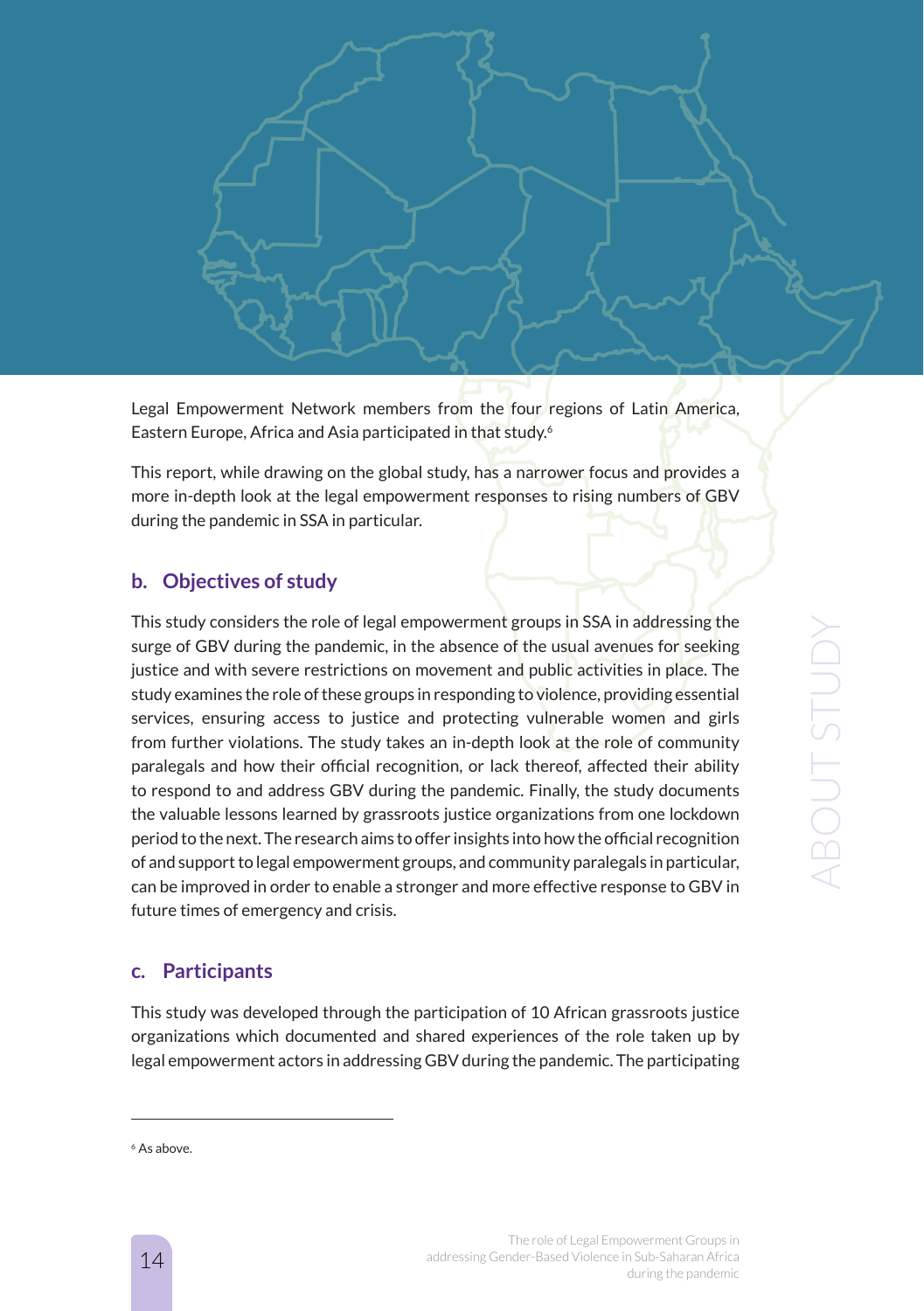organizations represent the seven Sub-Saharan African countries of Kenya, Nigeria, Sierra Leone, South Africa, Tanzania, Uganda and Zimbabwe. (For more information about the participating organizations, please see Annex I).

The majority of participating organizations work with community paralegals as a key component of their legal empowerment strategy. These organizations are Centre for Rights Education and Awareness, Kenya; Informal Workers' Organisation (IWO), Sierra Leone; FIDA Uganda; International Commission of Jurists – Kenya (ICJ-Kenya); Kenya Human Rights Commission (KHRC); Legal Resources Foundation (LRF), Zimbabwe; the Uganda Network on Law, Ethics and HIV and AIDS (UGANET) and Women's Legal Aid Centre (WLAC), Tanzania.

The participating organizations who do not work directly with community paralegals employ a legal empowerment approach by engaging community members in their GBV response or supporting community-led advocacy. These organizations are Women Safe House Sustenance Initiative (WSHSI) in Nigeria and Sonke Gender Justice in South Africa.

### **d. Methodology**

The study was designed by three collaborating organizations and networks, namely FIDA Uganda, the Kenyan Section of the International Commission of Jurists (ICJ-Kenya) and Namati. The study design was inspired by the global participatory study<sup>7</sup> and research questions were drawn from the global study and refined to examine the focus areas of the role of community paralegals and the impact of their official recognition on their capacity to make a difference in times of crisis.

The three leading organizations selected research participants among organizations across the continent that are known to employ a legal empowerment approach in

<sup>7</sup> See n 3 above.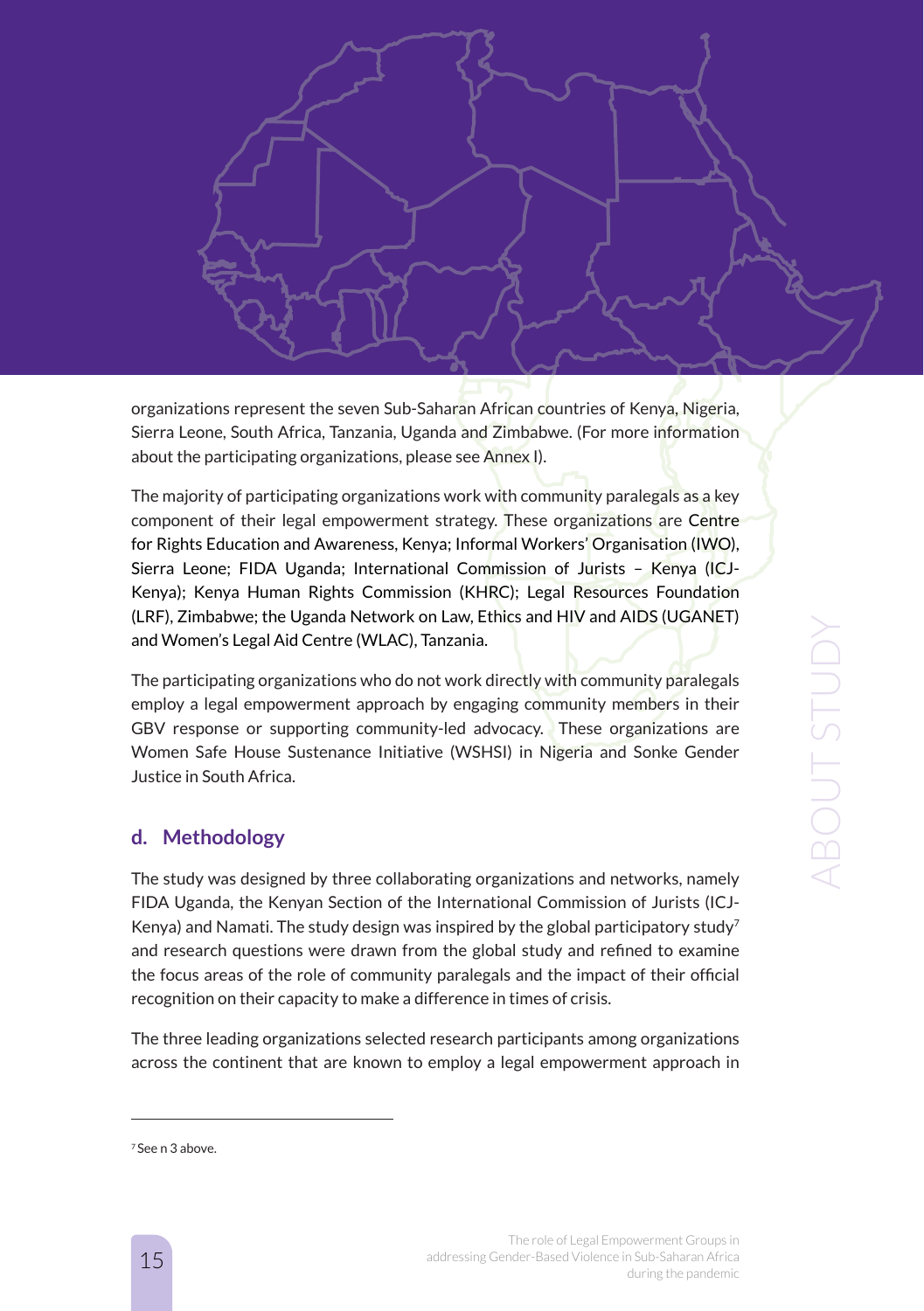ABOUT STUDY**ABOUT STUDY** 

their quest to prevent and address GBV. Ten organizations were ultimately selected, representing three different regions within SSA and a variety of legal empowerment

The study mainly focused on qualitative research while also incorporating information collected through surveys and secondary research. Primary research was conducted through a short questionnaire with 21 questions about civil society responses to the COVID-19 GBV crisis, within the particular national, regional and legislative context of the research participants. All research participants completed the questionnaire. Research participants also engaged in semi-structured interviews which further explored points of interest mentioned in the survey. Community paralegals from six of these organizations were also interviewed in order to include their first-hand

Secondary research was conducted in order to complement the primary research. The study team reviewed material such as reports from civil society, regional and

This report offers an analysis of the findings and lessons that the study has presented. The bulk of the report relies on the mentioned primary sources. Information from external secondary sources is cited in footnotes. In order to ensure that experiences shared by participating organizations were accurately captured and presented in the study report, a virtual validation meeting was held bringing together all participating

approaches and areas of focus.

experiences and perspectives in the report.

international bodies; academic papers and news articles.

The role of Legal Empowerment Groups in addressing Gender-Based Violence in Sub-Saharan Africa during the pandemic

### 16

organizations.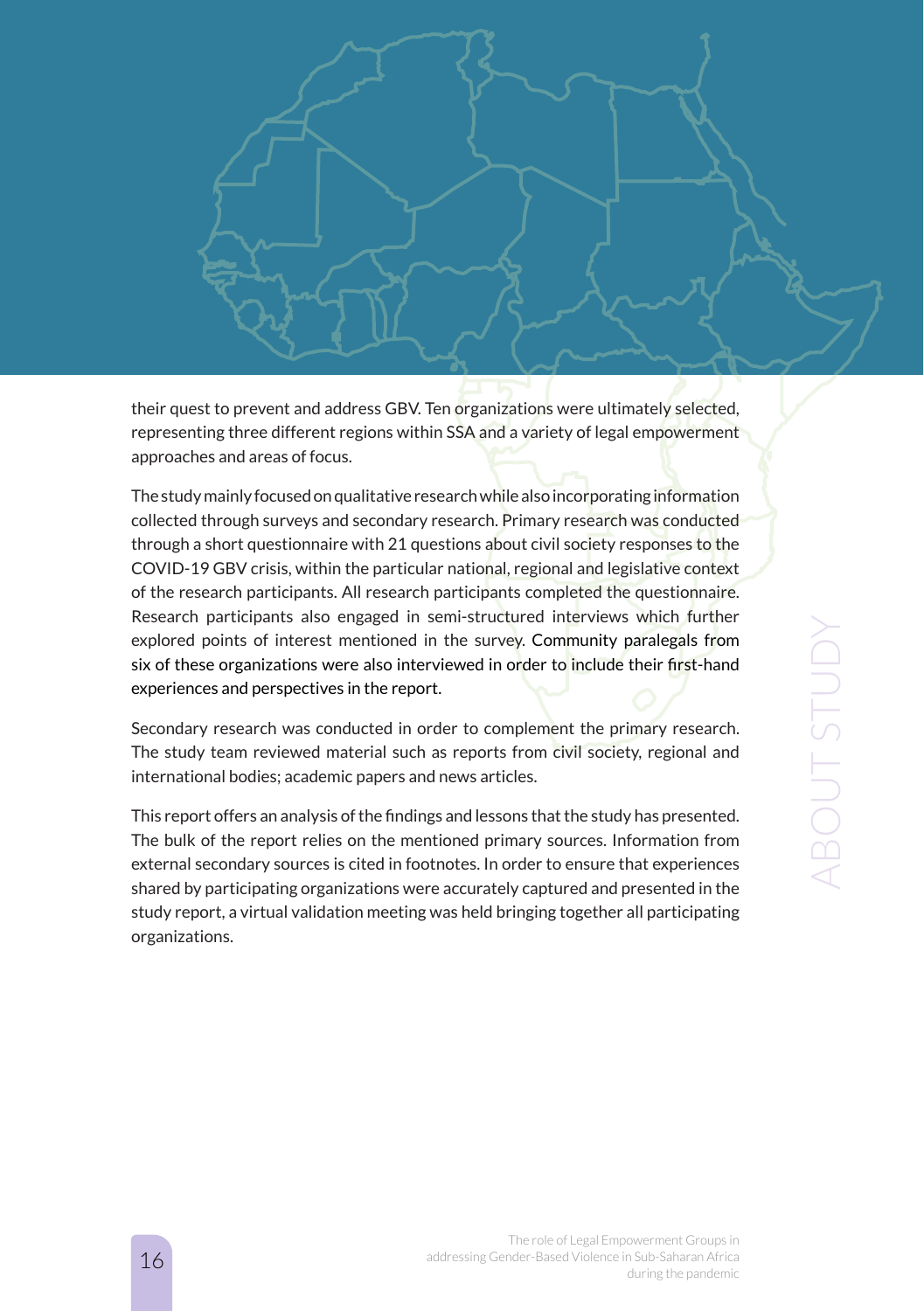# **BACKGROUND AND CONTEXT**

### **a. The impact of the pandemic on levels of GBV in Sub-Saharan Africa**

Six out of the seven countries included in this study went through multiple periods of lockdown between March 2020 and January 2022. The exception to this is Tanzania, where no lockdown was imposed. In these six countries, there were periods of weeks or even months where movement was severely restricted, curfews were imposed and many public and private services were not allowed to operate.8

Across the board, the immediate impact of the lockdowns was a stark increase in GBV cases, particularly DV and IPV.9 In Nigeria, for example, the government collected data which indicated 149% increase in reports of GBV from March 2020 to April 2020.10 A South African national counselling hotline called 'Lifeline SA' reported a 500% increase in the number of GBV cases reported in the first two months of the level 5 lockdown in 2020.<sup>11</sup>

<sup>&</sup>lt;sup>8</sup> In Uganda, for example, a five-week lockdown was imposed from 31st March 2020 and another six-week total lockdown was imposed in June 2021. In the time between these two lockdowns, measures were gradually eased. 'Museveni orders two-week lockdown as COVID-19 cases rise' Daily Monitor 31st March 2020 https://www.monitor.co.ug/uganda/news/national/museveni-orders-two-week-lockdown-as-covid-19-cases-rise-1883256; 'Uganda extends coronavirus lockdown for three more weeks' Reuters 14th April 2020 https://www.reuters.com/article/health-coronavirus-uganda/uganda-extends-coronavirus-lockdownfor-three-more-weeks-idUSL5N2C24SS; 'Uganda lockdown: Museveni speech order 42 days lockdown across Uganda to stop spread of variant' BCC 19th June 2021 https://www.bbc.com/pidgin/tori-57516481. South Africa organized their lockdowns in levels with level 5 being the strictest and level 1 being the most lenient level of lockdown.

<sup>9</sup> CM Roy, P Bukuluki, SE Casey, MO Jagun, NA John, N Mabhena, M Mwangi & T McGovern 'Impact of Covid-19 on Gender-Based Violence and Response Services in Kenya, Uganda, Nigeria, and South Africa: A Cross-Sectional Survey' Frontiers in Women's Global Health Vol. 2 (2022) 2-3.

<sup>&</sup>lt;sup>10</sup> UN Women Gender-based violence in Nigeria during the COVID-19 crisis: The shadow pandemic (2020) 5, as referenced in n 9 above.

<sup>11</sup> B Metsing 'Gender-Based Violence Cases Rose by 500% Since Start of Lockdown – Lifeline' IOL (2020). Available at: Gender-based violence cases rose by 500% since start of lockdown - Lifeline, as referenced in n 9 above.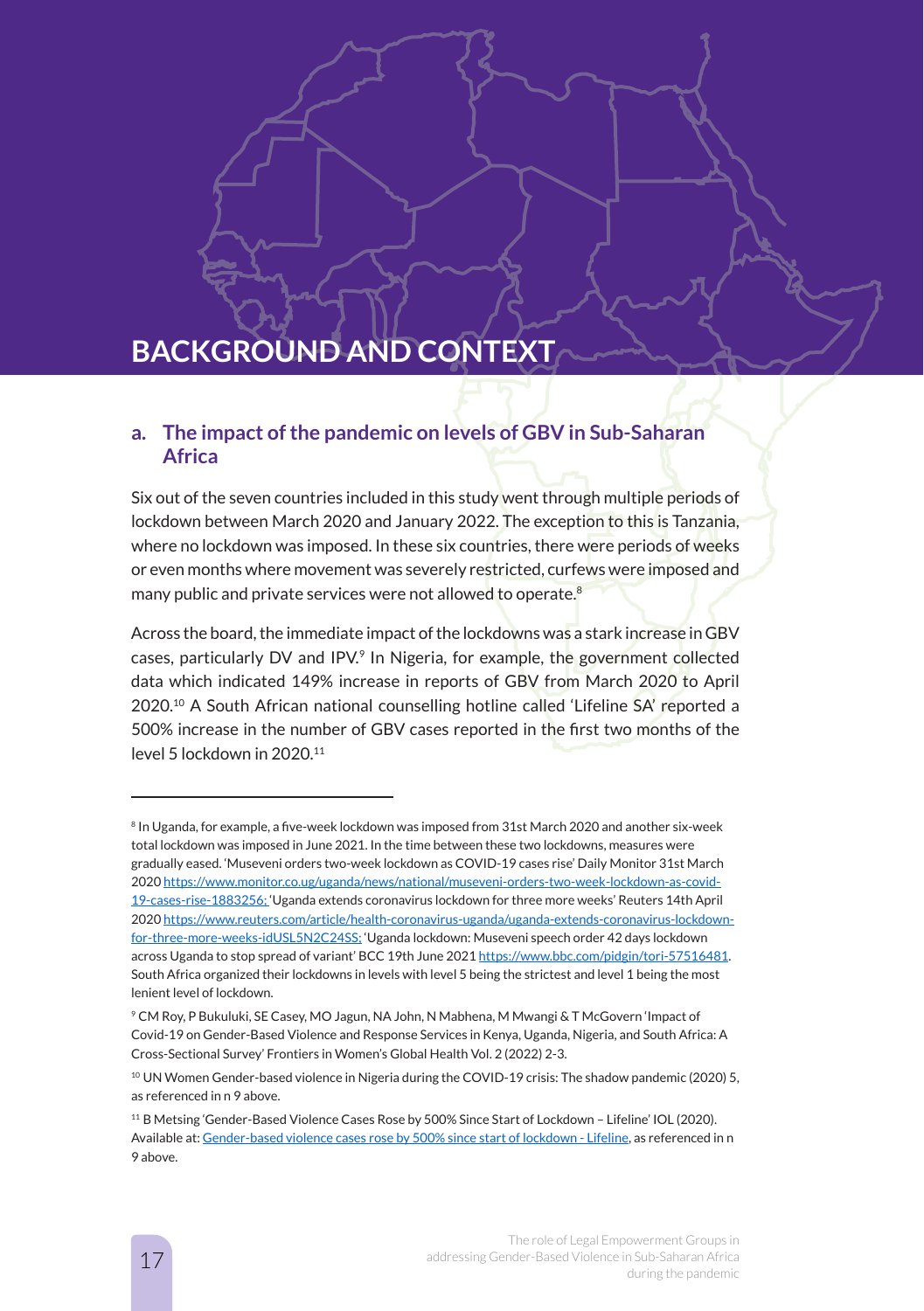Participating organizations and Legal Empowerment Groups expressed that they received much higher levels of calls on their toll free GBV reporting lines.12 They also observed that the daily routines of leaving the home to go to work or run errands provided a measure of respite in situations of domestic violence which were not available during times of lockdown.

> *'When people are going to work or going to the market it somehow limits the instances of GBV but now when you have a lockdown setup and people are already stretched in terms of financial resources; and there have also been previous GBV instances which have exacerbated the situations.' –* **Valerie Zviuya, Acting Executive Director, Legal Resources Foundation (LRF), Zimbabwe**

The added financial strain which the lockdowns created also contributed to the increase in GBV. Conditions were created which led to cycles of abuse running their course at a much quicker tempo.

> *'The rise in the stats as far as GBV and child abuse were concerned, the stats were too high, because maybe women cope somehow when they know they are going to work and they I'll come back later and he will work, and go and drink and then come back and sleep. It's a little better. It's not a solution but it is a little bit better. Now being locked in a house with this person 24 hours daily. Seeing him every day was the greatest challenge. Many women could not cope. We have clients right now who are suffering with mental illnesses who have depression now. It was not easy at all.'* **- Wendy Paloa, Paralegal part of the Masiphephe Network, convened by Sonke Gender Justice, South Africa**

One of the research participants noted that governments' COVID-19-curbing strategy of ensuring that people stay home in order to stay safe was a tragic irony for thousands of women facing DV.

<sup>&</sup>lt;sup>12</sup> Interview with Valerie Zviuya, Acting Executive Director, Legal Resources Foundation, Zimbabwe.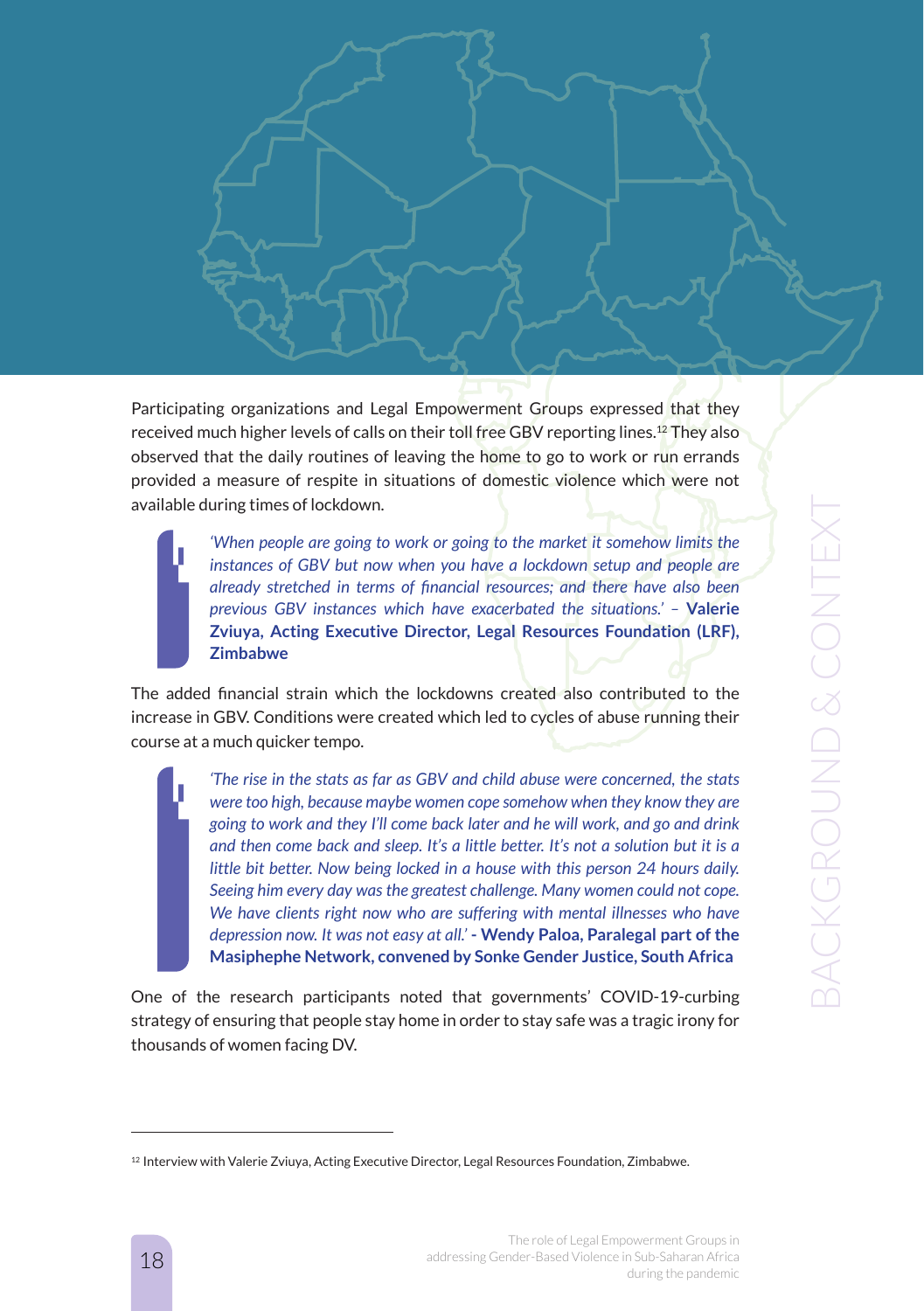Confinement to the home setting also created additional challenges preventing women from reporting cases of IPV, since they would still need alternative accommodation where they could stay for the duration of the lockdown.

> 'Our lessons learnt were that there was a lot of abuse going on. When the *government said, "You stay home and stay safe," we learned that most women were never safe in their homes. We also learnt that most people, actually those who were abused, cannot access justice services if no one is there to support them. Even when, for example, police is so close, they are scared because they know, "After reporting, I still have to go back to the same house. Then what next?"'* **- Rhonah Babweteera, Head, Gender Equality and Violence against Women Prevention, Uganda Network on Law, Ethics and HIV & AIDS (UGANET), Uganda**

Conversely, in Tanzania, where no lockdown was imposed at any stage during the pandemic, there was no discernible increase in GBV during 2020.13

### **b. Access to justice to women facing GBV during the pandemic**

#### *Challenges in accessing justice*

Women in SSA facing GBV during the pandemic lockdowns had severe difficulty in accessing justice and other essential services. The Legal Empowerment Groups who offer such services and support also faced severe difficulties in accessing and supporting their clients.

<sup>&</sup>lt;sup>13</sup> According to Women's Legal Aid Centre (WLAC), an organization based in Tanzania, the organization did not observe a change in the number of reported cases of GBV after the outbreak of the pandemic. Data to support this statement could not be accessed.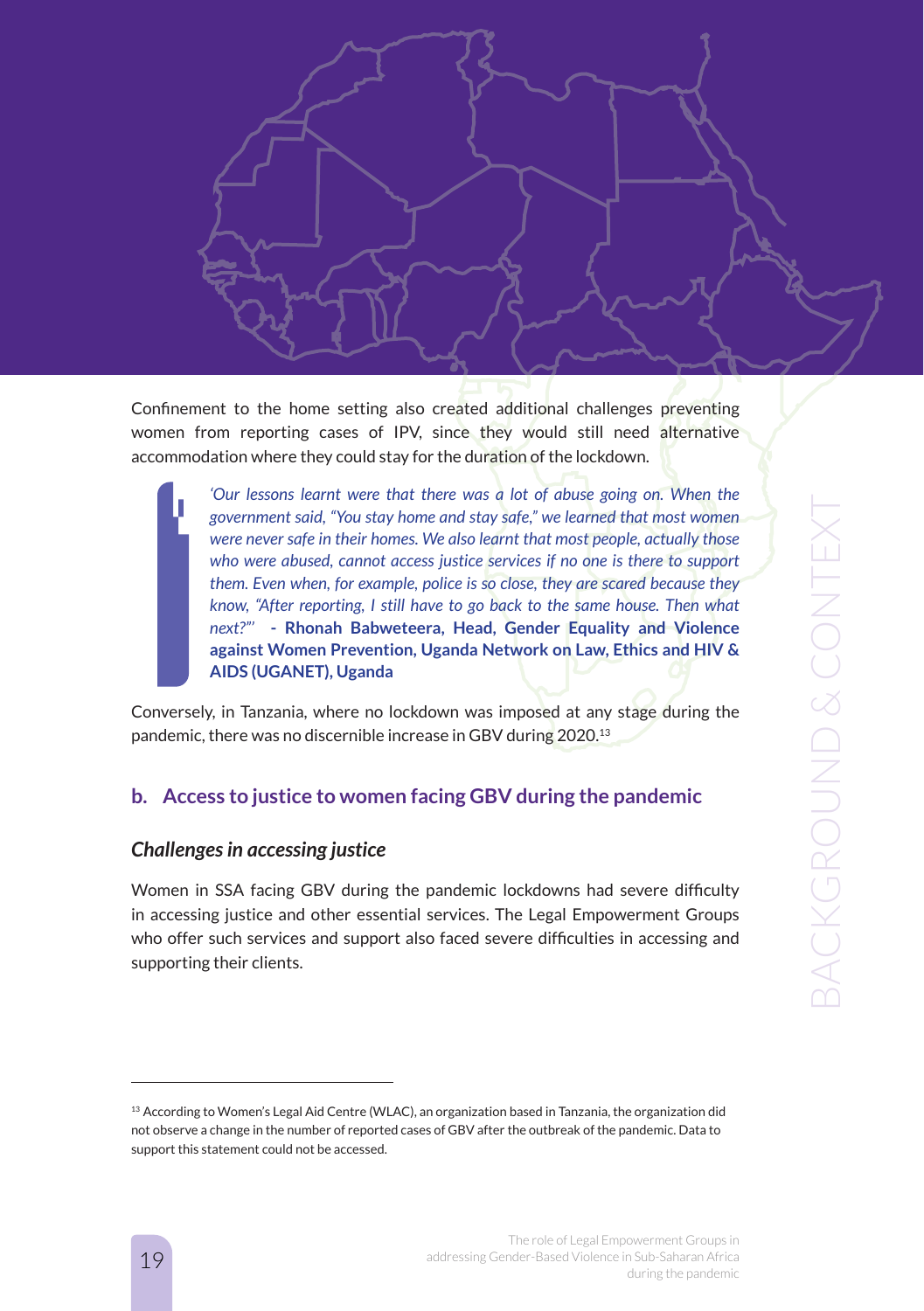*'It was such a challenge because someone will call you at night and say imagine it's like I am being locked in prison or I am being locked with the perpetrator and what do I do? Where do I run to? Who do I call? Sometimes you are sitting with a client who doesn't even have airtime at that point to even call an emergency number or have a way to go to the neighbours.'* **- Wendy Paloa, Masiphephe Network convened by Sonke Gender Justice, South Africa**

Even where the official directive from government was for courts to remain open, it was nevertheless difficult for them to operate due to the fact that the court officials were constantly exposed to COVID-19.

> *'When COVID-19 really reared its ugly head in Zimbabwe, some of the key institutions that were severely affected by the number of COVID-19 cases were the courts. You would hear this particularl court had 40 cases of COVID-19 and as a result they need to close it down for 5 days to disinfect the premises and isolate those who are not feeling well. So that also affected delivery of services.'*  **– Valerie Zviuya, LRF, Zimbabwe**

Where states introduced online court sessions, there were a long list of challenges which impaired access to justice. The platforms were vulnerable to hacking, it was difficult to get witnesses to testify and internet access and affordability also presented a major restriction to women in rural areas in particular.14 It was also difficult for women who faced GBV to access services due to the absence of public transport in some countries.

> *'And mainly in Kabale, which was a very hilly place, the lockdown was prolonged. So clients still wanted to come to the office and they would have to walk very, very long distances to reach us. And that was also a challenge in that we believe that some of them could have chosen to just stay at home and suffer the violence instead of moving those long distances.'* **– Joan Maani, Legal Officer, FIDA Uganda**

<sup>&</sup>lt;sup>14</sup> MAN Kiwanuka 'Institutional vulnerabilities, COVID-19, resilience mechanisms and societal relationships in developing countries' International Journal of Discrimination in the Law (2021) 4-5, 15-18.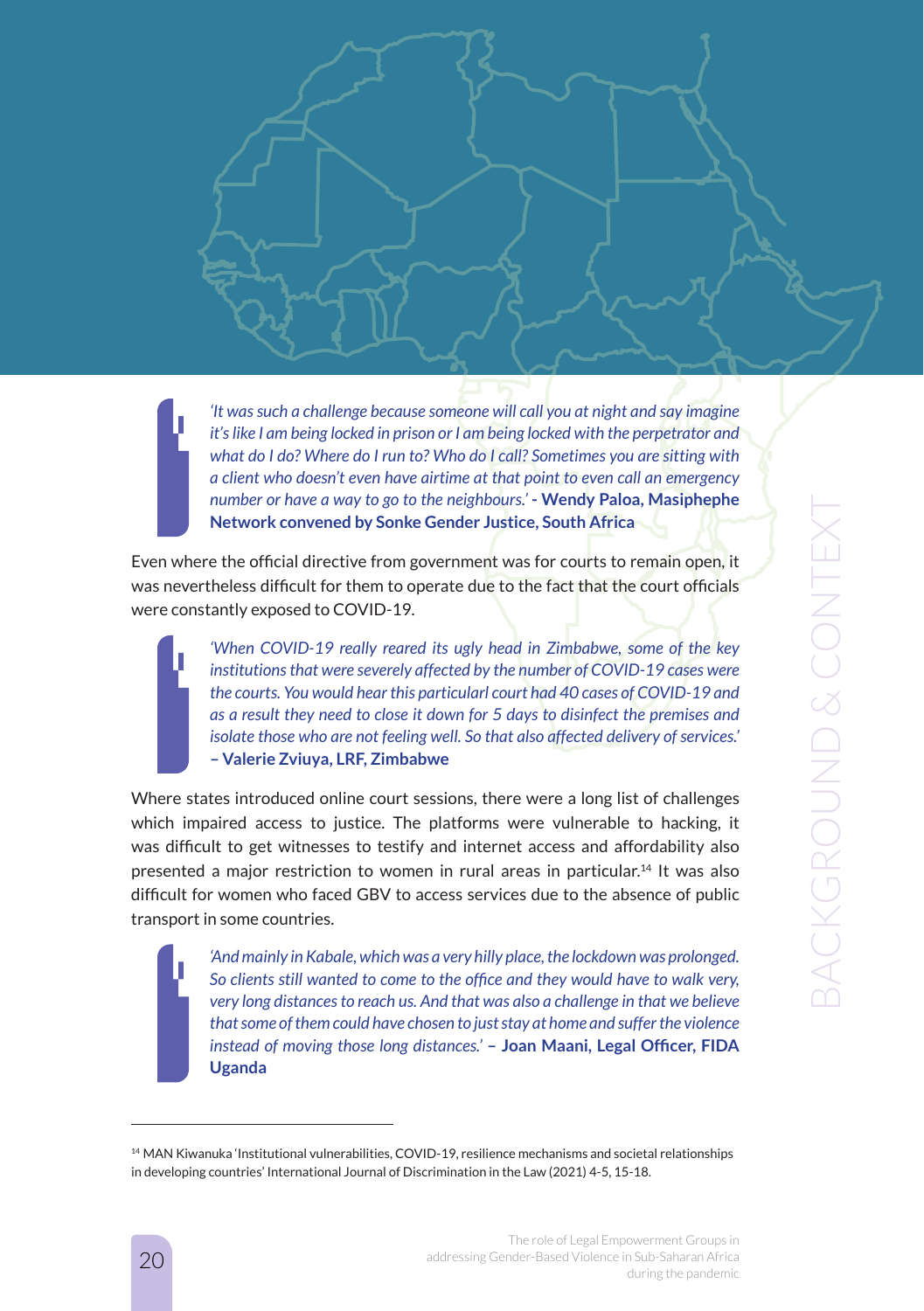

#### *Government responses to facilitate access to justice during the pandemic*

Fortunately, governments were responsive to advocacy campaigns and calls for adjusted measures and SOPs for the sake of reducing GBV and increasing access to justice to women and girls facing IPV and DV. In Kenya, during the initial stages of the first lockdown, it was almost impossible for women facing GBV to access justice. Transport to police stations were limited and the courts were not hearing cases of GBV as these were not considered 'urgent'. The women's rights movement called upon government to take measures to mitigate and address DV and IPV, brought about by the 'Stay at Home' directive.15 In response, the government enabled courts to hear cases of SGBV.

> *'At the height of the COVID pandemic, court stations in Kenya were actually closed out to members of the public. Cases were only filed once a week, that is, under a certificate of urgency, and all those who had matters that were already scheduled to appear before court had to take out a new mention date, so it's like you're technically back to square one. So even in terms of access to justice, things were not moving quite swiftly. So we did have discussions at that point in time with the Judiciary on how they could prioritize on cases of SGBV.'* **– Martin Mavenjina, Programme Advisor - Transitional Justice, Kenya Human Rights Commission**

The government in Zimbabwe was equally responsive to calls to recognize legal services as 'essential' and to prioritize the hearing of GBV cases in courts. The recognition of any particular service as 'essential' meant that such services were allowed and also, to some extent, facilitated to operate during periods of hard lockdown when all other 'non-essential' services were temporarily shut down.

<sup>15</sup> CREAW, FIDA Kenya, Coalition on Violence Against Women (COVAW), Equality Now, GROOTS Kenya, SDGs Forum Kenya, Kenya Female Advisory Organisation (KEFEADO) Advisory note: 'The shadow pandemic demanding concrete actions to protect women and girls from violence during the COVID-19 pandemic' 23rd April 2020. Available at Advisory Note – The shadow pandemic demanding concrete actions to protect women and girls from violence during COVID 19 pandemic - CREAWKENYA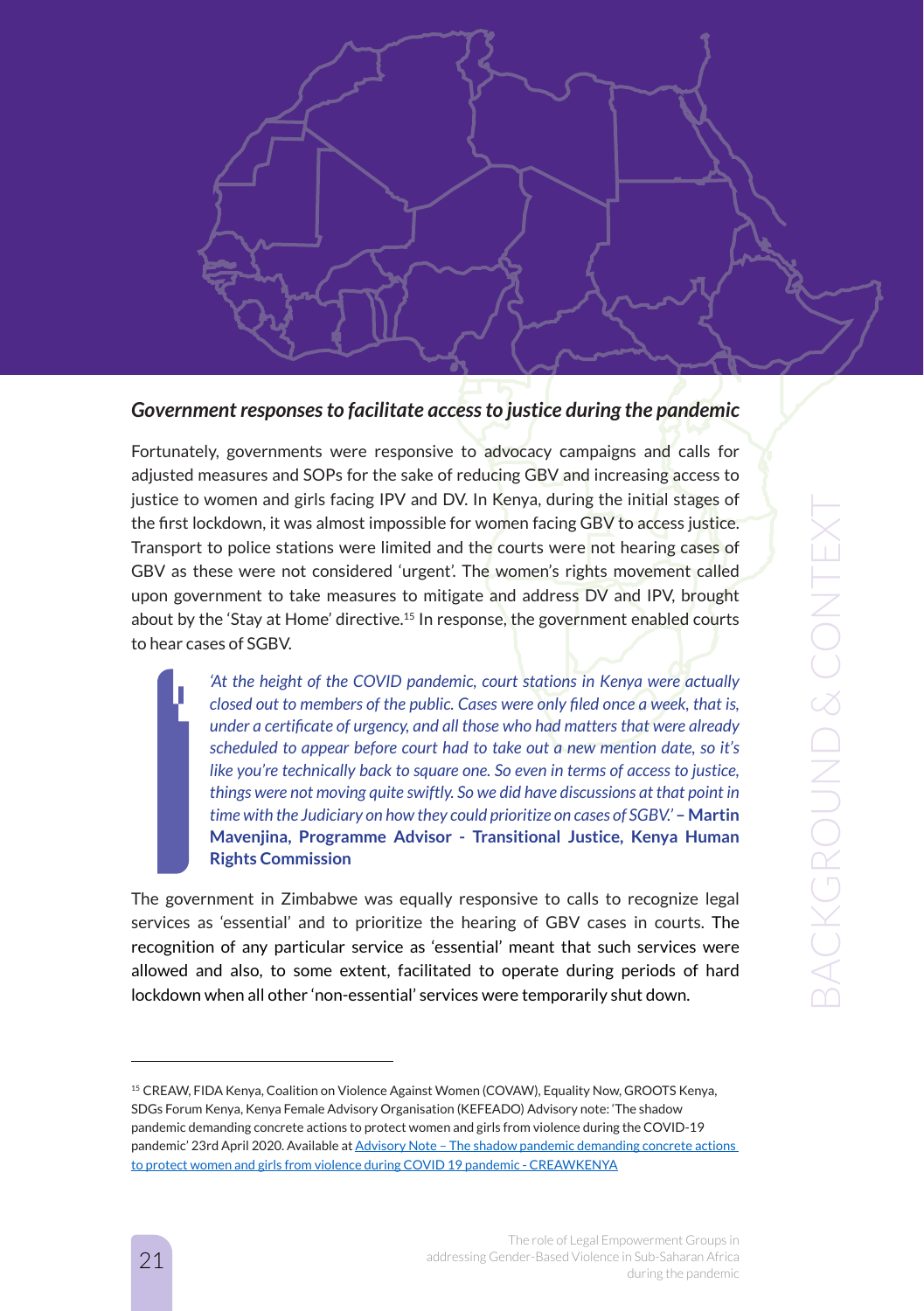*'During the first lockdown GBV was somewhat omitted, not totally but some GBV cases were excluded from the list of priority and also legal services were not a part of the key services. So also again in the initial lockdowns legal services were skipped on that list of essential services but then through advocacy again on the part of the law society and other civil society organizations, legal services began being classified as an essential service. Then GBV really came in and began to appear on the lists of cases which were to be given priority. So it's a combination of both pro-activeness on the part of the law society and also advocacy on the part of civil society organizations.'* **Valerie Zviuya, LRF, Zimbabwe**

### **c. A legal empowerment response to the GBV crisis and the role of community paralegals**

In order to address the justice challenges which the pandemic has brought about, including the upsurge in GBV, grassroots groups are employing a 'legal empowerment' process. This process can be defined as direct work with communities 'to understand, use and shape the law in creative and holistic ways'.16 It is the role of Legal Empowerment Groups to combine legal action with advocacy, negotiation and community organizing in order to work with the groups they serve to resolve their justice problems.<sup>17</sup>

Community paralegals are an essential part of the work of Legal Empowerment Groups. They are often called by different names in different contexts, such as 'champions', 'community legal volunteers' and 'human rights networks'. Community paralegals are active on the frontlines and within communities and use both traditionaland formal institutions in their pursuit of justice.18

<sup>&</sup>lt;sup>16</sup> Global Study (n 3 above) 12.

<sup>&</sup>lt;sup>17</sup> As above.

<sup>&</sup>lt;sup>18</sup> As above.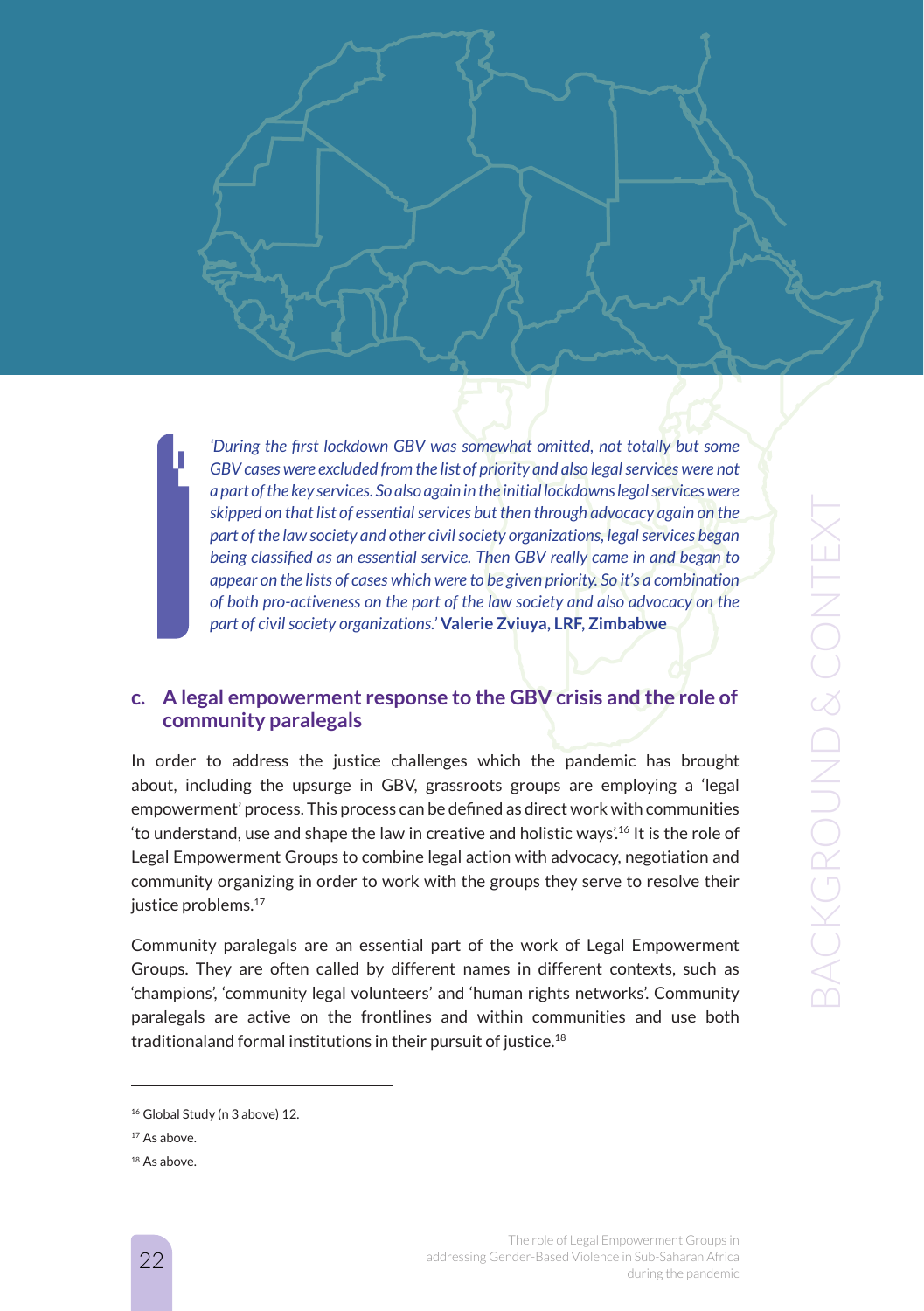

Community paralegals typically have a different role than conventional or professional paralegals who directly support the work of lawyers.<sup>19</sup> Community paralegals, according to the 2012 Kampala Declaration on Community Paralegals 'use knowledge of law and government and tools like mediation, organizing, education and advocacy to seek concrete solutions to instances of injustice'.<sup>20</sup> In countries where there is a measure of legal recognition of 'paralegals', this recognition would rarely apply to community paralegals as these grassroots justice actors by and large operate within civil society and independently from the legal fraternity. Community paralegals are the paralegals that we refer to in this report.

<sup>&</sup>lt;sup>19</sup> V Maru & V Gauri 'Paralegals in comparative perspective: What have we learned across these six countries?' (2018) 2.

<sup>&</sup>lt;sup>20</sup> 'Kampala Declaration on Community Paralegals' Kampala, Uganda, 26<sup>th</sup> July 2012, as quoted in the above.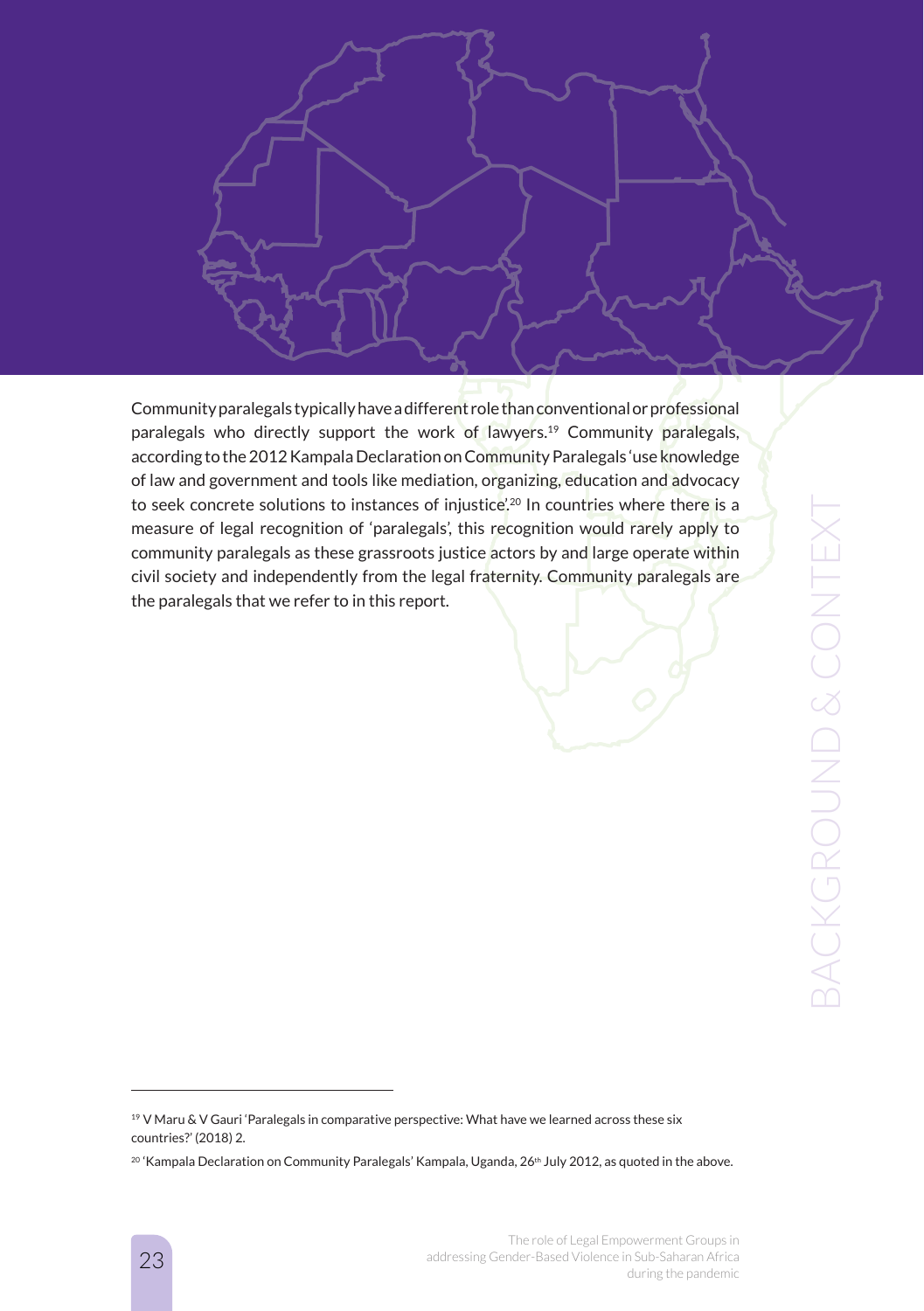# **THE ROLE OF LEGAL EMPOWERMENT GROUPS IN ADDRESSING GBV DURING THE PANDEMIC**

## **a. Community paralegals: the hands and feet on the ground in a time of need**

Community paralegals have strong networks on the ground and are known and trusted within their communities, which places them in the ideal position to take up the role of first line responders to GBV. During the pandemic, many organizations relied strongly on their paralegal networks to provide essential services to women facing domestic violence and IPV in times of hard lockdown in particular, when the lawyers and other staff members of the organizations were not able to travel to the communities where they normally work.

In Sierra Leone, for example, paralegals associated with Informal Workers' Organisation played an important role during the periods of lockdown in the country in terms of doing visitations with existing GBV clients, making referrals and engaging in mediations where appropriate. The organization has trained groups of domestic workers on their rights and key laws through their legal empowerment program to become 'community advocacy champions'. These community advocacy champions worked closely with paralegals in terms of reporting cases and making referrals. The organizations themselves would support the paralegals on the ground with legal advice and guidance provided over the phone, where necessary.

> *'Before COVID we were already engaging them on all these issues so that when COVID came, they were already well informed with the help of our target beneficiaries. If they have any issues they were free to call us on the phone and then we would help them resolve those issues.'* **– Chelcy Heroe, Chief Executive Director and Founder, Informal Workers' Organisation, Sierra Leone**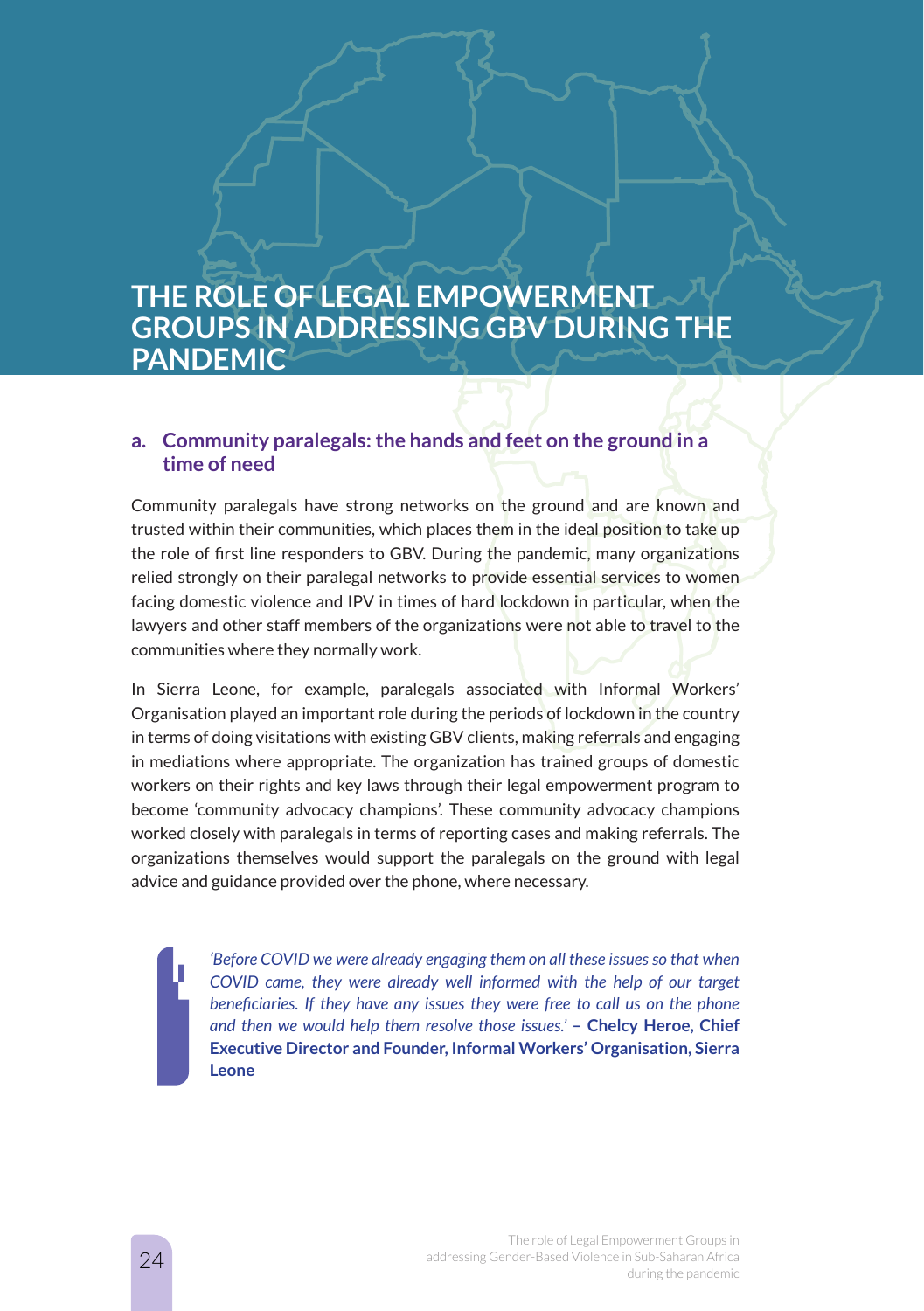

*A refresher training conducted with community advocacy champions, associated with Informal Workers' Organisation, Sierra Leone, during the pandemic*

The same sentiments were echoed by the Uganda Network on Law, Ethics and HIV and AIDS (UGANET) who placed great reliance on community paralegals and community volunteers during the lockdown periods.

> *'As an institution, we have paralegals nearly in every district in Uganda. But we also have community volunteers in the name of community activists and community leaders who were doing a lot of work during the lockdown, to physically reach out to those close to them, support them, report to police, follow up cases in police, do mediations in their own communities. Actually if there were no such people in Uganda or amidst us, as an institution, we don't think we would have done as much as we did.'* **– Rhonah Babweteera, UGANET, Uganda**

In Kenya, inter-county movement restrictions prevented the ICJ-Kenya lawyers from travelling outside of Nairobi. The organization placed great reliance on their network of community paralegals, who supported women on an individual basis in order to ensure that they were able to report their cases to the police and collect the necessary medical evidence. ICJ-Kenya has paralegal networks in six counties of Kenya, namely Laikipia, Kitui, Kwale, Meru, Taita-Taveta and Trans-Mara consisting of 90 active community paralegals.

> *'We really had to rely on our paralegals. They would only escalate the cases that they were not able to handle. We mainly used the community paralegals who we usually train on basic law and human rights, and in turn, they help the community. They really played a crucial role during the lockdown because that was beyond our reach since our offices are based in Nairobi. But they really played a big role in assisting victims through legal empowerment.'* **– Santana Simiyu, Programme Officer, ICJ-Kenya**

The value of community paralegals was often seen in their ability to simply help a woman who faces GBV to move from point A to B in order to go through the process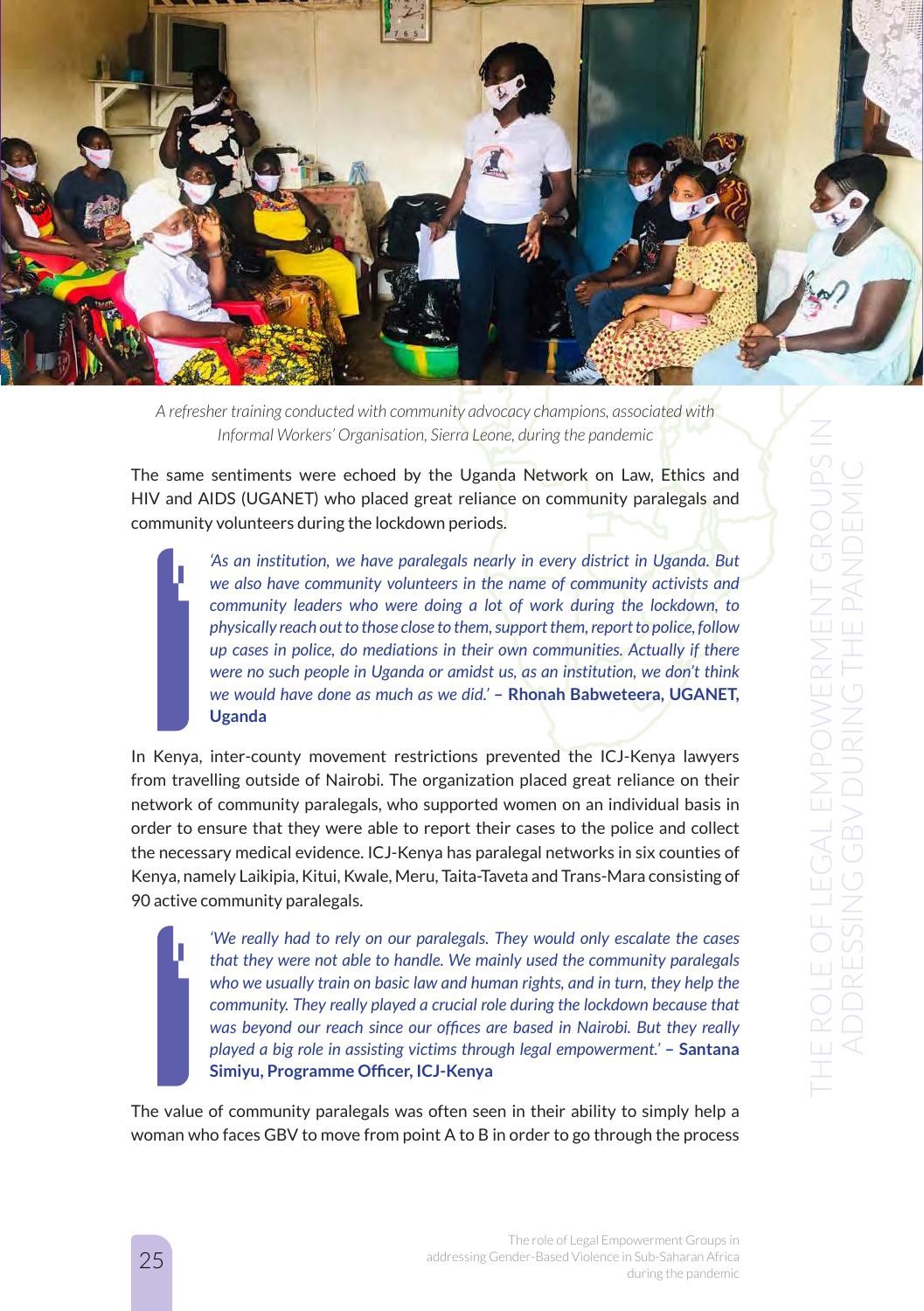of reporting her case, collecting and documenting evidence and obtaining alternative shelter and means of living. Community paralegals would advise on the seemingly minor points which can often make or break the case of woman in a situation of GBV:

> *If it's a case of let's say domestic violence, they would take the woman to the police station to report it, and also they would advise them on the terminology to use, because women often, in the grassroots, they report it as domestic violence, and you know that's not the crime per se, it can be assault. So they would advise them, they'd tell them: ''when you go to the police station, report it as assault.'' And then they'd also advise them to get the necessary evidence, they'd tell them to go to a doctor first.'* **– Santana Simiyu, ICJ-Kenya**

ICJ-Kenya's community paralegals also played an important role in the provision of vital information to women facing GBV during the pandemic and advised their clients to stay with their relatives during the lockdown, rather than to return home to their abusers.

The Centre for Rights Education and Awareness (CREAW) in Kenya also relied on community leaders they call 'champions' to report and refer cases of GBV to them during the lockdowns. These champions played the important role of identifying women within their communities who needed assistance and ensuring that they are connected with the right sources of support.

> *'The services I offered during the pandemic was to identify survivors and link them with CREAW so they could receive counselling, be placed in a support group and receive financial support and justice.'* **– Peris Achieng, Community Champion, CREAW, Kenya**

This first-line response service was greatly valued by the organisation, that would not have had another way of reaching women in communities who were in desperate need of GBV support services during the pandemic.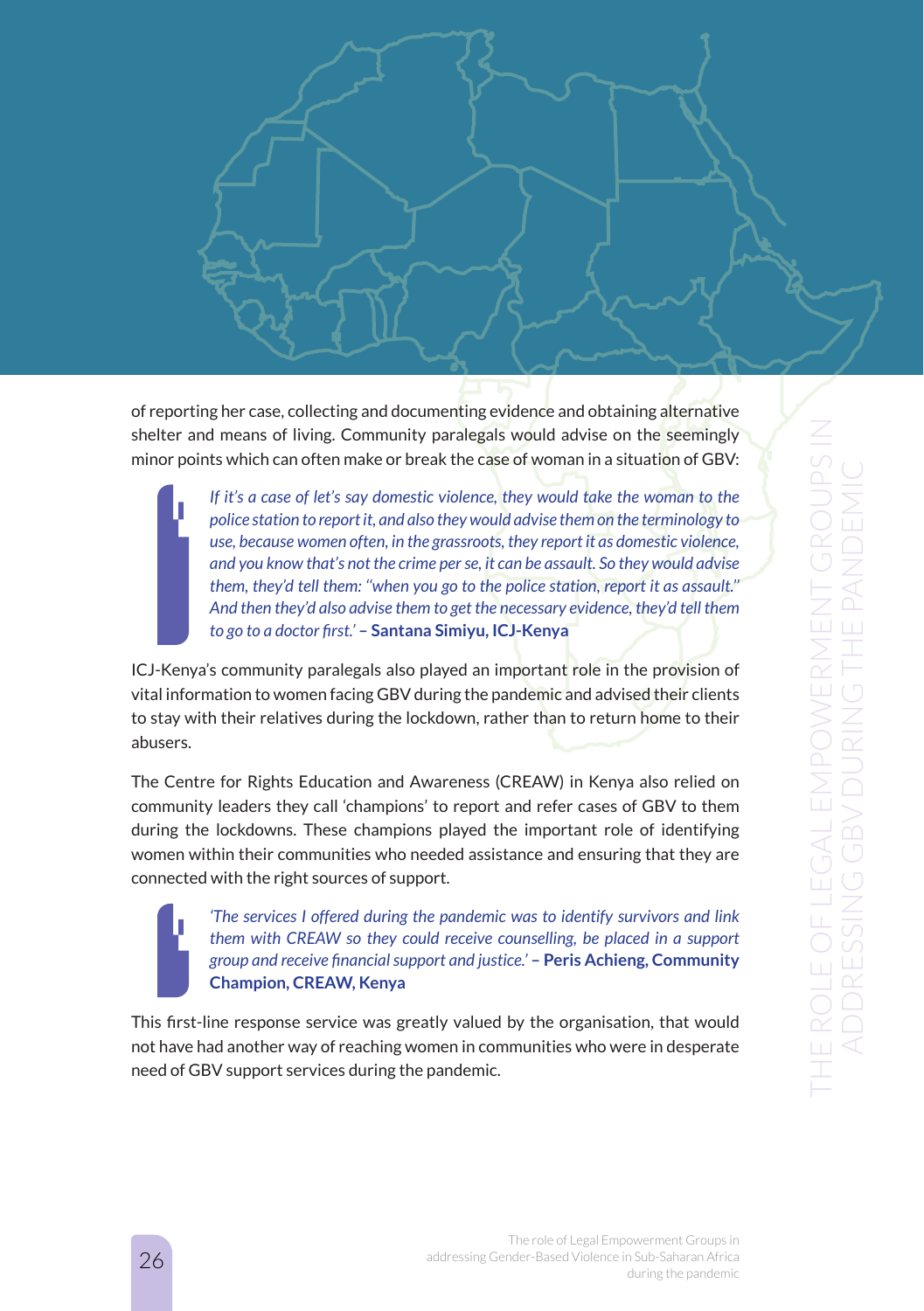*'They do offer that referral service in terms of linking the survivors to us, and they were very crucial during this particular time. Of course, the numbers were high, and often the violence would actually happen at night with the lockdowns. The champions would literally link us up. They'd call and say: "I really need assistance. I have this lady, she's desperate; she needs somewhere to stay right now. Obviously, we can't allow them to stay together." '* **– Elsie Milimu, Programme Officer, CREAW, Kenya**

Wendy Paloa, a paralegal who is part of the Masiphephe Network convened by Sonke Gender Justice, described the strategies that she and her colleagues engaged in to provide services and support to women facing GBV in Soweto, South Africa, during various stages of lockdown. The Network would normally keep track of their clients and had to make sure that they follow up with the women who could not report to their offices during the lockdown. In South Africa, during their strictest phase of lockdown (level 5), movement was only allowed for essential workers and for the purchase of essential items during peak hours.

> *'During the lockdown, I would pretend to be going to the shops to buy some essentials that I need. Me with my colleagues, we would make these group chats and then talk and arrange to go to different areas to check on our clients. We would check on the clients around us, perhaps meet them in the park and give them a referral to a shelter. It was not easy at all.'* **– Wendy Paloa, Masiphephe Network convened by Sonke Gender Justice, South Africa**

It was difficult to find alternative accommodation for women who needed to be moved to a place of safety, and equally difficult to transport these women since they were limited by both the transport restrictions and the constant presence of their abusers at home. Yet, paralegals like Wendy and her team found ways to work around these difficulties and ensure safety for their clients: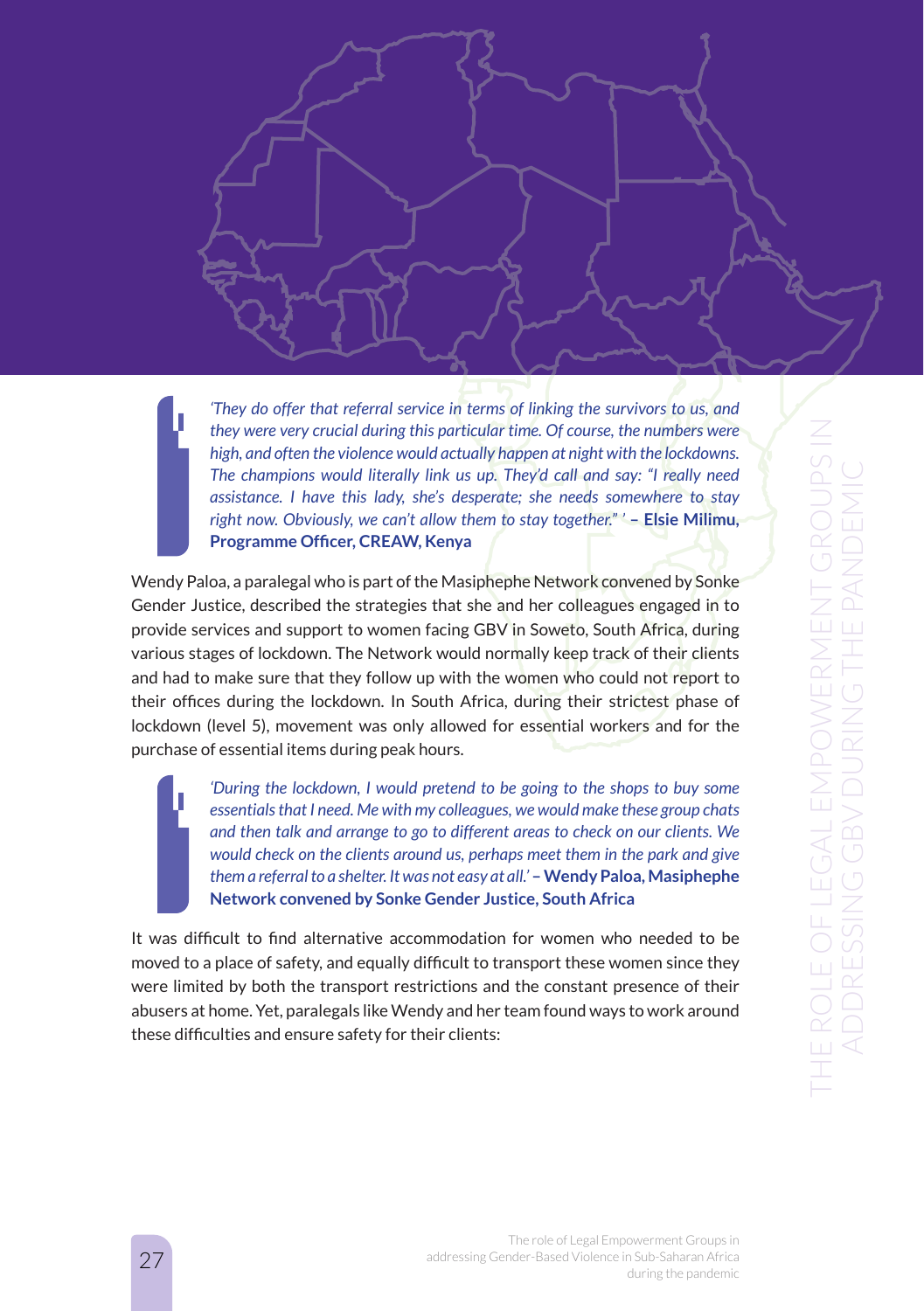*'Some of them had to move. If you need to move someone from their homes to take them to a shelter, you have to take their essentials and documents and how do you get that if the husband is there? During level 5, public transport would only be available during peak hours. If the spouse steps out to buy some milk or a newspaper, they would run. We would tell our clients to pack their bags and leave them next door at their neighbours, so that were able to just grab them and run.'* **Wendy Paloa, Masiphephe Network convened by Sonke Gender Justice, South Africa**

Paralegals such as Wendy would make their personal resources and even their homes available to women in need, as they saw no other option in ensuring that women facing GBV could access places of safety.

> *'Some of them came to stay at my place, just to wait for the next peak hour so that they could board a taxi to some place of safety. We would plead with the owners of the shelters to remove the red tape and just accommodate this person for now, until we reach at least level 3 of the lockdown, because they fear for their lives. Or we would take them to the homes of relatives and family members where they could stay temporarily, we would find money from our own pockets to transport them.'* **Wendy Paloa, Masiphephe Network convened by Sonke Gender Justice, South Africa**

In Nigeria, volunteers associated with Women Safe House Sustenance Initiative were also willing to open up their own homes and pockets in order to create GBV reporting booths to women in their communities.

> *'Right now, and since during the pandemic, I have been running a first responder's booth for any woman facing GBV. The booth is in my home. The initial support that I gave was to provide them with moral support and advise them on the necessary steps they can take if they want to. I have care packs in my house that I give to anyone who needs it.'* **Yemisi Emmanuel, Volunteer, Women Safe House Sustenance Initiative (WSHSI), Nigeria**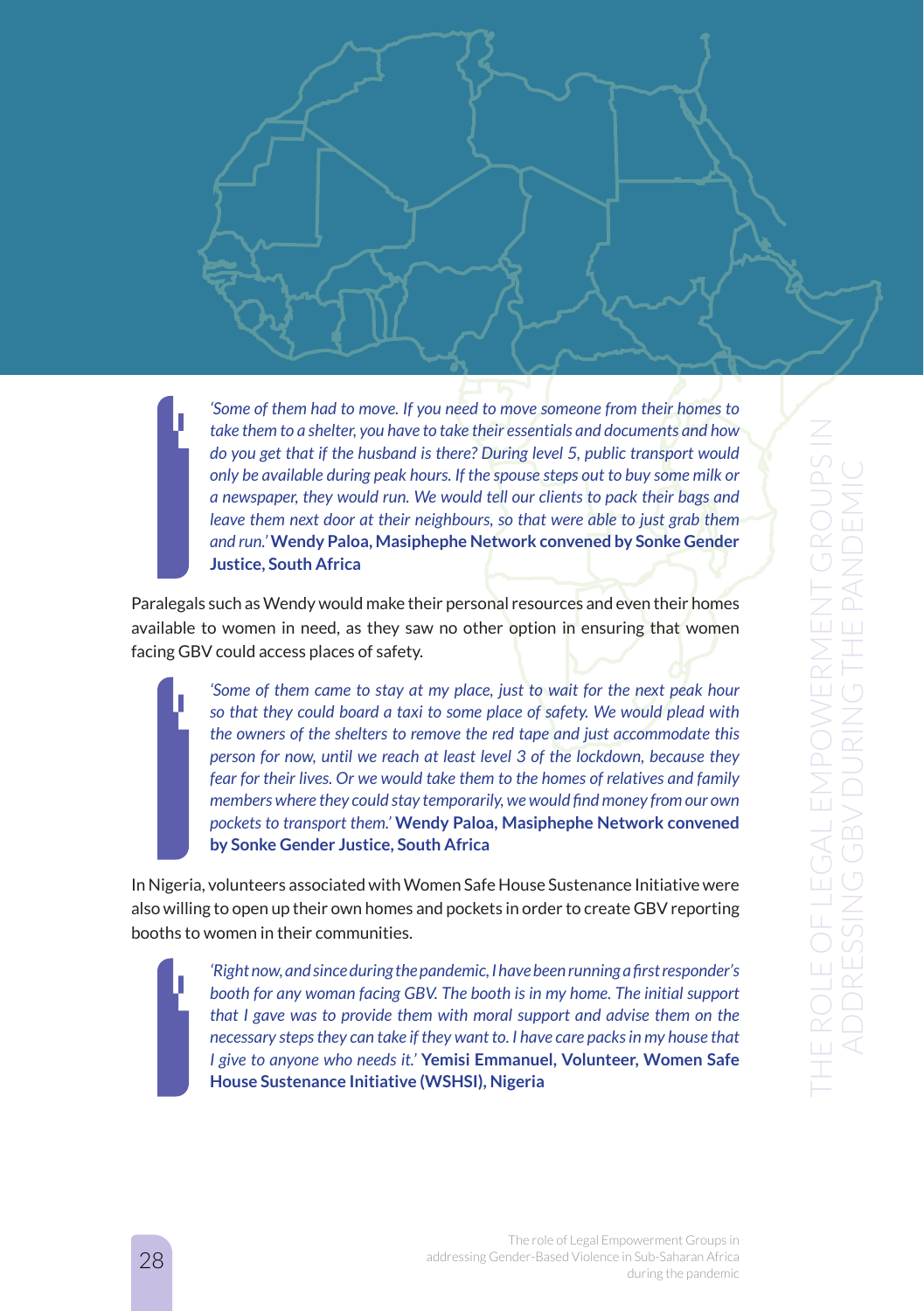

*Women receiving care packages from WSHSI response booths in Nigeria*

FIDA Uganda also placed strong reliance on their community paralegals, called 'Community Legal Volunteers' (CLVs) who intervened in cases at community level, with some guidance and support provided by the FIDA lawyers over the phone. The CLVs worked in their own communities and could often walk between the homes of their clients, the police, medical centres and other service providers, so they were not prevented from carrying out their work by the ban on public and private transport.

> *'…those people were helpful because they were at the grassroots, they were in the communities, they knew what was going on there and they were more reachable than we were in our offices.'* **- Joan Maani, Legal Officer, FIDA Uganda**

Cases were referred to the police and other partners. In cases of economic violence, the CLVs conducted mediations between parties which often led to amicable solutions for the women and children involved:

> *'The CLVs were conducting the mediations between parties. Some apologized and promised not to do what they had done again. For some, the men started providing for the children. For some cases where the men were not allowing the women to work, as a result of the mediations, the women were allowed to work and look for some small money to cater for their families.'* **- Joan Maani, Legal Officer, FIDA Uganda**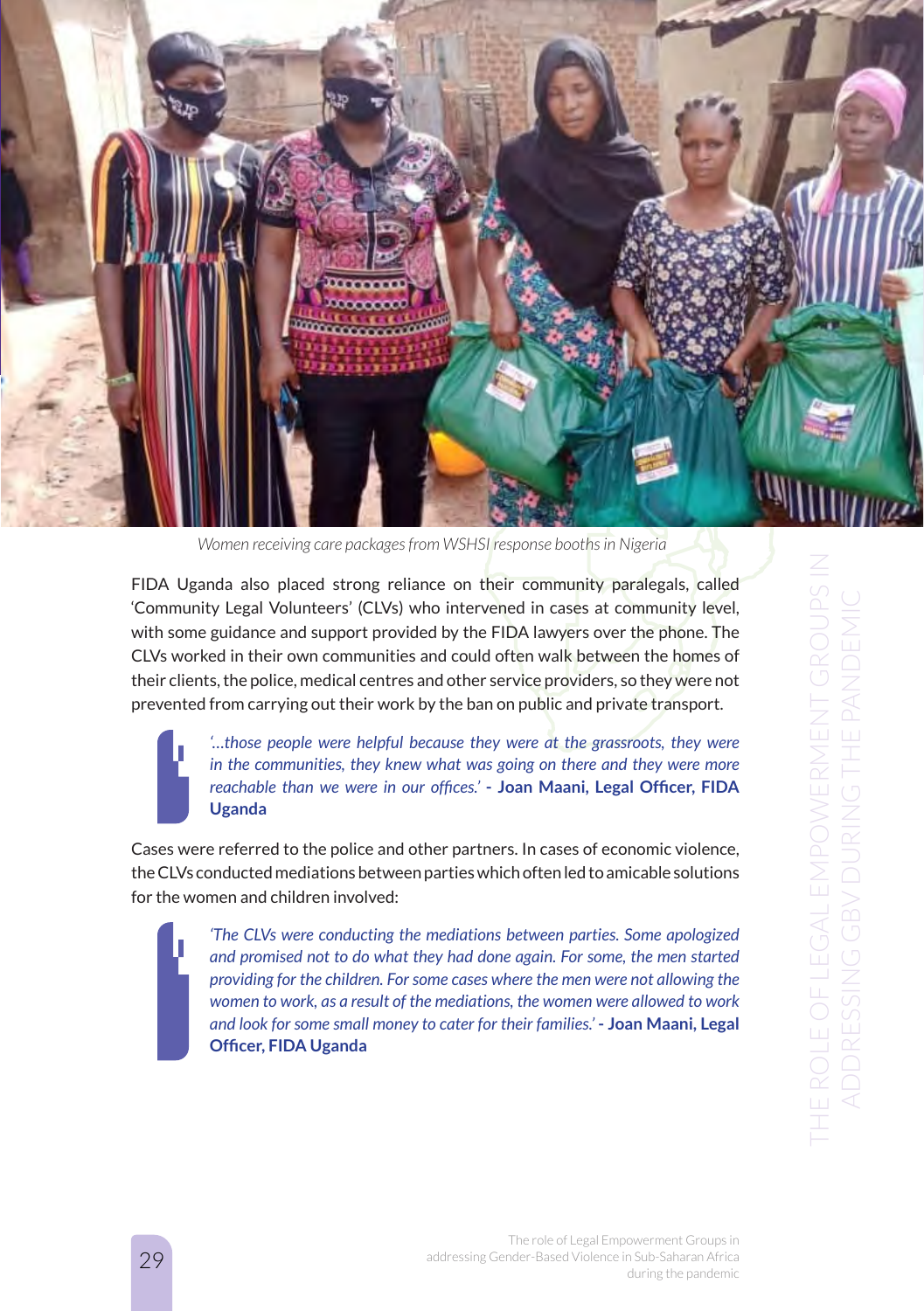

The CLVs faced many challenges and difficulties in ensuring access to GBV services to women in need. They were facing severe resource constraints and were also stripped of many of the support structures and services they would normally rely on.

> *'Obviously referrals were not easy as offices were closed and people were broke. They were still receiving their funds for airtime So they would go to the clients themselves then they would give us a call or they would call a lawyer we referred them to and they would explain the issue to them and then they would mediate and give them legal advice over the phone.'* **– Shilah Nasaazi, CLV Liaison Person, FIDA Uganda**

Overall, community paralegals were the hands and feet on the ground reaching out to their communities, responding to emergencies, following up with clients who are known to periodically face domestic violence and doing all in their power to make justice and other essential services available to these women. Community paralegals were prepared to respond immediately and provide a solution to women facing GBV in the weeks and months following initial lockdowns while much of the activity of legal empowerment groups were halted and before provision could be made for such groups to be recognized as 'essential workers' that were exempted from some of the restrictions.

# **b. Forming partnerships with community administrations**

During periods of lockdown, legal empowerment organizations relied heavily on their relationships with community justice actors and community administrations. According to ICJ-Kenya, paralegals at the grassroots, who could not access technological communication tools to work virtually, relied on their relationships with traditional leaders in order to be made aware of cases of GBV in their areas of operation. Local leaders would inform paralegals of cases, enabling them to respond and offer services to these women.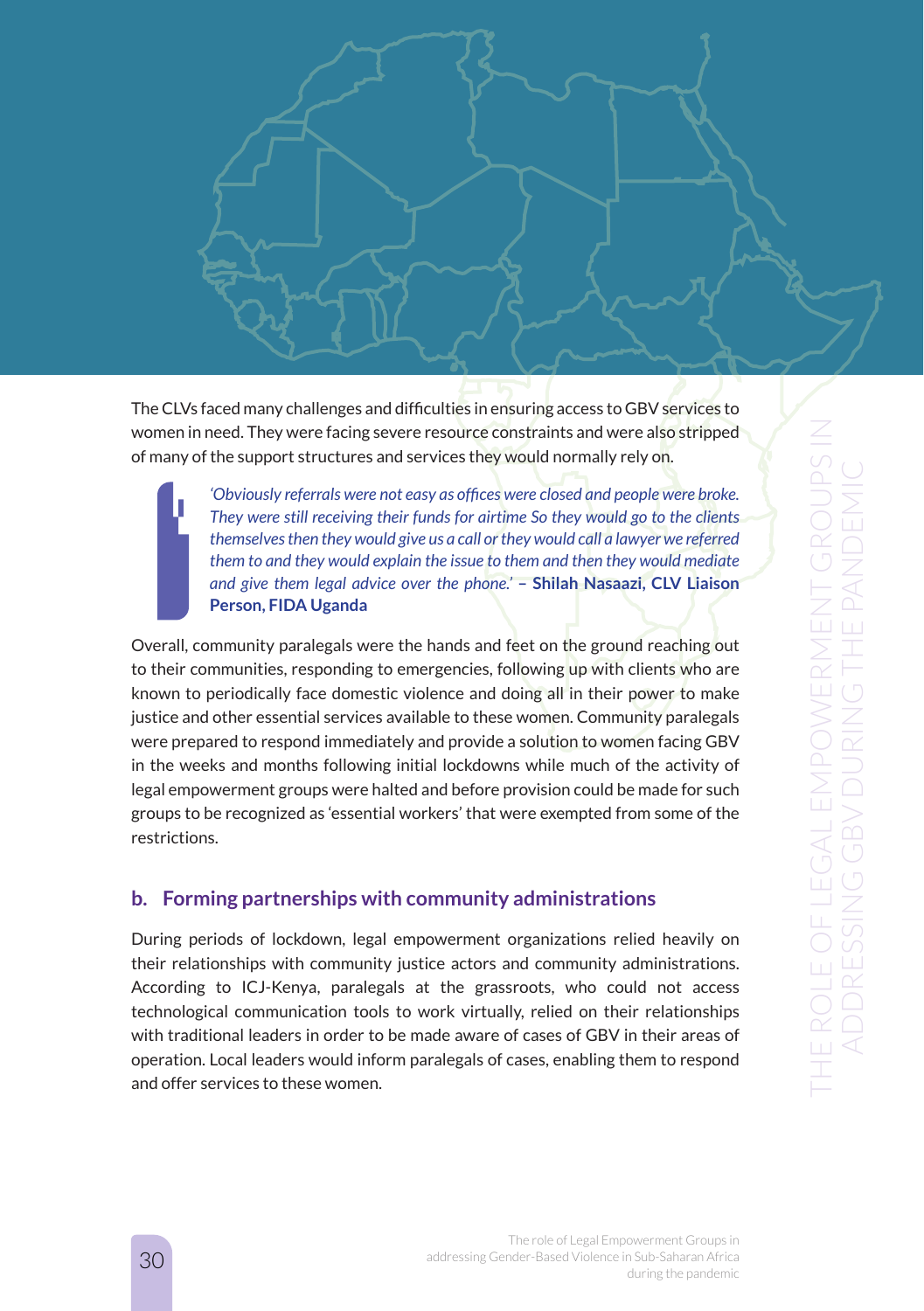**'***So that's when they forged the partnerships with elders, chiefs so the chiefs and the elders could tell them about what's happening in different villages. So if they would hear of a case of domestic violence, they would tell the paralegals and they would actually go to those homes. So that's also one unique way that they work. They form partnerships with the local administration and that's how we know what's happening in the different, let me call them villages.'* **– Santana Simiyu, ICJ-Kenya**

The paralegals associated with ICJ-Kenya would only escalate the cases to the organization which they were not able to resolve or handle on their own.

FIDA Uganda employed a similar strategy where they worked closely with the local police and Local Council leaders in their various areas of operation.

> *'We came up with a strategy of working together with the Child and Family Protection Unit of police at Iganga Central Police, where whenever they were faced with domestic violence cases, they would reach out to us and we were always available to assist the clients, to provide them with the legal services that they needed and the legal advice, and to take on their cases generally. That was made possible with the fact that we were able to get movement permits for during the time the country was in total lockdown.'* **Joan Maani, Legal Officer, FIDA Uganda**

In Zimbabwe, local leaders offered a useful alternative reporting avenue for women who were not willing to press charges against their abusers at police level.

*'A challenge that I faced was that a lot of women did not like the idea of reporting their husbands to the police so they decided to report to their village head and they counselled. It settled the disputes because the headman promised them that if they abuse women they'll be arrested, and they paid a fine to the headman.'* **– Agatha Shekete, Community Paralegal, LRF, Zimbabwe**

The relationship of FIDA Uganda's CLVs and police officers were mutually beneficial in terms of the GBV response as these actors made referrals to one another and responded to cases in areas that were out of reach for one or the other.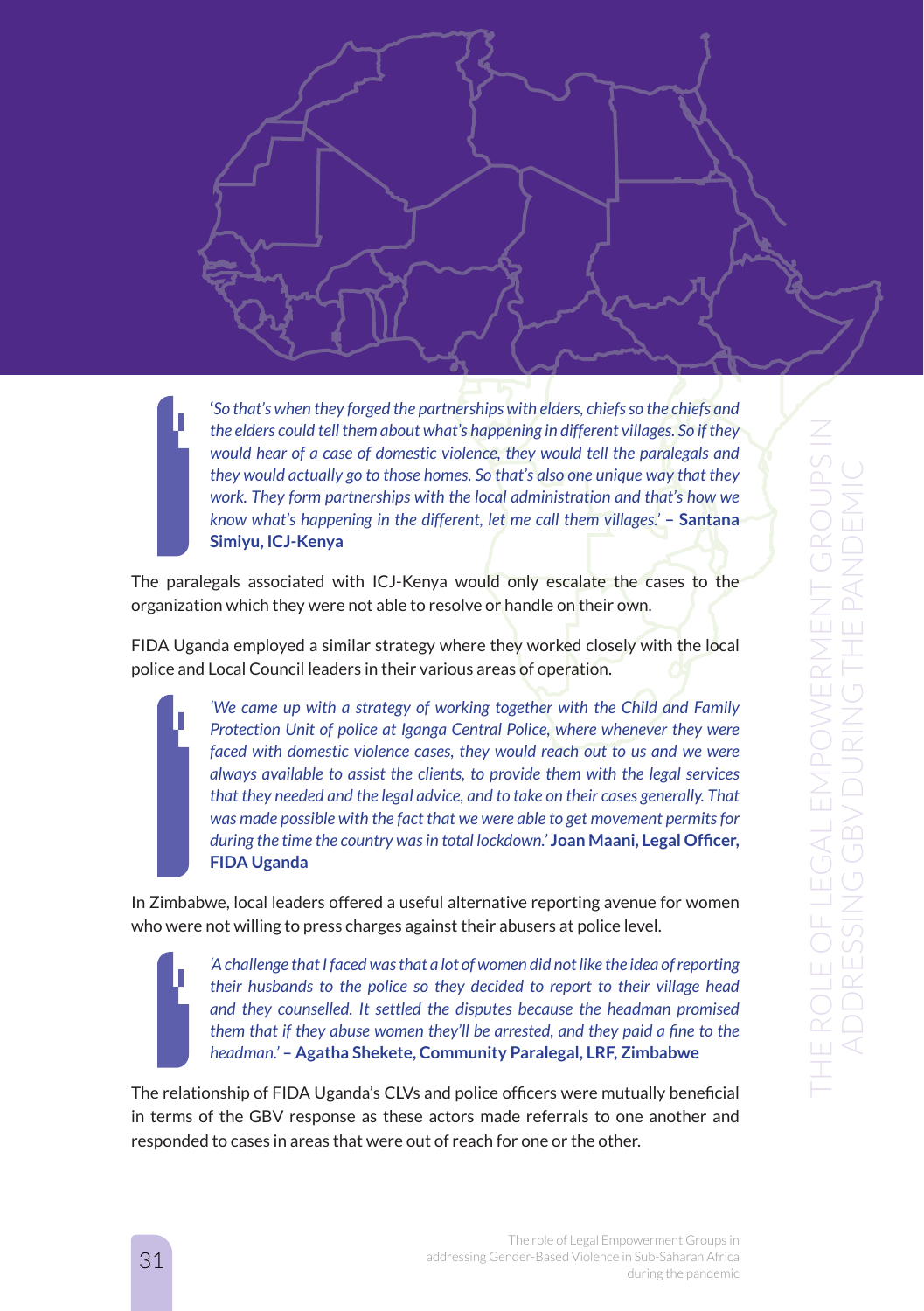

Police officers attended FIDA Uganda's community awareness-raising activities during the pandemic, which enabled them to carry these activities out without running the risk of arrest. The Police also provided an opportunity for women to report cases to them following the awareness-raising sessions, which made their services much more accessible to communities.

> *'We also had Child and Family Protection Officers (of the Uganda Police Force) who were able to partner with CLVs when needed. These CLVs would host meetings where they would invite community members to educate them about issues ranging from how to prevent and protect against COVID-19 to domestic violence during the lockdowns. If you need police services, sometimes they would come with police forms so that people could report incidents. And also in cases where the police were not able to make it to the communities to handle the cases, there were times where the CLV's would collaborate with police and go handle cases on their behalf.'* **– Shilah Nasaazi, CLV Liaison Person, FIDA Uganda**

FIDA Uganda also has close relationships with district officials, the Probation and Social Welfare Officers and Community Development Officers in their 20 districts of operation and worked closely with these in order to make mutual referrals and pool resources and services in order to address cases of GBV. These district officials were often in a better position to access people at community-level during the lockdown than FIDA's lawyers were, who could not move beyond the towns and cities where their offices are located before obtaining movement permits. Local leaders also have strong relationships with FIDA Uganda's CLVs. These local leaders and CLVs worked together to intervene in cases where people were facing violence, with some guidance and support from the FIDA lawyers provided over the phone.

For UGANET, their relationships with police helped them to save lives in the early stages of the pandemic before they were able to obtain movement permits.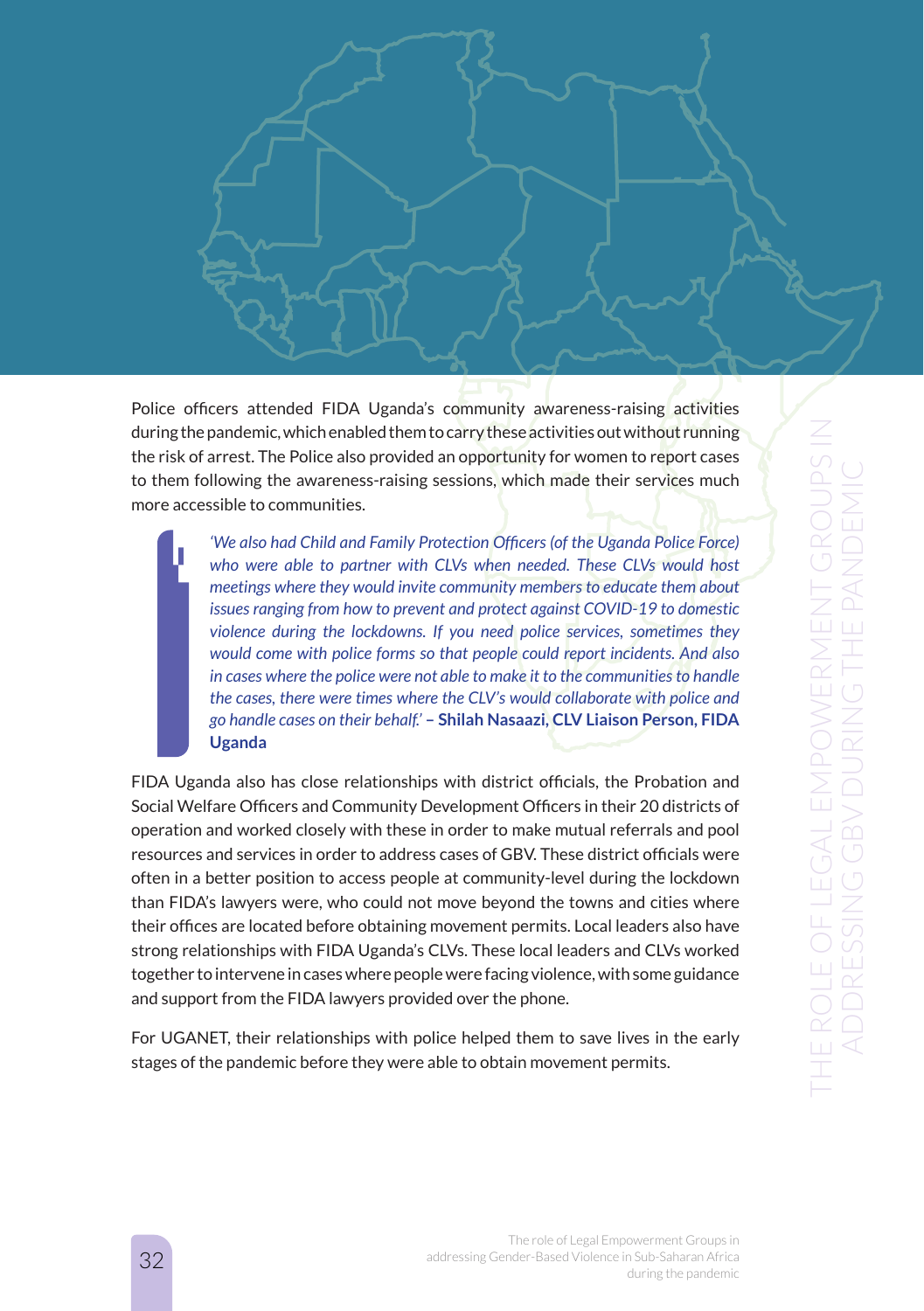*'We explained to the officers on the road. They would see us ferrying wounded women in the vehicle. They would see us ferrying very pregnant women, wounded at the same time, rushing them to hospital, and it would be upon an individual security person to allow you continue very fast, or toss you here and there: "Where's your permission? Where's this?" And you would be like, "Look, it's not about permission right now, it's about saving this life." And some of them would say, "If you really have to pass, you have to pay something." But because we had a relationship with some senior officers in the police, we would call them up and they would order them to release us to continue to hospital.'* – **Rhonah Babweteera, UGANET**

By the second lockdown, Legal Empowerment Groups have strengthened their relationships and network with local administrations and law enforcement agencies in order to ensure a more coordinated response.

> *'But also, of course, our strengthened relationship with the district officials, with police, by 2021 of course it was stronger. More referrals, more phone calls, more consultations from us. That was different from 2020. Even in Kabale, in the first lockdown, yes, we had a relationship with the district officials, they were able to give us the movement permits, but by 2021, it was even stronger, in that in the first lockdown I could even say I went and presented myself as a person of FIDA and maybe the RDC told me come back later, but in the second lockdown, I'm like, "I'm from FIDA, I need a movement permit" and there and then it was signed.'* **- Joan Maani, FIDA Uganda**

UGANET also attributes its increased impact and expanded GBV response in Uganda's second lockdown to the fact that the organization had a much stronger network of partners after the first lockdown.

> *'At least by the time we got into the second lockdown we had already mobilized, we had a responders' forum where the Ministry of Gender was, where we had police officers, where we had different actors. This time round it was not now UGANET by itself and her working partners in police but it had many different responders across the country.'* **– Rhonah Babweteera, UGANET**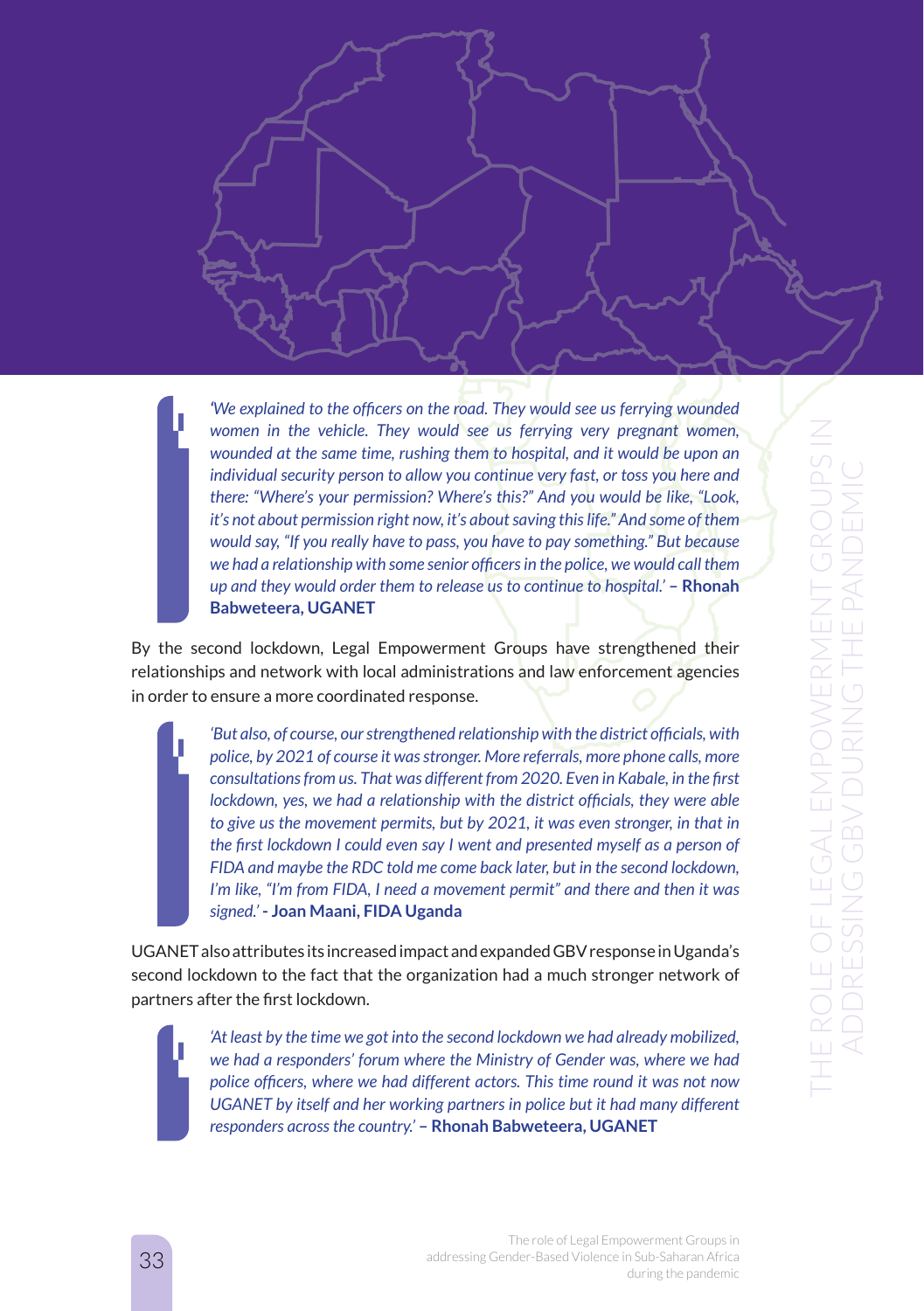

# **c. Community paralegals: collectors of essential information in periods of lockdown**

During the initial stages of the first lockdown, it was evident from reports made to national GBV reporting lines, the police and GBV essential service providers that there was an immediate and dramatic increase in levels of GBV.<sup>21</sup> However, very little accurate data was available on the exact magnitude of the GBV crisis in the initial stages of lockdown.22 Women's rights activists and organizations mostly relied on the statistics of cases of GBV which they received and handled before and after the lockdown, but these statistics were limited and influenced by the fact that NGOs were far less accessible than before the lockdowns were instituted. The Kenya Human Rights Commission (KHRC), working with their human rights networks (community paralegals), devised a solution to this lack of data on GBV and other human rights violations during the lockdown.

The KHRC works with approximately 200 Human Rights Networks who are active in all counties of Kenya and who are trained on human rights, governance and legal issues on a periodic basis. The Human Rights Networks have also been trained to use tools for documenting and reporting on critical cases, including GBV. The Human Rights Networks have also been trained on escalating the violations which they have documented to the most appropriate authorities and assisting survivors in accessing justice. Some of the cases that are documented by Human Rights Networks become the subject of strategic litigation, either instituted by the Human Rights Networks themselves in their counties of operation, or instituted in collaboration with KHRC.

 $21$  Rov et al, n 9 above, 2-3.

<sup>&</sup>lt;sup>22</sup> As above.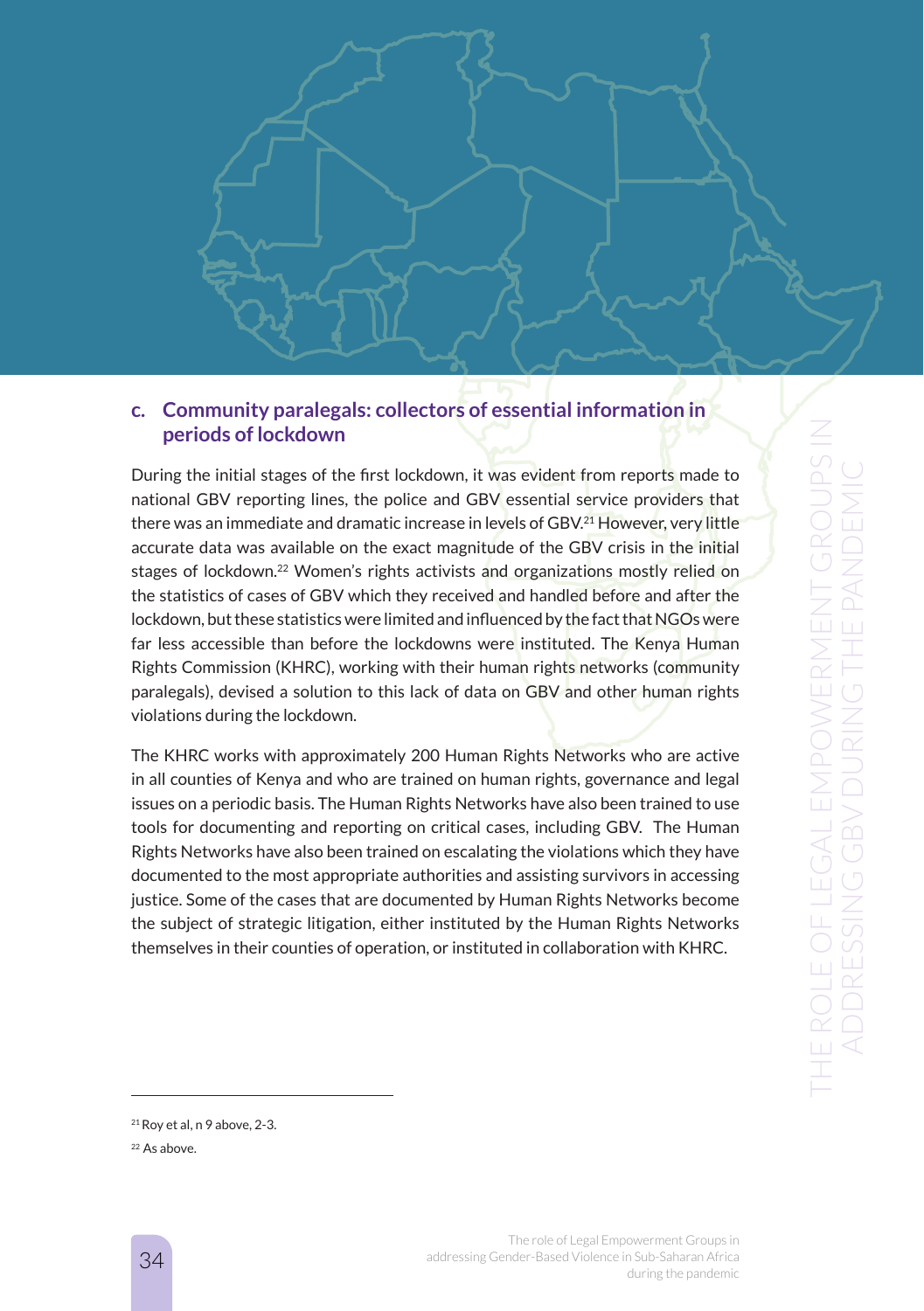*'(Human Rights Networks) are key in as far as providing us with accurate information is concerned. Now, they are usually on the ground and we deployed monitors in all the 47 counties for a period of about six months. We came up with tools that enabled them to document a broad range of human rights and governance issues, including SGBV in the context of the pandemic. It's from the reports of these monitors that we would issue out statements responding to contemporary human rights issues including GBV.'* **– Martin Mavenjina, KHRC**

Since KHRC was able to collect data on GBV and other human rights violations in the very early stages of the pandemic, they could publish policy briefs on the impact of the pandemic on levels of GBV as early as May 2020.23 These policy briefs, setting out data on the increase in GBV from the time that the first lockdown was imposed in Kenya, were instrumental in KHRC's advocacy efforts to ensure that the judiciary prioritised hearing GBV cases during the pandemic. The preliminary findings of human rights violations were shared with the National Council and Administration of Justice, which resulted in the issuing of a statement on the rising cases of GBV by former Chief Justice David Magara.24 The monitoring exercise culminated with the publication of a report entitled *Wanton impunity and exclusion: A report based on human rights violations amid the COVID-19 pandemic in Kenya (2020)* which provides and analyses the data collected on GBV and other human rights violations as monitored in 27 counties in the period of April to August of 2020*.* 25

<sup>&</sup>lt;sup>23</sup> See KHRC Nairobi, Nyeri and Meru County Human Rights Monitoring: Reports of the impacts of Covid-19 to the vulnerable groups and general public April-May 2020 (May 2020) and KHRC Machakos and Kitui County Human Rights Monitoring: Reports of the impacts of Covid-19 to the vulnerable groups and general public April-May 2020 (May 2020), both available at https://www.khrc.or.ke/publications. html?limit=5&limitstart=15

<sup>&</sup>lt;sup>24</sup> See https://covaw.or.ke/advisory-opinion-statement-the-shadow-pandemic-demanding-concrete-actionsto-protect-women-and-girls-from-gender-based-violence-during-the-covid-19-pandemic/

<sup>25</sup> Available at https://www.khrc.or.ke/publications/223-wanton-impunity-and-exclusion-a-report-based-onhuman-rights-violations-amid-covid-19-in-kenya-april-august-2020/file.html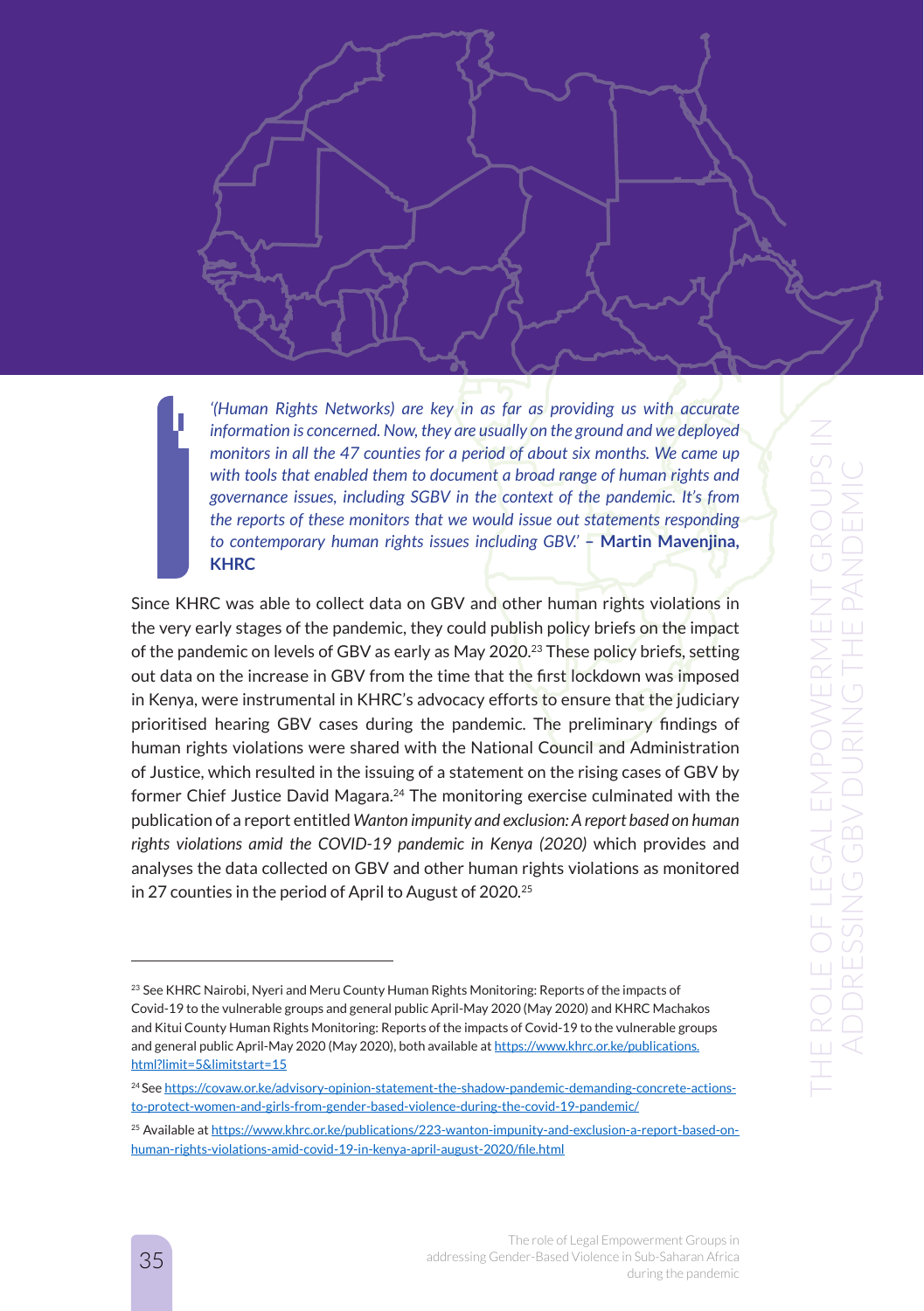The case study of KHRC illustrates the crucial role of community paralegals as collectors of essential information on GBV and other human rights violations at the grassroots level. The role taken up by KHRC's Human Rights Networks as monitors of GBV during the early stages of the pandemic lockdown were essential for timely and effective advocacy to address the rising numbers of GBV.

### **d. Community paralegals: Creative preventers of GBV at the community level**

Community paralegals have showed ingenuity, creativity and commitment in terms of preventing and addressing GBV in the variety of communities and settings where they found themselves during the lockdowns. FIDA Uganda has documented various cases of innovation on the part of CLVs in order to address GBV during the lockdown periods, often with very little support or resources from the organization.

> *'The CLVs continued to play their part. For the domestic violence cases they would do door to door check-ins with clients, the ones that had been pending before lockdown, especially the DV cases, we had a mentorship session with the regions and we would go through some of the questions that they have, some of the scenarios they face with the clients and how to solve them because obviously they couldn't come to office because office was closed.'* **- Shilah Nasaazi, CLV Liaison Person, FIDA Uganda**

CLVs in the Kampala area took it upon themselves to sensitize and educate the men in their areas of operation about GBV and domestic violence. As men would gather in the early evenings to play cards or board games, the CLVs would use this as an opportunity to talk to them about GBV and how to prevent it.

> *'The male CLVs were very helpful because they were able to connect with the men in the communities and to teach them about GBV and domestic violence. The guys would meet with the fellow guys since most of them had those groups to discuss football and such. Even if it was against the law to meet they would still go because they were frustrated and they didn't have money. Their wives were on their cases because they needed money but there was no money because no one was working.'* **- Shilah Nasaazi, CLV Liaison Person, FIDA Uganda**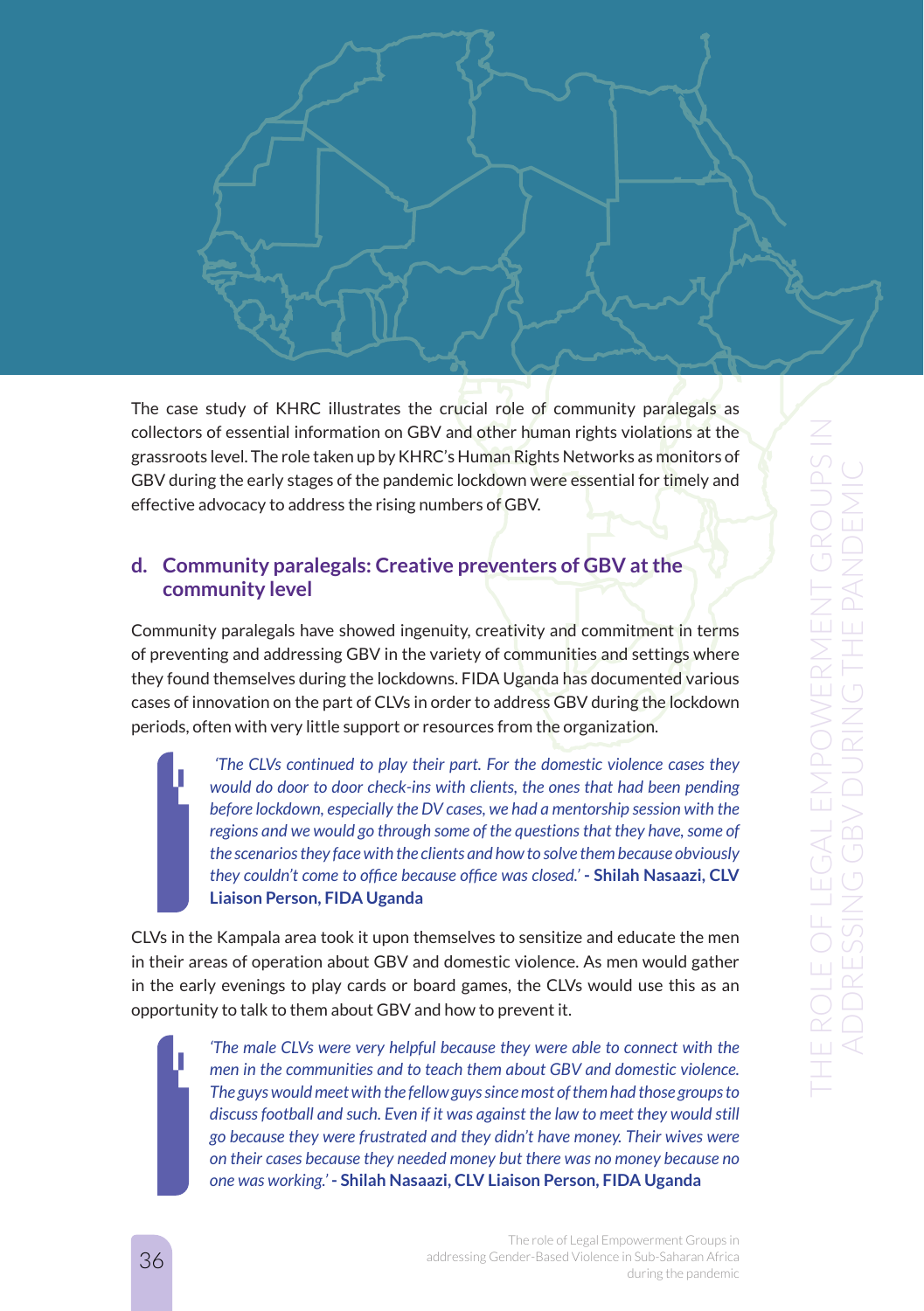

During these meetings with men, the CLVs would provide coaching on how they could deal with their mounting economic stress, pressures and frustrations during the lockdown. They encouraged the men to step out and just take a walk if they felt that they were getting too frustrated at home or to come to the men's meetings and talk about what they were facing. Some CLVs arranged soccer games in order to help the men to find relief from the stress that they were under. The CLVs themselves acknowledged that their methods were not a long term solution to addressing the multifaceted underlying factors which lead to DV and GBV, yet they believed that their methods of addressing men's immediate frustrations played a part in diffusing the volatile home situations which so many women faced during the total lockdowns.

Some of the community paralegals associated with the Legal Resources Foundation (LRF) in Zimbabwe took the initiative to start online support groups for women in their communities, in order to educate them about GBV and enable them to identify the early warning signs and need for intervention. The online groups also served as a source of counselling and psycho-social support to women.

> *'After there was restrictions in movement I managed to create an online group which I used to counsel such women. We would talk about causes of GBV, economic abuse of women, stalking, sexual abuse, verbal abuse, threats and intimidation. Some women were emotionally disturbed so l gave them emotional support. I also encouraged them to report their cases if they face such challenges.'* **– Agatha Shekete, Community Paralegal, LRF, Zimbabwe**

Susan Tafumba, a FIDA Uganda CLV working in Nakawa market, dealt with a particular set of challenges in terms of preventing and addressing GBV during the lockdowns in Uganda. In order to ensure that the food markets can keep operating, while minimizing the risk of spread of COVID-19, market vendors who wished to continue running their businesses were instructed to stay within the market area for the duration of the total lockdown.

> The role of Legal Empowerment Groups in addressing Gender-Based Violence in Sub-Saharan Africa during the pandemic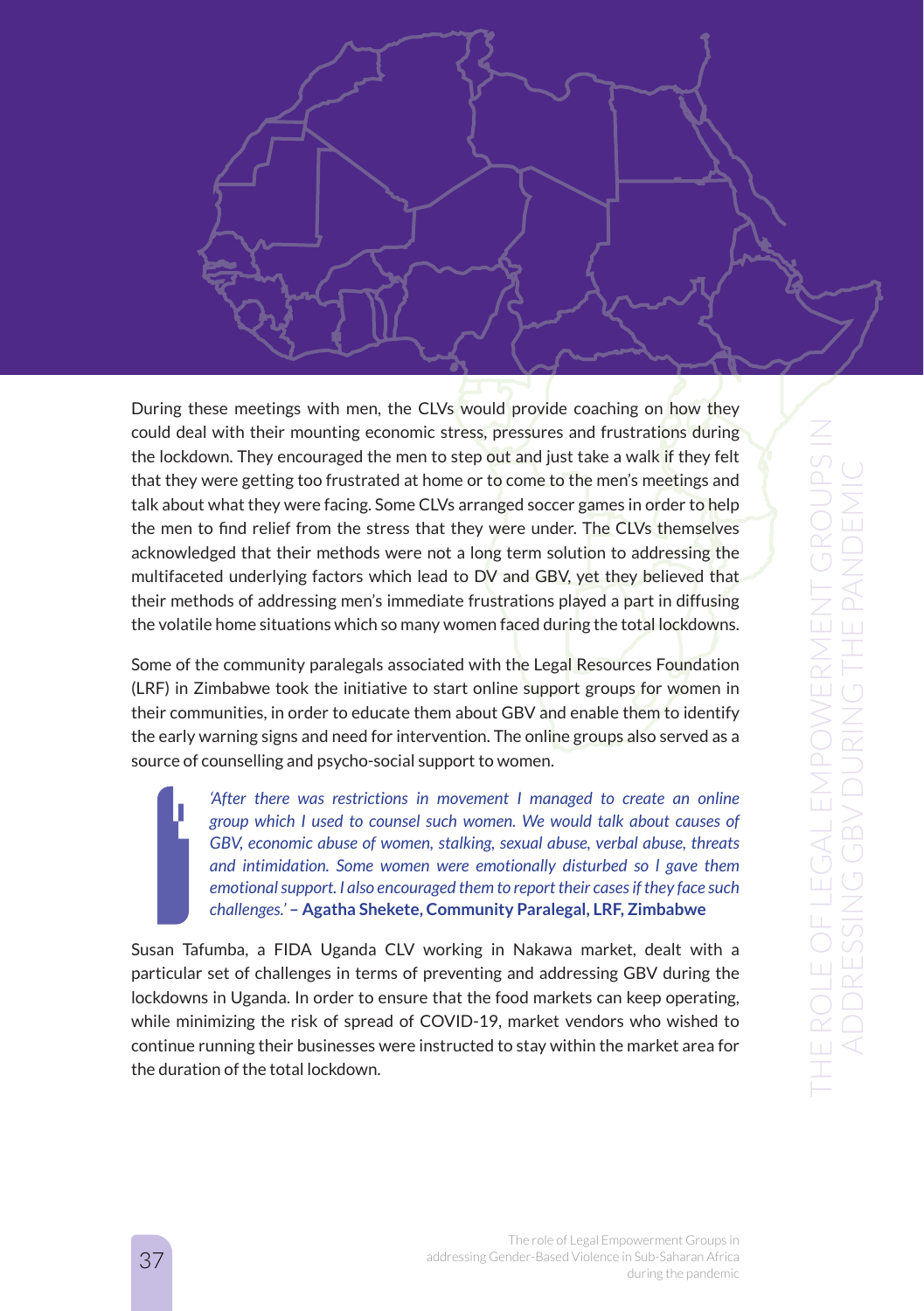*'Since I have a family, I had to sleep in the market, I am not living with my husband, I am a single mother with two children and a maid at home, so I had to leave the children at home with the maid and come to sleep in the market, but it was so hard during that time because we were not supposed to go back home so you just had to communicate with them, if you're tempted to go there transport was so expensive as we used to use lorries which could charge up to Ugx 100,000 (USD 28)'* **- Susan Tafumba, FIDA CLV, Nakawa Market, Uganda**

The women vendors who decided to sleep in the markets faced a variety of challenges and dangers during the lockdown period. They lacked privacy and safe, demarcated spaces where they could make beds for themselves, which exposed them to GBV inflicted by male vendors and market leaders.

> *Then another problem we had no privacy, we had a lot of issues during the night, we had to bathe but had nowhere to bathe, so what we did was wait until the middle of the night at around maybe 3, then you just go into a dark corner somewhere and try to bathe, as a woman this was very hard for us… I could also talk about sexual harassment during the lockdown. Some parents were forced to sleep with their kids in the market, men could then utter big words to them, insult the mothers in front of the children. At least we didn't experience rape, but there were other forms of physical violence. We tried to complain, but you cannot control the night, people misbehave during the night, some of them could drink and there is no controlling a drunkard, so you could just spend sleepless nights fearing what would come next.* **- Susan Tafumba, FIDA CLV, Nakawa Market, Uganda**

Susan and the 5 other CLVs working in Nakawa market decided to address the sexual harassment and GBV which women were facing while sleeping in the market by working with the Chairman of the market to hold meetings with men where GBV was discussed and discouraged. The partnership with the market Chairman in this regard was crucial as the Chairman had the power to impose simple punishments on male vendors and clients who committed GBV. These punishments would include banishing the perpetrator from the market for a set period of time. The CLVs raised awareness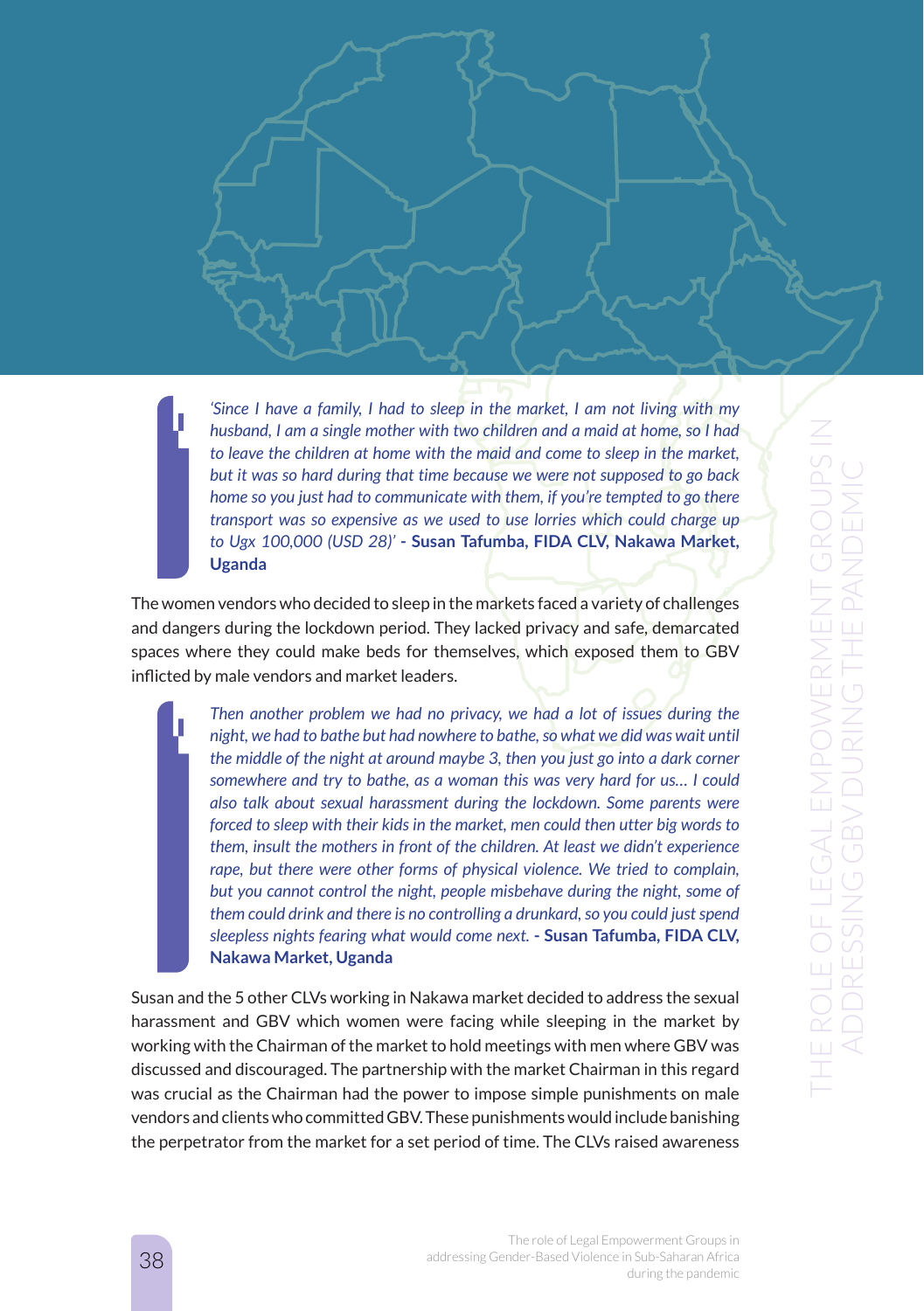

about GBV and were proactive in ensuring that individual cases were reported and addressed through the market authorities.

> *'We tried our level best, we were 6 so we had meetings on how to handle such cases, for example if a man insults a woman we could call the man and talk to him and then we could talk to chairman to convince him to allow us to have meetings with men about such issues such as GBV, this really helped us a lot. We would just approach those people slowly you just talk to them, some of them at times they could change, and then others we would report to the chairman of the market, some simple punishments were given to some other people for those acts.'* **- Susan Tafumba, FIDA CLV, Nakawa Market, Uganda**

The innovation of community paralegals to prevent and address GBV in their own communities and social settings addressed a crucial gap during times of hard lockdown.



*A FIDA Uganda CLV raising awareness on GBV in a market in Wakiso district*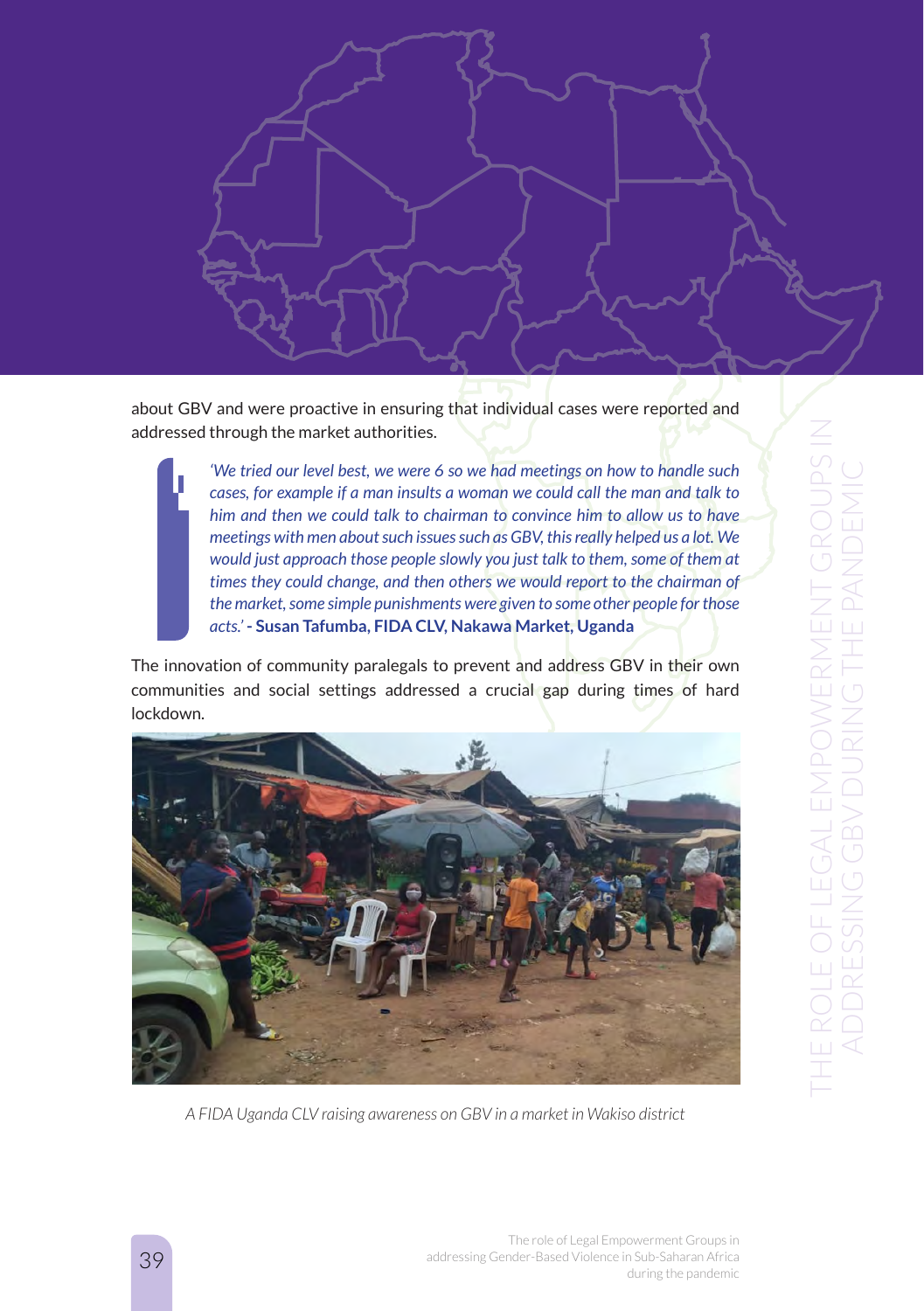

# **e. Ensuring access to courts to GBV survivors during the lockdown**

In Zimbabwe, the government issued practice directives during the lockdown which guided the operation of the courts. According to these practice directives, GBV cases were classified as 'high priority cases' during periods of lockdown. However, there were some challenges in the implementation of this practice directive. The LRF, through their help desk initiative, were present in courts throughout the periods of lockdown in order to assist people in the court if they needed additional print-outs of documents and support them with trial preparation. Through their presence in the courts, the LRF noticed that some courts decided not to attend to any matters at all, in the name of preventing the spread of the pandemic, while others turned GBV survivors away because they did not consider their cases of verbal assault or economic violence as 'extreme GBV'. The LRF intervened to address this state of affairs by engaging the Judicial Services Commission (JSC) and reporting what they have observed on the ground in the courts.

> *'There was no reason for classification to say 'this was extreme GBV and this is not, and that there was also no reason for us not to have a standard operating procedure to say that in Gurumunzi court you will not be attended to because staff here are contracting the virus whereas you can get assistance in another court. What we requested was that they immediately react and we were asked to provide the evidence of where this was happening. It then took less than 24 hours for the JSC to issue standard operating procedures for all courts in Zimbabwe. It was quite a major win for the organization.' - Valerie Zviuya,* **LRF, Zimbabwe**

This success of the LRF illustrates the capacity of Legal Empowerment Groups to be advocates of drastic, meaningful and sometimes even quick change in terms of ensuring access to justice to women facing GBV. The fact that the LRF were active in courts, available to serve clients and present to observe the injustices which were taking place there, enabled them to bring about a big improvement in access to justice to women facing GBV during the pandemic.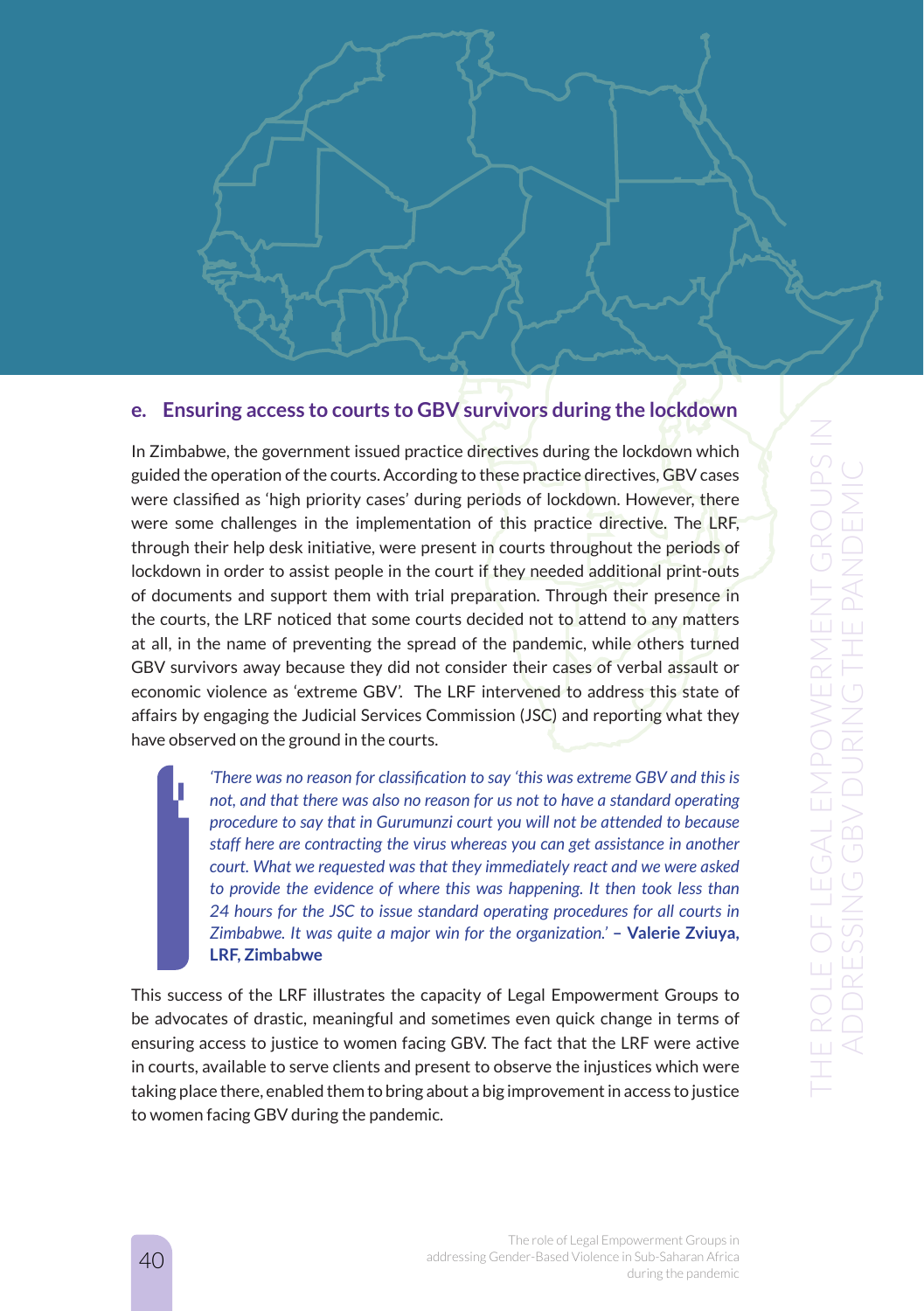

# **f. Pandemic crisis: a catalyst to garner support for establishing a GBV shelter in Kampala**

The availability of alternative accommodation for women facing DV or IPV is a crucial component of an effective legal empowerment approach. Women who face DV or IPV are often hindered from pursuing justice against their abusers, due to the fact that after reporting the matter to the police and initiating the process of obtaining a protection order, they often have no choice but to return to the same house and continue living with the perpetrator. Alternative options for safe and temporary accommodation were far more limited during the pandemic lockdown as women could not easily travel from their homes to go and stay with friends or relatives in different towns or regions. This lack of alternative accommodation, compounded with the severe economic downturn, left women with very few options in terms of escaping an abusive home environment. Shelters were thus crucial for an effective and holistic GBV response during the pandemic.

UGANET, based in Uganda, provides country-wide SGBV prevention and response services to women and children. Before the pandemic, the organization has employed legal empowerment strategies without the benefit of their own shelter in any of their operating districts. While it has been part of the vision of the organization to establish such a shelter, they were not able to garner the needed authorization and financial support to set it up. However, the severe scourge of GBV which women faced immediately after the first lockdown was imposed in Uganda heightened the urgency with which government ministries and development agencies approached GBV and presented an opportunity for UGANET to realize their vision.

> *'In the first few days of putting up the call centre, we realized that most women who were calling were actually in harm's way, they were in danger, their lives were being threatened. Others were being beaten seriously. Others had been thrown out with nowhere to go. Systems locked down. Public transport shut down… And then we sat as a team, still online, and agreed that we needed to do something about it. And because all along we had a dream of building a GBV shelter for abused women and girls, we decided to utilize that as the greatest opportunity for us to get the women and young girls out of danger.'* **– Rhonah Babweteera, UGANET**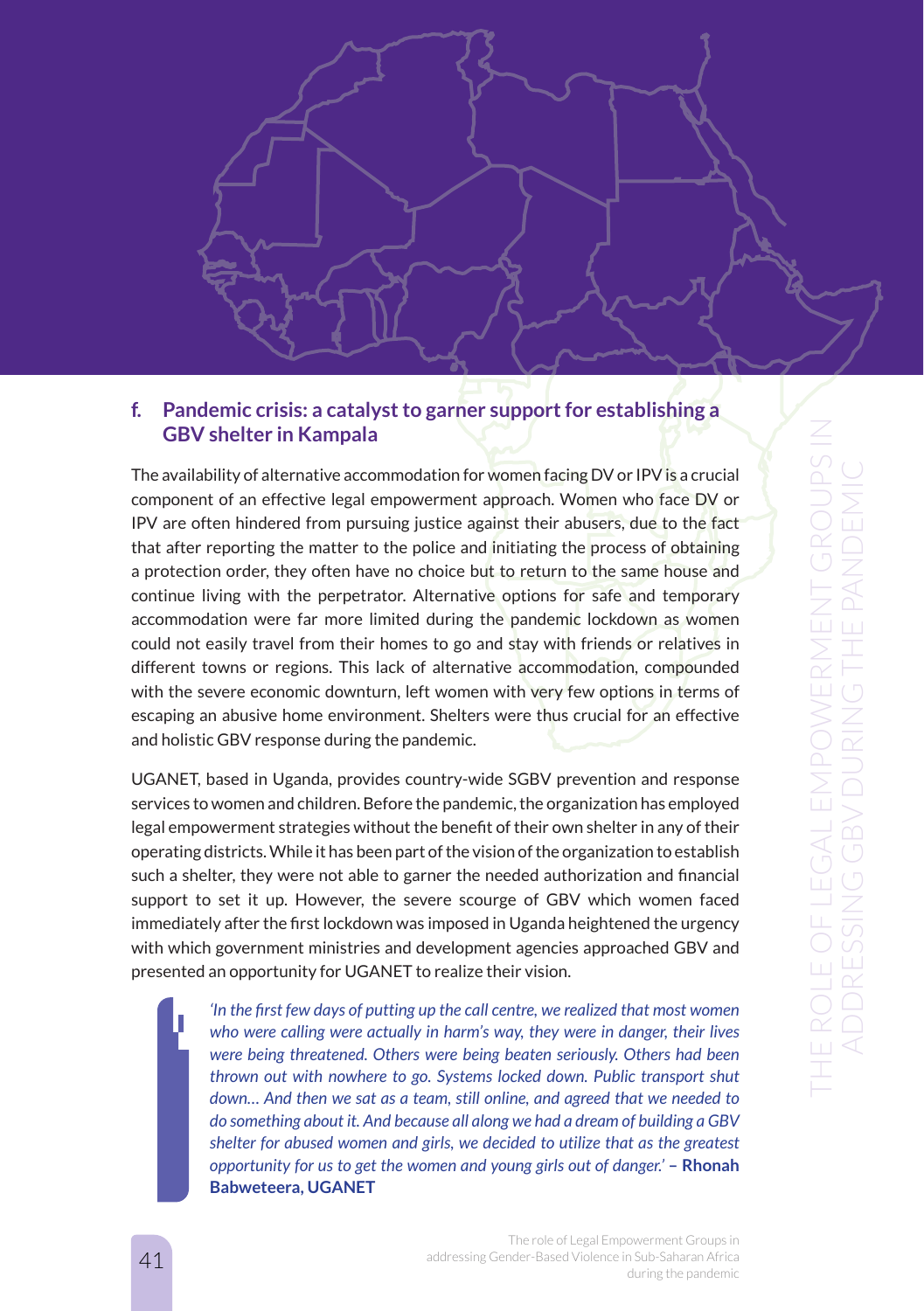UGANET's plans to establish a GBV shelter in Kampala were supported by the Ministry of Gender, Labour and Social Development and the Commissioner of Gender and Women Affairs in particular. Due to the exacerbated GBV crisis, the Ministry was willing to allow UGANET to move ahead with the establishment of the shelter, even without meeting all the regular requirements and without obtaining all the local level approvals and authorizations that would normally be required. The organization managed to raise UGX 40 million (USD 11,720) from a single donor, which, while a helpful start, could not cover the costs of all that goes with running a shelter such as food, bedding, medical care and psychosocial support services. The organization was soon able to garner support from two other development partnership as well as a host of individual donors and had the resources they needed to open the shelter.

The shelter started taking in women along with their children. Even though it only had the capacity to house 25 people at a time, there was a stage where 35 women along with 9 children were living in the shelter, sleeping on mattresses on the floor.

### *'We had to improvise, bought mattresses and bedding, we said we shall not do with beds, we can put mattresses everywhere, for as long as someone is safe. We had that big number of people in there.'* **– Rhonah Babweteera, UGANET**

Some of the women who were taken in were living with HIV, unbeknown to their partners, and they were not able to access medicines during the lockdown. Other women were rescued from situations where HIV positive partners were trying to force them into sexual acts without using protection. These women could receive their needed medication while living in the shelter and were protected from further abuse from their partners.

When the initial lockdown was eased in May 2020, many women who were too trapped in their situations of abuse to even reach out for help could finally make calls or travel to UGANET's offices in order to report their cases and seek help.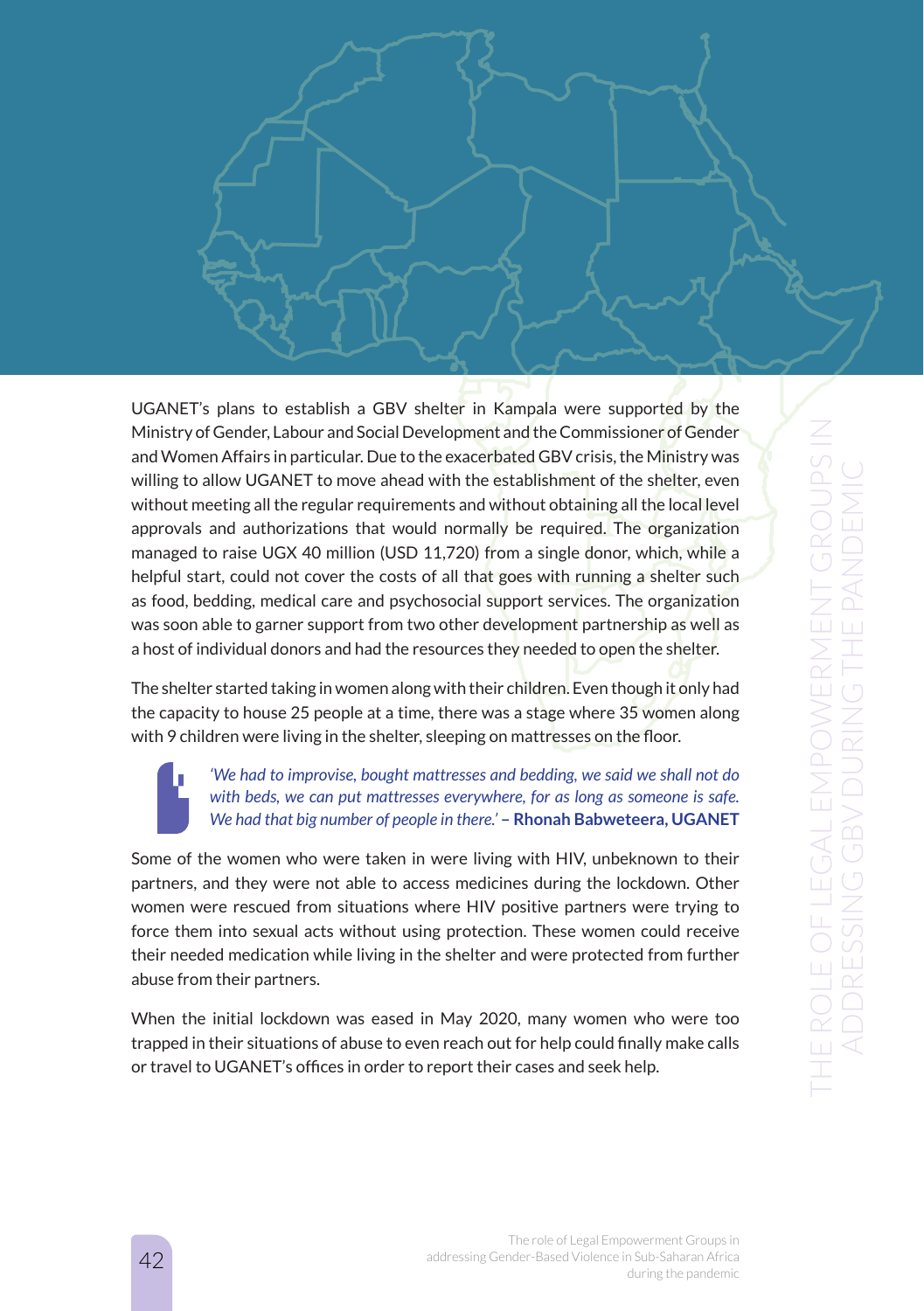*'we realized that the impact of the very first lockdown was very, very high. The impact was tough. The numbers were high of the women and girls abused, and those who could not even move during the lockdown until it was eased a bit, those who couldn't call, started calling and reaching out, reaching out to police, reaching out to us directly. So we even had larger numbers at the time when the lockdown was slightly eased.'* **– Rhonah Babweteera, UGANET**

There was a big number of women who needed to be resettled and supported to get back to their homes after the first lockdown including domestic workers who were abused by their employers during the lockdown and had to sleep in unfinished buildings because they could not use transport to travel to places of safety. UGANET highlighted a particular case where a HIV positive mother who was also living with tuberculosis (TB) and her baby were locked out of their house every night for weeks on end:

> *'We had a mother who was HIV positive with TB, with a little baby of about nine months with HIV and TB as well, who was being thrown out of the house. During the night she sleeps out in the cold and then during the day as the man walks away, he forces them into the house. It was only someone who was walking very early in the morning that found her still outside and then she told the guy what happens to her every day. He went and reported to the Local Council leader who had heard about our toll free line.'* **– Rhonah Babweteera, UGANET**

UGANET's shelter supports the organization's legal empowerment work as women whose cases are being handled by UGANET lawyers through the courts and police have safe temporary accommodation and are relieved from dependence on abusive male partners. UGANET's shelter is the first of its kind to be established in Uganda as it also operates as a wellness centre where women are able to heal: body, mind and soul. Women are also provided with skills training to enable them to live independently of the abusive men in their lives. The skills which women can be trained in include beading, baking, weaving, mushroom growing, backyard gardening and making soap, sanitizer and vaseline. Many of the women who ended up in the shelter have been reluctant to report their abusers to the authorities since they were dependent on them to provide for their children.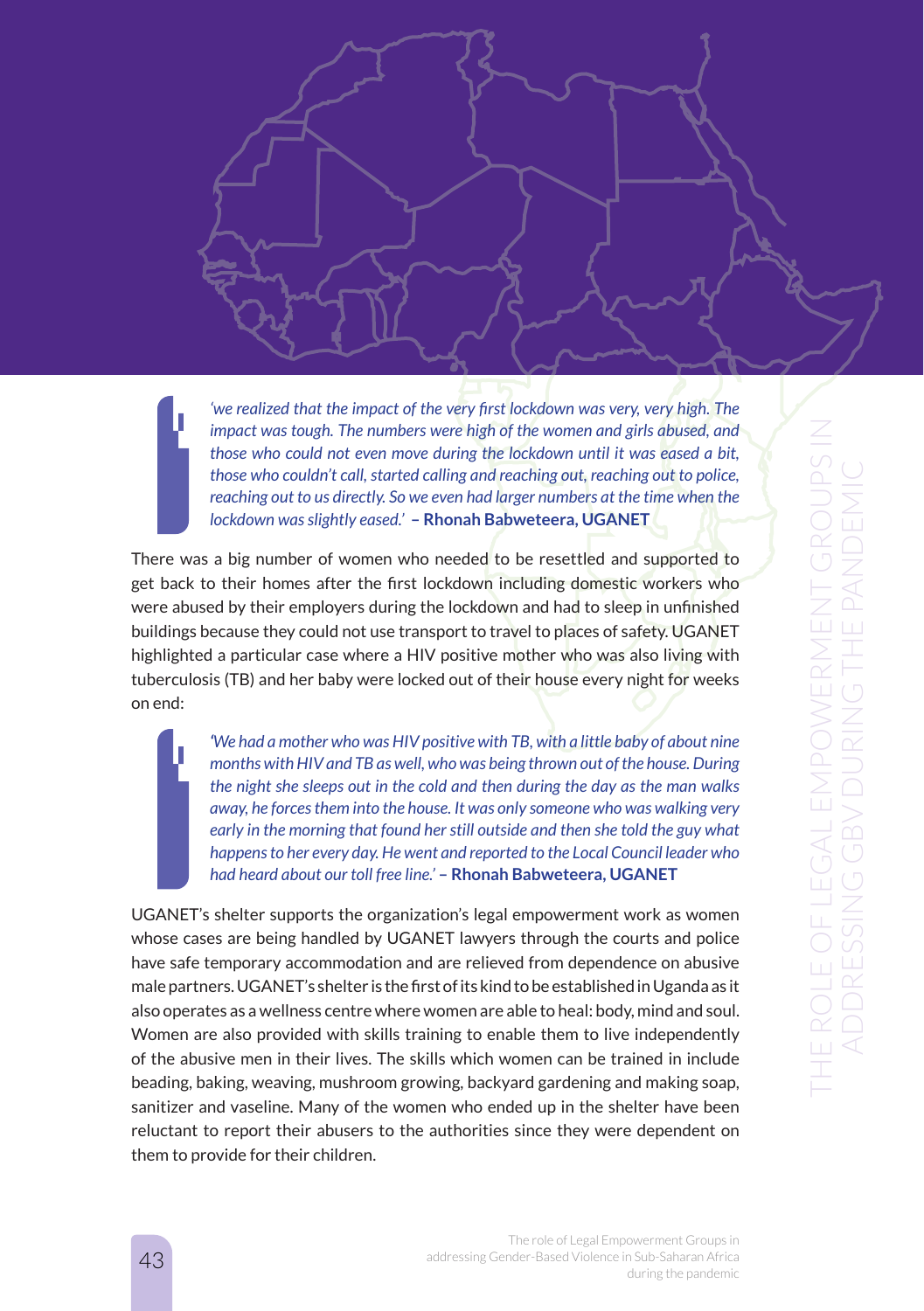*'The question would be asked, "If I take him to court, who is going to provide for me and my children tomorrow? I don't have anything, I don't do anything. I don't have money to do anything on my own, so you can't take him to prison.'' So we said no woman enters our shelter home and leaves without a single skill in her head.'* **– Rhonah Babweteera, UGANET**

The shelter continued to operate after the first lockdown ended. It was ready to receive women and children as soon as Uganda's second lockdown of 2021 was announced. In early 2022, after all COVID-related restrictions have been lifted, the shelter continues to operate and to provide temporary housing and a place of safety to women facing GBV. While the shelter could not strictly adhere to record-keeping requirements in their initial emergency response, they have since upgraded their systems and keep meticulous records of every woman they take in.

> *'We made so many mistakes definitely but as we move along lessons are learnt … at the end of the day, we felt it was the best that we could do for our country. At that moment, it was about following up cases, ensuring justice is done. But right now we have to make sure that every document that is required for a shelter home to keep a woman is there. Record keeping is much better now. By then it was all about, Is she safe? Yes. Does she have a bed? Yes. Does she have food? Yes. Has she been treated? Yes. The rest we didn't want to know. But right now we go back and read what the Ministry required us to do and we improve.'* **– Rhonah Babweteera, UGANET**

UGANET seized a valuable opportunity in mobilizing the resources and support for the establishment of a long-awaited shelter in Kampala. Now, even after the GBV crisis caused by the pandemic lockdown has subsided, the shelter continues to serve women and children who are trapped in situations of DV.

The measures imposed to curb the spread of the COVID-19 pandemic and the resultant GBV crisis created conditions which legal empowerment groups were able utilize to move their long-term GBV advocacy forward.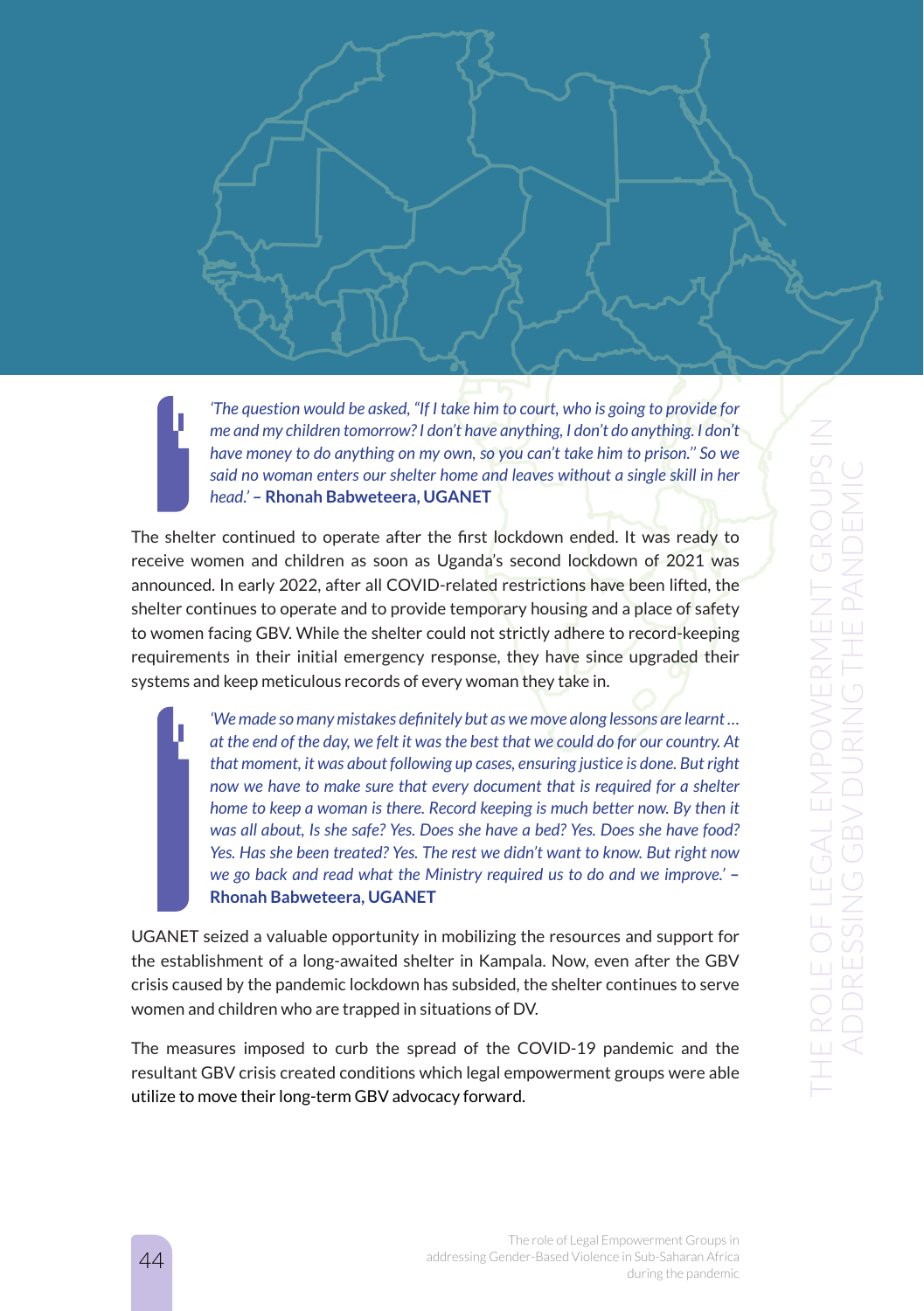

Other legal empowerment organizations have also leveraged the increased focus on GBV brought about by the pandemic-curbing measures in order to successfully advocate for policies and laws to better address and prevent GBV beyond the pandemic. CREAW in Kenya, for example, successfully advocated for the adoption of the 'Policare Policy', which provides for a response to GBV that integrates the National Police Service and establishes 'one stop' centres for comprehensive service provision to women facing GBV. 26 The Policy was adopted in October 2021.

# **g. Innovations to overcome movement and operation restrictions**

With the initial lockdowns, most governments did not consider legal aid service providers and NGOs engaged in legal empowerment work as 'essential workers' that could be exempted from the severe restrictions on movement and operation. Under these circumstances, some organizations expressed innovation in addressing GBV simply by refusing to allow the restrictions from preventing them from doing their work. Many legal empowerment groups risked run-ins with the police and even arrest for the sake of addressing GBV and providing key services to women in situations of DV.

> *'We forced ourselves on the road, and we were battling it out with police officers. We kept explaining to each one of them, "Yes, we are not essential workers according to the government. But look at the nature of the work we are doing, it is very essential for the well-being of the women." ' - Rhohah Babweteera,* **UGANET**

Some organizations expressed that, from one lockdown to the next, they learnt the importance of prioritizing the safety of women facing GBV ahead of the need to observe SOPs in order to avoid the risk of being arrested.

<sup>26</sup> https://home.creaw.org/2021/10/18/kenya-launches-its-first-policy-for-police-integrated-response-to-gbv/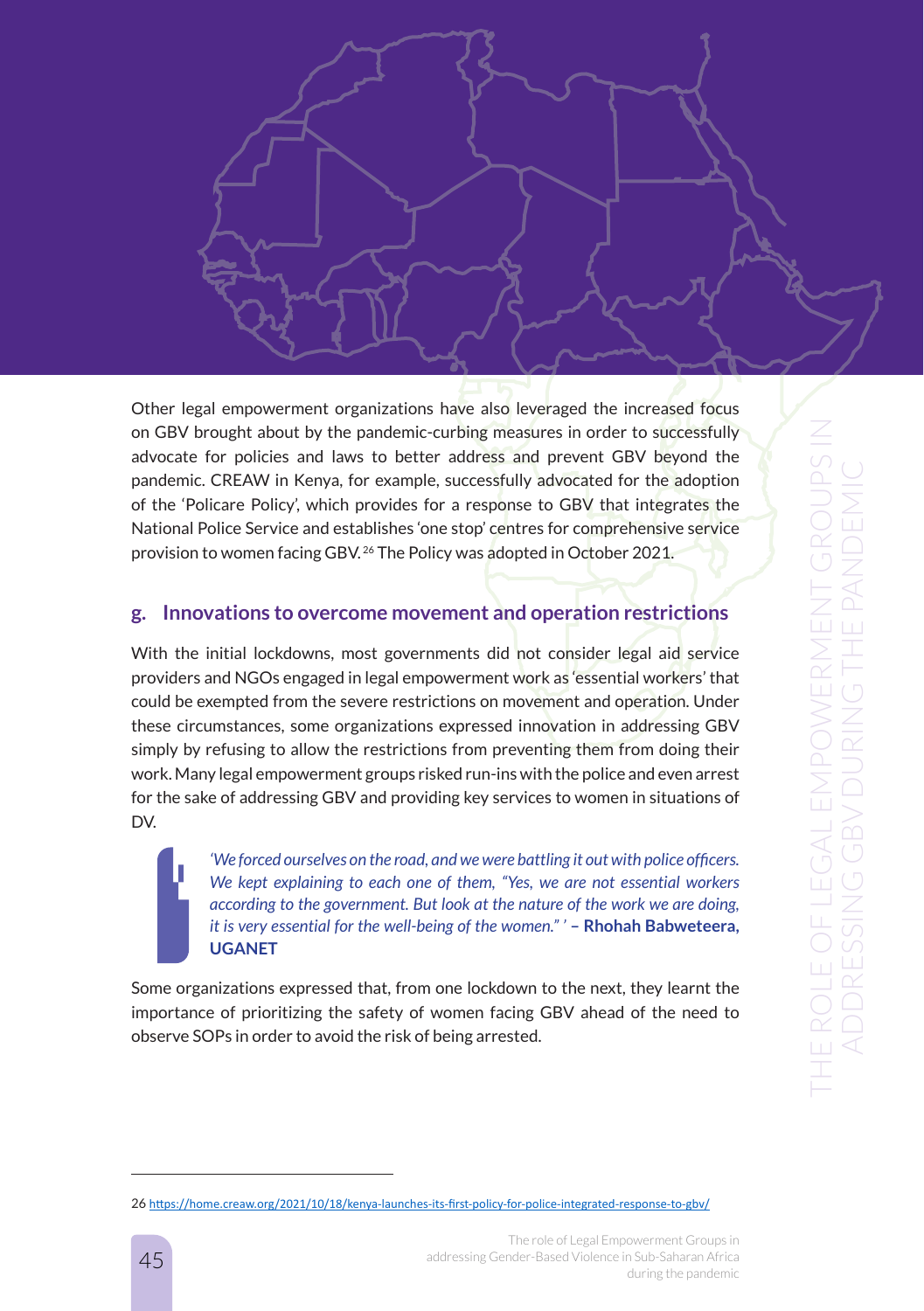*'With the second lockdown what we learnt was that we really didn't have any reason to sit back in the fear of security, that we shall be arrested on the road, that we shall be I don't know what… We made sure that this time round with the second lockdown we moved and rescued every woman we could rescue. We moved and forced police to move out of their corners to support our people. We moved and supported police to ensure that criminals were apprehended and taken to court. And also the government by that time had learnt that the system cannot die completely.'* **– Rhonah Babweteera, UGANET** 

Organizations were generally braver in facing pushback from security forces in subsequent lockdowns than they were in the very first lockdown. In some countries, the COVID restrictions were enforced somewhat arbitrarily and organizations initially feared pushing any boundaries that may create the perception of flouting SOPs.

> *'So in the first lockdown what we did not do well was we did not even try to conduct let's say awareness sessions, we did not even try. Remember there was a restriction that no more than 20 people could be in a gathering, so we did not even try to even have the 20 people trained or taught about the violence that is going on in their communities. But in the 2021 lockdown, at least we knew the restrictions were there but we found a way of going around it and protecting ourselves even better even though we had to meet people in the communities.'* **– Joan Maani, FIDA Uganda**

Community paralegals also prioritized GBV prevention activities in their communities, even at the risk of facing pushback from law enforcement authorities. Fortunately, the police did become allies of community paralegals and legal empowerment groups in many instances and supported these actors in their efforts to address and prevent GBV. This was the case for a FIDA Uganda CLV who organized soccer matches for men in his community in order to help them to find an outlet for their mounting fears and frustrations during the lockdowns.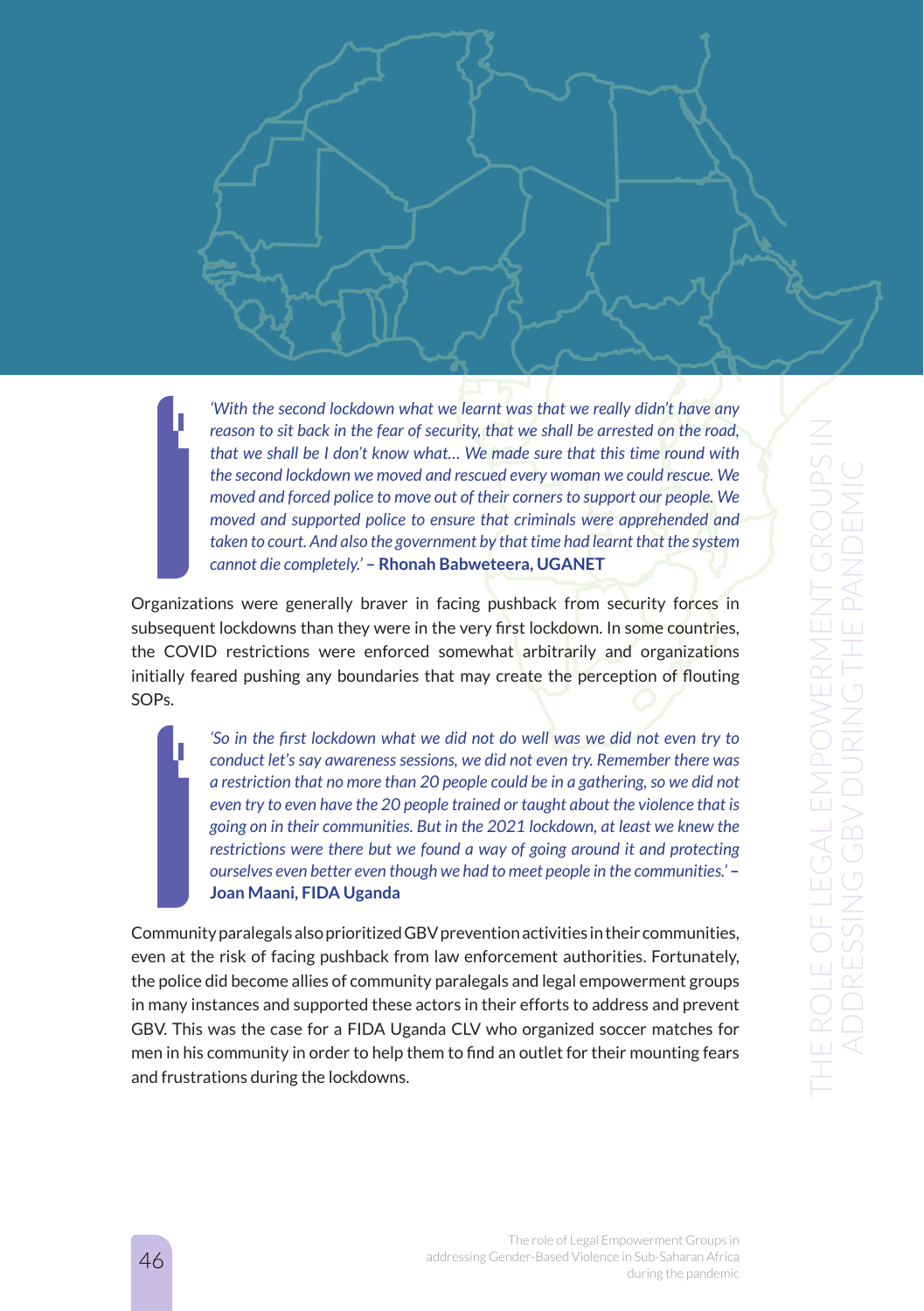*'A CLV told me that the police were on his case because he was gathering people but then he explained to the police officer why he was doing it and then soon after the police started joining the matches. But they would tell them it's only up to a certain time, like it shouldn't exceed 7pm. Also it was a slum area so it was not that rigid about the restrictions but more than that, I think people recognized the social value as a means of relieving tension.'* **– Shilah Nasaazi, FIDA Uganda**

The fear of COVID-19 also greatly subsided after the first lockdown and with the roll-out of the vaccine, which also enabled organizations to take a braver approach to their responses in subsequent lockdowns.

> *'In the first lockdown, that is when COVID-19 had just come. We were also scared about it so we couldn't even move an inch, which was not the case for me personally in the second lockdown, yes, we knew COVID is there, we were scared about it, but at least this time we knew how to protect ourselves better than in the first lockdown.'* **– Joan Maani, FIDA Uganda**

For some organizations, visibility was more important than movement and operational permits. Familiarity of the police with an organization's work and branding allowed its officers and community paralegals to carry out their work without restrictions.

> *'What UGANET did, we went so much into advocacy. We had a lot on media, social media, and both formal and informal. So everyone was listening in, they knew us. Even the police, at one point, you would just mention UGANET, you pull out your identification and you're allowed to move. (The traffic police would say) "Oh, so you're the people supporting our people suffering. You go, go and support the women." So what we learnt also was that publicizing our work, making it known to the communities, helped us a lot thanks to our donors who allowed us to do media campaigns and speak to the world on television and radios.'* **– Rhonah Babweteera, UGANET**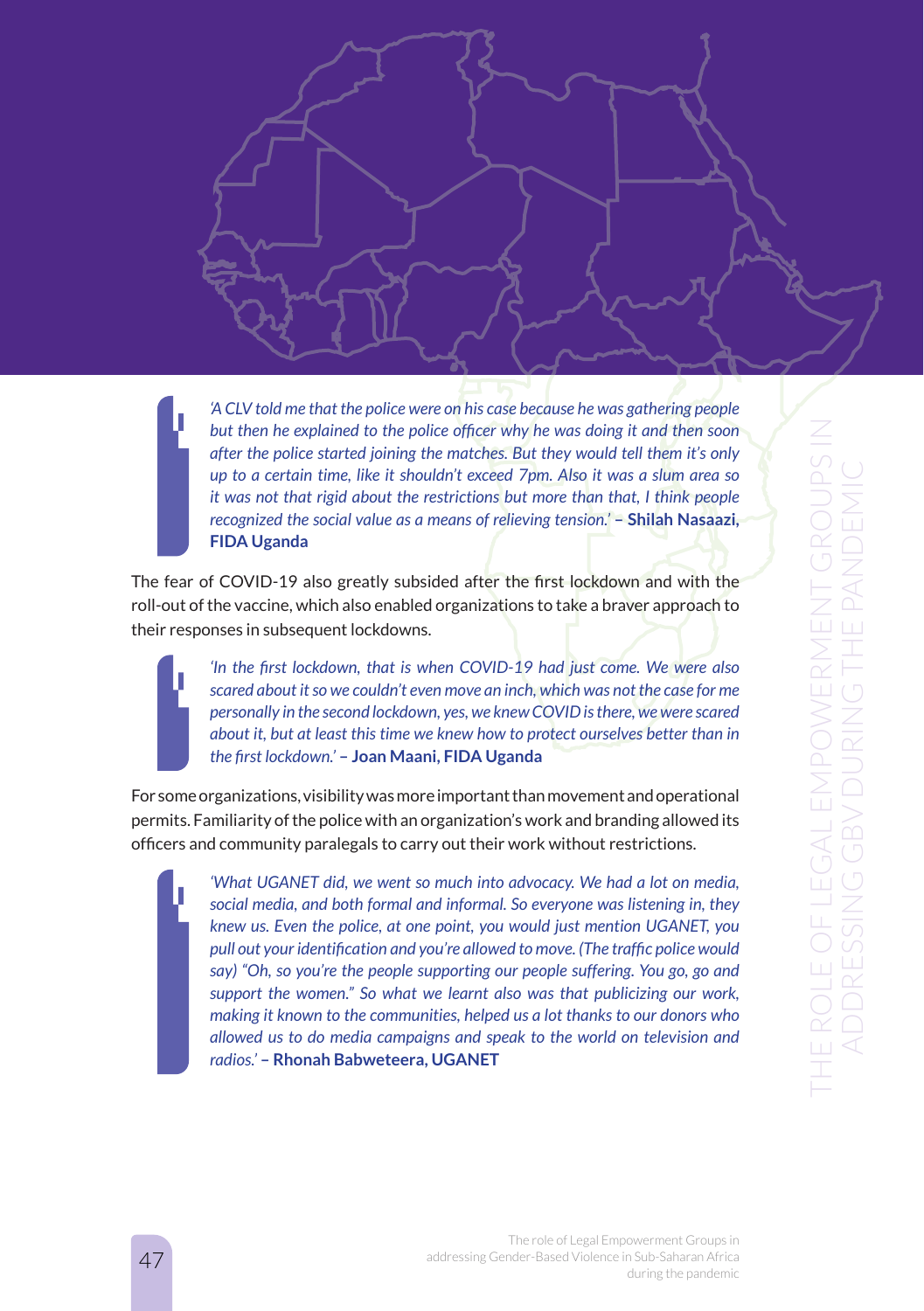# **CHALLENGES FACED BY LEGAL EMPOWERMENT GROUPS IN ADDRESSING GBV DURING THE PANDEMIC**

### **a. Lack of state-funded services to support women facing GBV**

Across the board, Legal Empowerment Groups faced challenges in that there is a lack of state-funded economic support as well as shelters for women facing GBV. While this has been a challenge pre-pandemic, the GBV crisis exacerbated by the lockdowns accentuated the urgent need to address this lack. In South Africa, for one, community paralegals found that the widely publicized, state-funded 'green door' shelter services were nothing more than a skeleton. The shelter services that were made available by the state were dismally inadequate to serve the high numbers of women facing GBV.

> *'We don't have enough shelters in South Africa. In every township, we used to have a 'green door', funded by the Department of Social Development. During the lockdowns, I have learned that these are just skeletons, they don't really exist. You would phone the official numbers and they would not be available. The state-run shelters would also tell you they are full. There is one run by the SAPS (South African Police Service) in particular. When I call they would tell me that they are full. But then, when I went there myself, pretending to just be visiting someone, I would find they have empty beds. It is a hustle. You have to fight, when it comes to GBV, you always have to fight.'* **– Wendy Paloa, Paralegal in Masiphephe Network convened by Sonke Gender Justice, South Africa**

Women who face DV or GBV in a home setting are often financially dependent on their abusive partners, which makes it very difficult for them to report their partners and seek support in escaping the abuse. Some organizations, such as CREAW, were able to secure donor funded cash transfers for their clients which enabled them to move out of their homes and start independent lives. However, a limited number of women facing GBV can be supported through donor-funded initiatives and there is a need for states to recognize the urgency of provision of cash relief transfers to women facing GBV.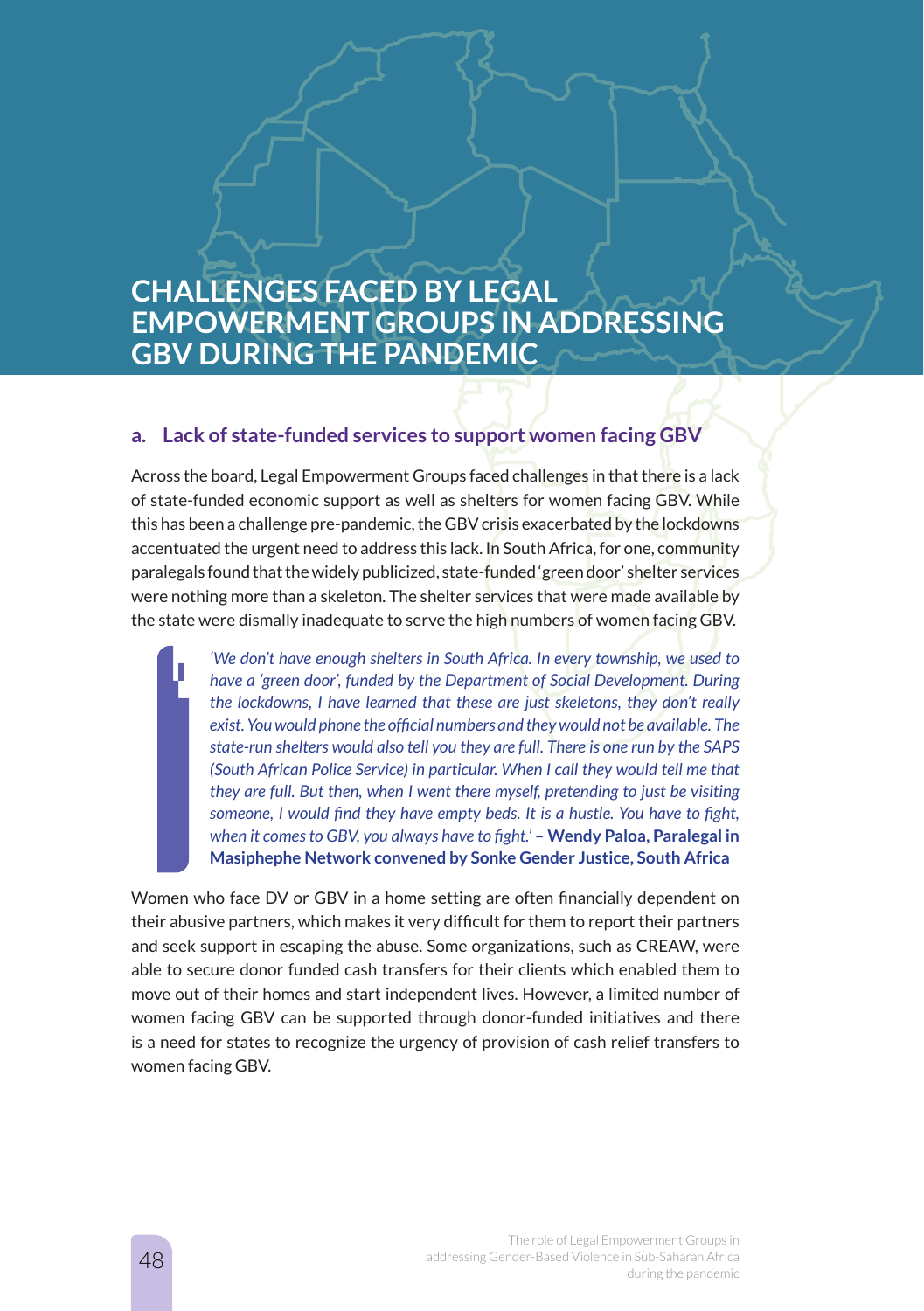

Some Legal Empowerment Groups find that the community paralegals they work with are limited in their reach and impact due to the fact that they are not formally recognized by the legal fraternity in their respective countries. This has been the experience of ICJ-Kenya.

*'Sometimes, due to the lack of recognition, you'd find maybe in the justice sector, different actors in the justice sector would sort of look down upon them because of the fact that they're not recognized. They know lawyers, but they don't know paralegals. So it's like they look at them like auacks. So their recognition is important.'* **– Santana Simiyu, ICJ-Kenya**

Official recognition of community paralegals is the first step in ensuring state funding for their work. Some organizations recommend the adoption of a state-recognized curriculum which would be the qualifying factor for recognition as 'paralegals'.

> *'I think most of these people have the experience on how to handle such matters, but they haven't really been given an avenue by the state to be able to get that paralegal status. I think there's a strong call right now to have curriculum adopted and recognized by the Council of Legal Education, so that these people*  who have passed the particular special curriculum can then have paralegal *status. Like in the instance of COVID, they would definitely have had such a letter, they'd have that recognition, that card. And in the same way, as lawyers, we had our LSK card and that was the pass.'* **– Elsie Milimu, CREAW, Kenya**

In the view of CREAW, state recognition of community paralegals could even ease the process that CSOs go through in order to raise funds to support their work.

> *'If they could have their recognition, that would be easier for us to even justify in terms of sourcing for funding for them, that, "Yeah, here are the guys, here are their qualifications, these are the numbers we're working with in this project. We want to train them and we want to be able to facilitate them over the duration of the project." Right now we really are struggling to be able to get funding for them.' -* **Elsie Milimu, CREAW, Kenya**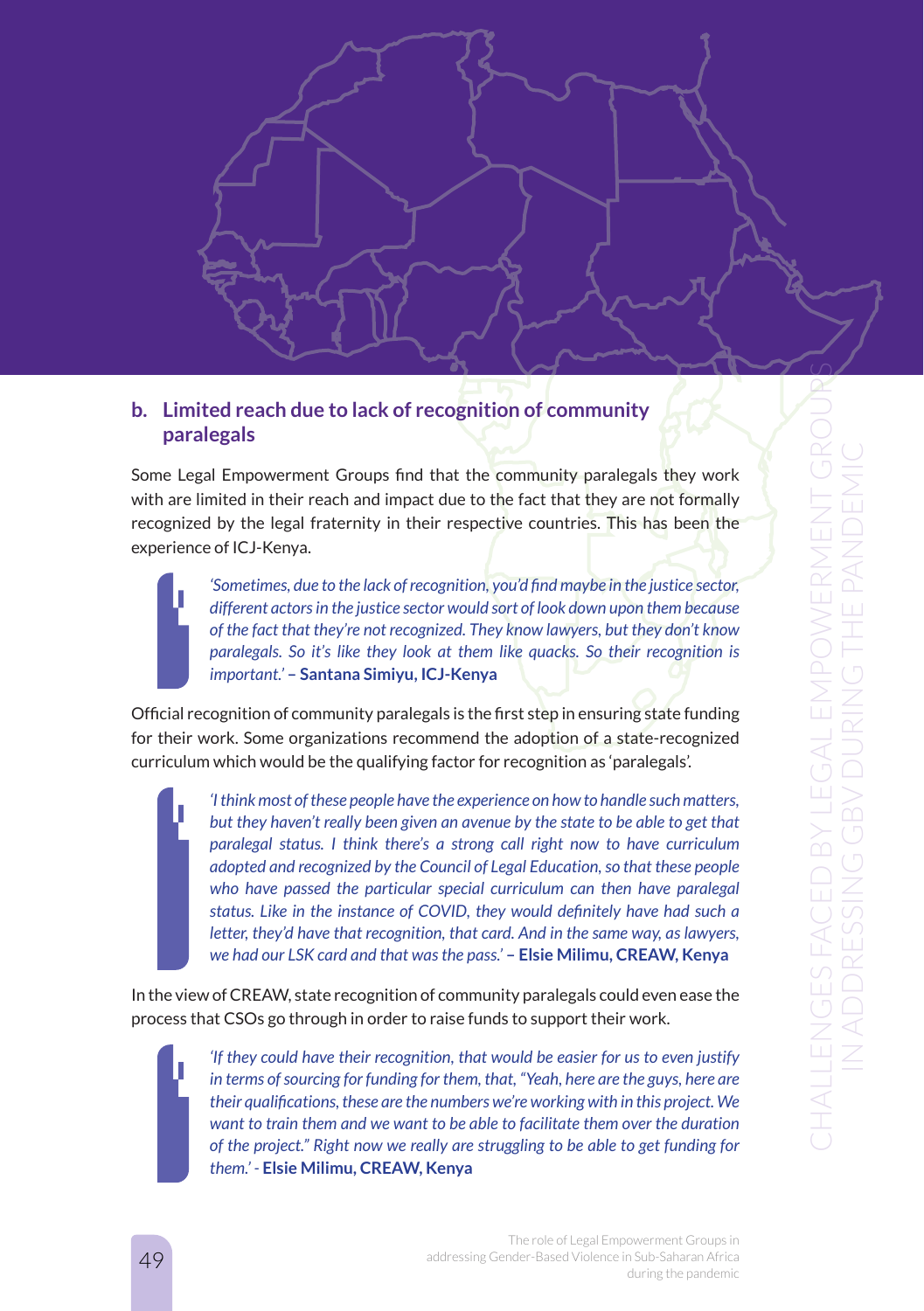

Even where the law does provide a measure of recognition to community paralegals, there remains a challenge in ensuring that the community, law enforcement actors and the legal fraternity recognize and respect community paralegals for the role that they play. This has been a major challenge faced by IWO in Sierra Leone.

> *'Paralegalism is just emerging in our country and so a lot of people are yet to recognize it and so you can have your paralegal organization but you have to accept people are still not well-versed on what a paralegal actually does, so you are going to have to also explain the role of paralegals and that they don't stand in the court but they help people within the local context to use law for their own good, so that's the issue around all that.'* **– Chelcy Heroe, Informal Workers' Organisation, Sierra Leone**

In Kenya, there is also a measure of pushback from lawyers against the recognition of community paralegals, on the basis of a belief that clients who would have been willing and able to engage the services of law firms will instead opt for the services of community paralegals who do not charge fees for their services. In the view of ICJ-Kenya, lawyers and paralegals serve vastly different segments of the population and the people who are served and supported by community paralegals would have no other way to access justice.

> *And I know in Kenya, there's a big issue, lawyers think that paralegals will take their work, but I'm also a lawyer myself but since I've understood the work, I know that they can't take away the work of lawyers because people who would go to a paralegal wouldn't afford to go to a lawyer. Even with no paralegals, these are not people who would go to a lawyer seeking legal advice. The role that paralegals play is quite important.'* **– Santana Simiyu, ICJ-Kenya**

The LRF in Zimbabwe have been training community paralegals since 1984. They would typically deploy these paralegals in the rural areas where registered lawyers would not be willing to work, due to a lack of prospects of making fees.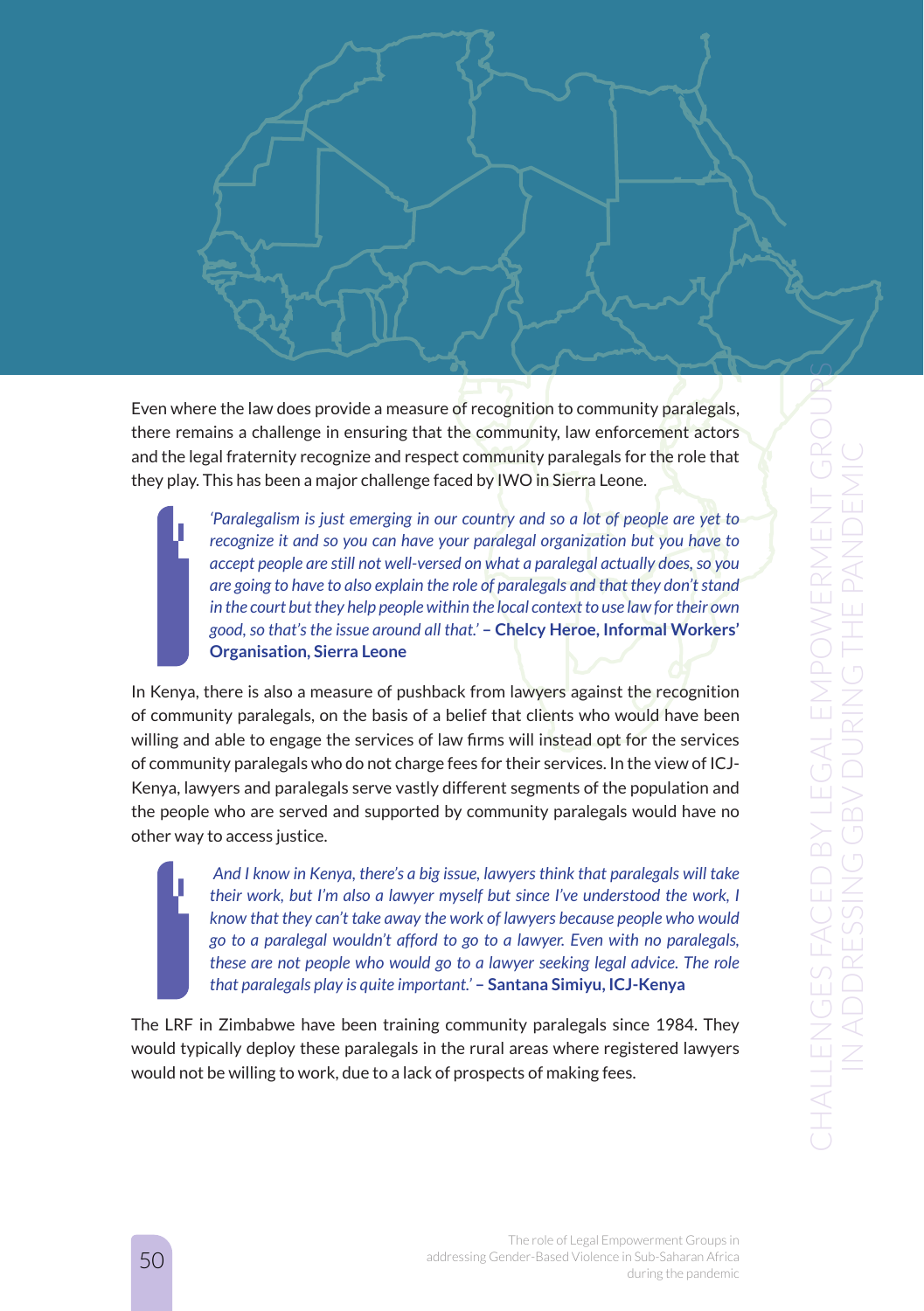

The LRF has institutionalized its training and provides a two year course to equip community paralegals to take up legal empowerment work, but have faced similar challenges as paralegalism faces in Kenya.

*'Unfortunately from 1984 until now, we have faced quite a lot of resistance particularly through the Law Society. There are people who misunderstand that paralegals operate to take work which is meant for lawyers, that has been the major challenge.'* **– Valerie Zviuya, LRF, Zimbabwe**

These challenges show that legal empowerment organizations have a long way to go to ensure that the community paralegals they work with are recognized both on paper and in practice. Some Legal Empowerment Groups, however, have found that clothing and identity cards which associate community paralegals with a particular organization is sufficient to enable these grassroots justice actors to work with both law enforcement authorities and communities.

> *'We had them branded with jackets that read "paralegals", and a paralegal is an individual that is known in this country to be part of the justice system, so when they get out there to do their work, they're supported and police listens to them. The justice system actually accords them the respect they deserve. So our paralegals being that they were branded, made it easy for them to reach out to so many people within their communities. And remember, these paralegals are drawn from the same communities, so they are people who are known by the community. They are known to be part of them.'* **– Rhonah Babweteera, UGANET**

FIDA Uganda has equally found that equipping CLVs with clothing and identity cards that would associate them with FIDA is sufficient to ensure the cooperation from at least the police. During periods of lockdown, this association was often sufficient to warrant the CLVs to be exempted from the movement restrictions which were imposed on all but essential workers.

> The role of Legal Empowerment Groups in addressing Gender-Based Violence in Sub-Saharan Africa during the pandemic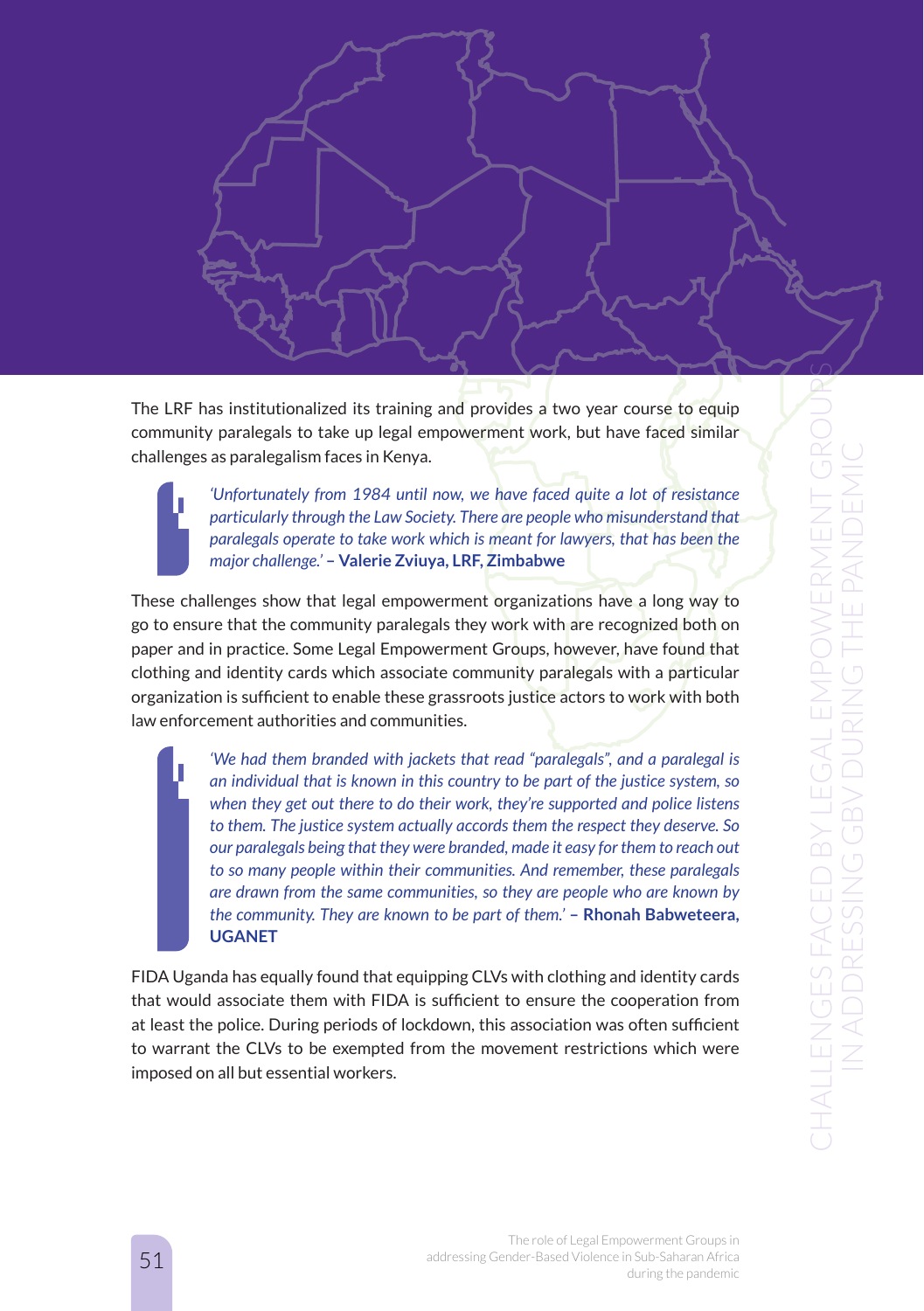*'The branded T-shirts, IDs and other materials we made for our CLVs really helped because during lockdowns you're not allowed to move and police will ask you: "Why are you moving, what makes you think you can move?" So those things really helped.'* **– Shilah Nasaazi, CLV Liaison Person, FIDA Uganda** 

### **c. Limited resources and capacity to train community paralegals and facilitate their work**

The Legal Empowerment Groups that have participated in this study express that their reach and impact through the work of community paralegals is limited by the fact that they can only offer training as far as their resources will allow. This means that a limited number of community paralegals can be trained and the training is often less intensive and expansive than the organizations would have preferred. Legal Empowerment Groups are of the view that state-funded training to community paralegals would make a drastic difference to their reach, capacity and readiness to respond to emergencies.

> *'I think it will make a significant difference if paralegals were able to receive more support from the government of Kenya. And the reason why I say that is because the way most CSOs, even ourselves train paralegals is your training is usually restricted to the amount of funding you have. I mean, we wish we could actually train and empower more paralegals in Kenya, but like any other civil society organization, we all operate on a budget. So you're only able to do that much.'* **– Martin Mavenjina, KHRC, Kenya**

The participants expressed that having access to a large pool of state-funded and trained paralegals would have made a significant difference to the impact that they could have made during the pandemic and particularly in times of hard lockdown.

> **'***So if the government of Kenya empowers paralegals by actually regularizing trainings for paralegals and does not leave this to be a CSO affair, then we would have had a wealth of paralegals, and with the wealth of paralegals, it simply means that maybe the issue of GBV might have been highlighted broadly and it could have prevented perpetrators from actually committing these violations.'* **– Martin Mavenjina, KHRC, Kenya**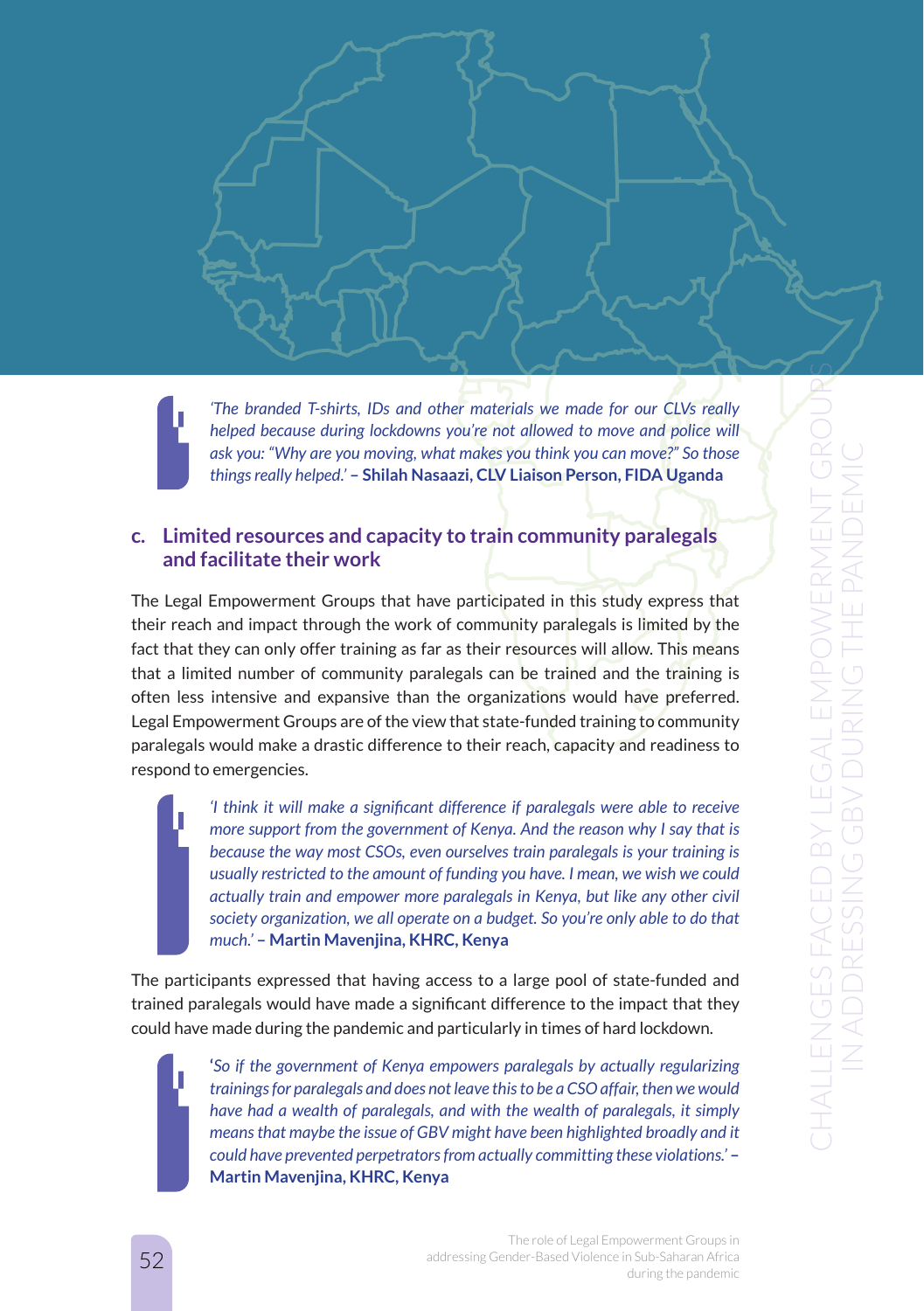

The LRF in Zimbabwe also strongly supports the notion of state-funded and supported paralegals in order to serve rural communities in the country.

> *'Considering the paralegal model that Zimbabwe should adopt, we are not only looking at civil society NGOs like the LRF and other organizations in terms of using and adopting paralegals, we are also looking at the government structure, particularly, the legal aid directorate, should have a structure of paralegals that are sponsored by the government and who should have a district and rural presence, so that they don't only rely on the LRF to assist our rural communities.'*  **– Valerie Zviyua, LRF, Zimbabwe**

The need for a large pool of paralegals that have received extensive training through state-funded programmes was best illustrated through the lessons learned by WSHSI, Nigeria through their initial emergency GBV response during the first lockdown in Nigeria in 2020. In order to provide emergency response services to women at community level, WSHSI set up reporting booths in public places such as shops, hair salons, gas stations and churches.<sup>27</sup> These booths were facilitated by willing community members who did not receive training prior to taking up their roles within their communities. Since WSHSI did not have a pool of trained paralegals to draw from at the start of the first pandemic lockdown, they decided to move ahead with willing volunteers who expressed interest in addressing the GBV crisis. Looking back on the period of emergency response and through subsequent trainings, it became clear to WSHSI that relying on trained paralegals for the facilitation of their reporting booths would have been much more effective and impactful.

> *'Last year we reflected on the period and considered how helpful the training would have been for these people as all the centres were not doing as well. For some of the centres the facilitators did not have enough knowledge on what GBV was, how it works, the forms of GBV, how to respond to victims who come to report and a number of things like that. So we decided we have to move forward with this and have trainings.'*

 $27$  For a detailed description of WSHSI's community reporting booth model, see the Global Study (n 3 above) 42.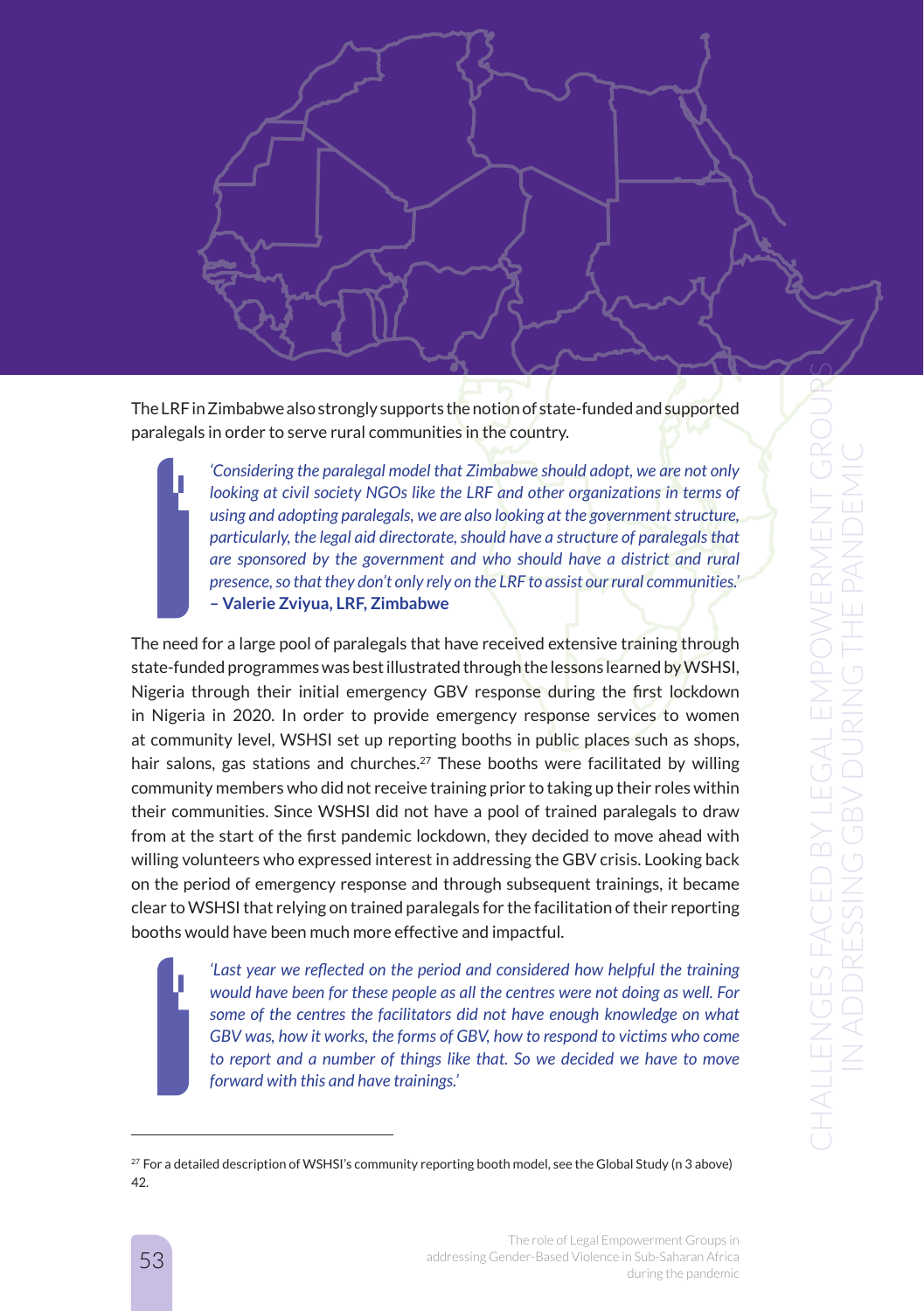The organization came up against many challenges in addressing patriarchal attitudes in people who made themselves available as GBV champions at the community level.

> *'In one of the role plays a woman came to a community leader to report a case of domestic violence and after reporting the man said: "Are you sure you didn't do anything to provoke your husband, because I know your husband is a good man he would never beat you". So I said: "What are you doing? We have been talking about this for so long, that is not the response to give somebody who's been beaten up."* **Wuraoluwa Ayodele, Programs Director, WSHSI**

The organization was disappointed to find that some of their community volunteers could not grasp a gendered approach to physical violence, let alone economic and psychological violence. They made the tough decision to disengage all the volunteers who were running GBV response booths but were not capable of grasping the basic tenets of gender justice.

> *'So we decided that for everyone who didn't do well, wasn't going to get a certificate so that we wouldn't be promoting safe spaces that were not actually*  safe. We also decided that quality would be better than quantity and so it is *not about having hundreds of centres but maybe around 20 to 30 which can effectively carry out and tend to the needs of victims.'* - Wuraoluwa Ayodele, **Programs Director, WSHSI**

Going forward, the organization will use a far stricter screening process in selecting facilitators for their community response booths and will also invest in extensive training to ensure that these facilitators have an in-depth grasp of GBV and their role in supporting survivors. These safety measures, however, were simply not possible before rolling out an emergency GBV response during the first lockdown. The organization would have greatly benefited from a pool of trained paralegals whom they could have called upon.

Apart from state-funded training, the work of community-based paralegals would also greatly benefit from state-funded support to cover administrative fees, communication, transport and monthly stipends. Most community paralegals are not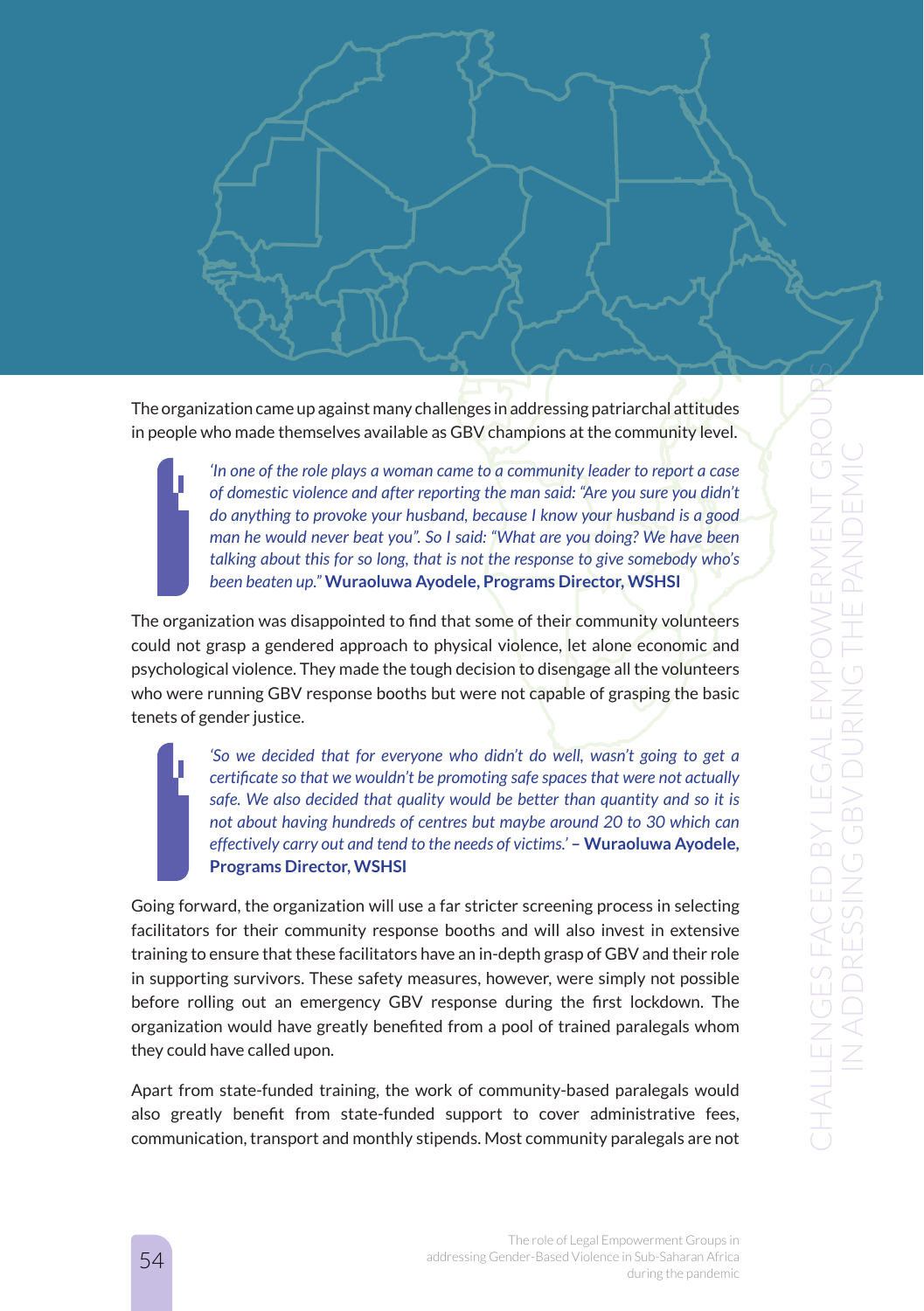paid at all for the work they undertake and at best, receive a small amount of money from CSOs to support their transport within communities, communication costs and to enable them to buy paper to make copies and print. Community paralegals often lack the basic tools and resources that they need to undertake their work, as was experienced by a community paralegals associated with LRF in Zimbabwe who conducted community awareness-raising and education sessions.

*'The big challenge, I did not have some helping aids like pamphlets, t-shirts or what so that I will enforce access to information on GBV. I needed something to be my learning or information aids in conducting my lessons in GBV so that they will get more access to information.'* **- Precious Zulu, Community paralegal, LRF, Zimbabwe**

## **d. Shortcomings of alternative dispute resolution mechanisms to ensure a human rights-based approach in cases of GBV**

Many Legal Empowerment Groups and the community paralegals who are associated with them place a great measure of reliance on alternative justice systems, even in the absence of limiting factors that came with the pandemic. Very few cases at the grassroots level will be resolved through courts and this would often include GBV cases as well. A challenge in this regard is the fact that traditional ADR mechanisms are not always infused with a human rights approach and would not necessarily ensure a gender just outcome.

> *'I'd say the concern with all this is, you know, there's the alternative justice systems that also legal empowerment groups in the grassroots use. This is whereby disputes are solved through other justice systems outside the court system. And it can be through the traditional dispute resolution mechanism and you know that this does not promote gender justice in most traditions because Africa is a patriarchal society. In a time like the pandemic when courts had to scale down their operations, most of disputes were solved using the alternative justice system. There's a big need for this to be in tandem with human rights.'***- Santana Simiyu, ICJ-Kenya**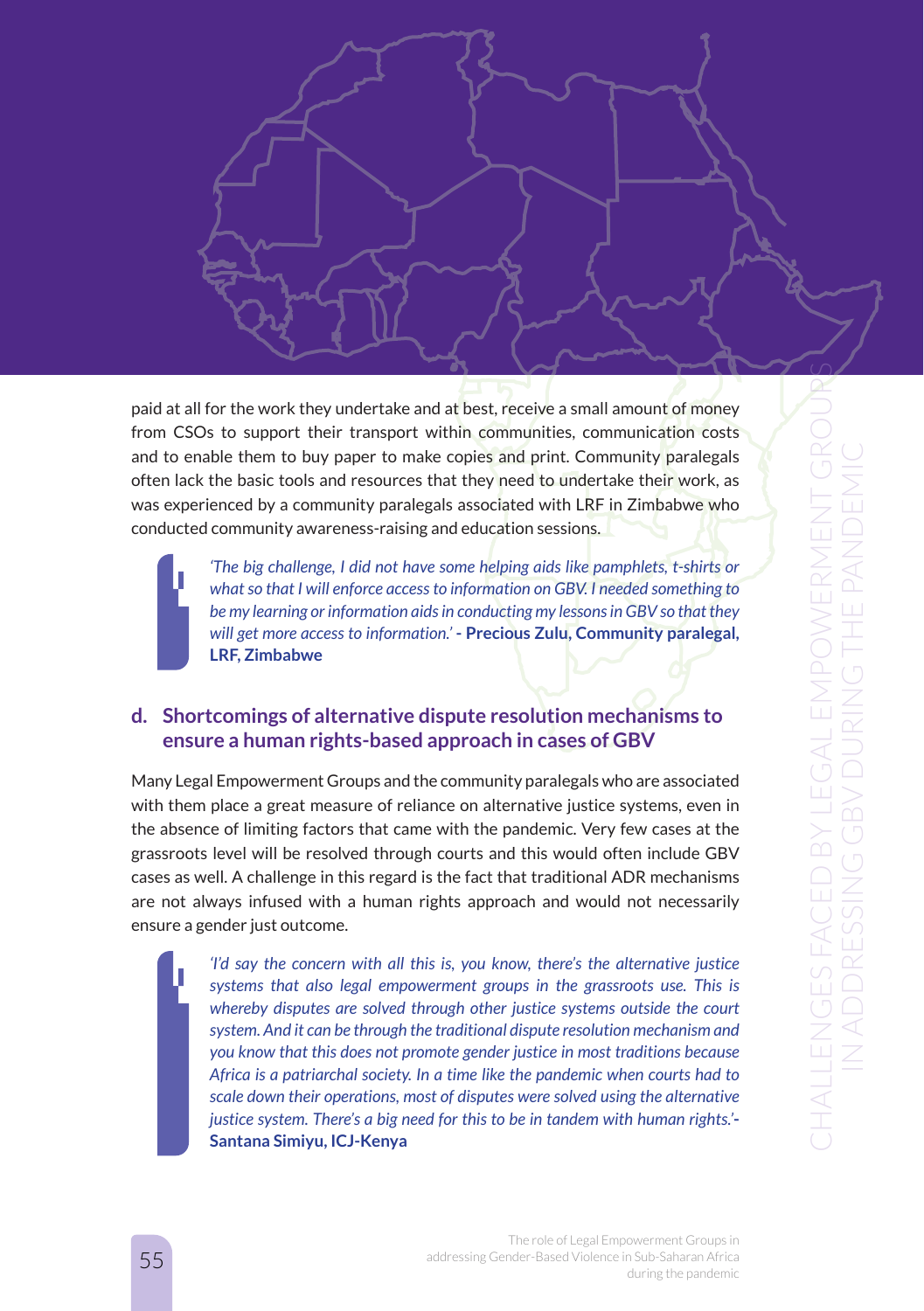

The tenets of culture would often be so strongly present in the traditional ADR processes that the community paralegals themselves may support 'reconciliation' between a couple where a woman faces domestic violence as an acceptable outcome of the process. There is need for sensitization and training among community paralegals to enable them to be change agents who challenge culture and traditions of gender injustice in their own communities.

> 'So it's really good to train these legal empowerment groups on alternative *justice systems, but what they need to be trained more about is "what is culture but is a violation of human rights". So that's something that I observed, that it's important for legal empowerment groups also to be the ones to champion the application… Would I say the instilling of human rights in the use of alternative justice systems, particularly because of gender injustice.'* **- Santana Simiyu, ICJ-Kenya**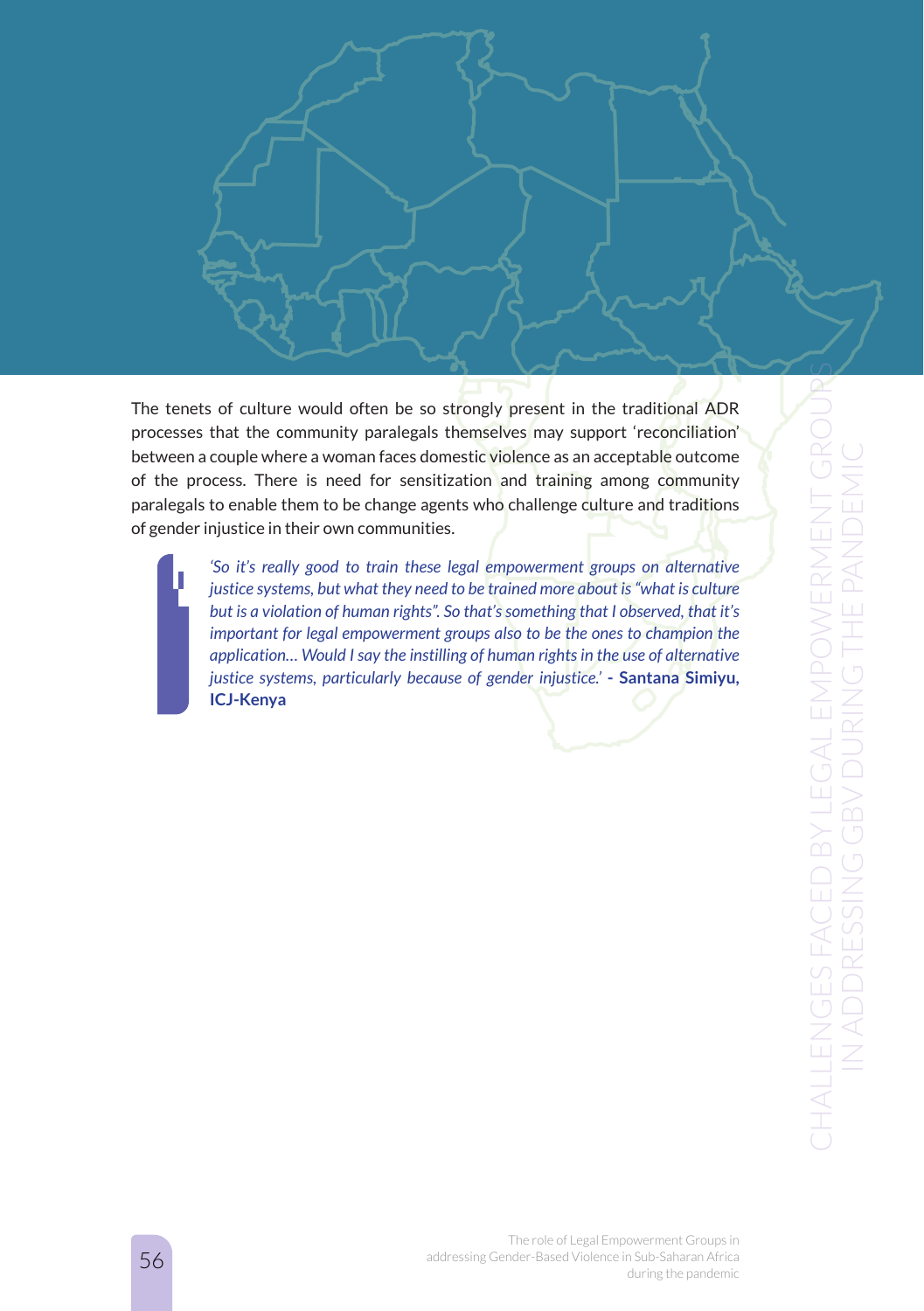# **CONCLUSION**

The study finds that, during the pandemic, governments of participating countries were responsive to advocacy campaigns and calls for adjusted measures and SOPs for the sake of reducing GBV and increasing access to justice to women and girls facing IPV and DV. In most countries, for second and subsequent lockdowns, GBV mitigating measures were adopted alongside the measures imposed to curb the spread of COVID-19. For example, in countries where legal aid service providers were not initially recognized as 'essential' service providers and allowed to keep operating during a total lockdown, governments tended to recognize them as such at a later stage and in subsequent lockdowns. GBV cases were also classified as 'priority' cases that could be heard even while courts were not operating at their full capacity in later stages of initial lockdowns or when subsequent lockdowns were imposed.

The GBV crisis exacerbated by the pandemic provided momentum for the adoption of laws, policies and programmes that enhance the protection of women and girls against GBV in many of the participating countries. Some of these measures have been in the pipeline for many years. While the increased efforts to prevent and address GBV are applauded and welcomed, the fight against GBV should not require crisis situations in order to garner the needed support.

During times of lockdown, legal empowerment groups employed innovative strategies in order to reach women and girls facing GBV with services and support. The groups showed ingenuity in working around the restrictions and limitations presented by the measures imposed to curb COVID-19 through hands-on, community level approaches. These strategies included providing support for women in the process of reporting cases with the police and other authorities and collecting evidence, escorting them to receive medical treatment and helping them with the practicalities around escaping an abusive living situation. As far as feasible, holistic solutions were sought. Legal empowerment organizations also raised awareness about the availability of services through the use of radio programs, door-to-door visits and megaphone announcements in communities.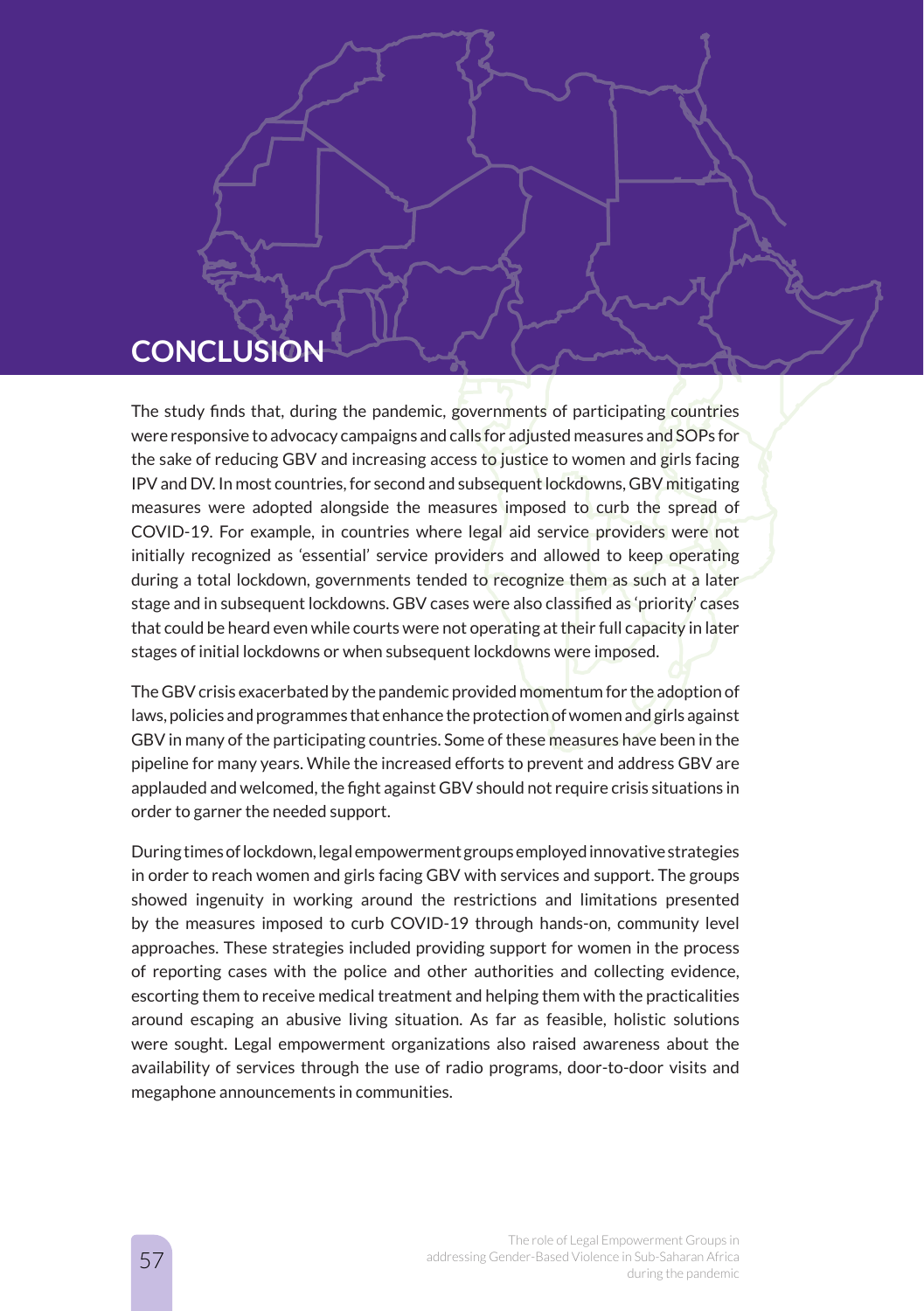CONCLUSION CONCLUSION

Community paralegals played an indispensable role in addressing and preventing GBV during the pandemic. They offer a service that is complementary to the work of lawyers and advocates. Community paralegals address justice gaps in rural areas where lawyers may not be able to set up a profitable practice. They reach out to rural communities through mobile legal aid camps, and legal education sessions and door-to-door campaigns. They are also key in infusing alternative dispute resolution processes with the tenets of human rights, particularly in GBV cases where cultural practices and power imbalance could easily stand in the way of justice. Paralegals also refer cases that need court representation to lawyers. However, the work of community paralegals is not always appreciated by lawyers who sometimes view them as a threat or refuse to treat them as partners in the promotion of access to justice.

Legal empowerment groups relied on their partnerships and relationships with local administrations and local law enforcement authorities in order to enable an effective justice response during the pandemic. These relationships and networks tended to strengthen from one lockdown to the next and better systems were in place in order to address GBV in subsequent lockdowns.

During the early stages of the pandemic, community paralegals played a crucial role in documenting the severe increase in GBV at the grassroots level. The data collected by these paralegals was used to escalate advocacy and strategic litigation in order to address the surge of GBV.

Even though most community paralegals who are attached to civil society organizations are not officially recognized by the state, they are usually nevertheless respected for the role that they play by law enforcement authorities. In this regard, it is helpful for community paralegals to wear clothing or identity cards which associate them with a particular organization. Conversely, in some contexts, even where the law accords recognition to paralegals, they may nevertheless struggle to garner the support and cooperation of state actors which they need to carry out their work.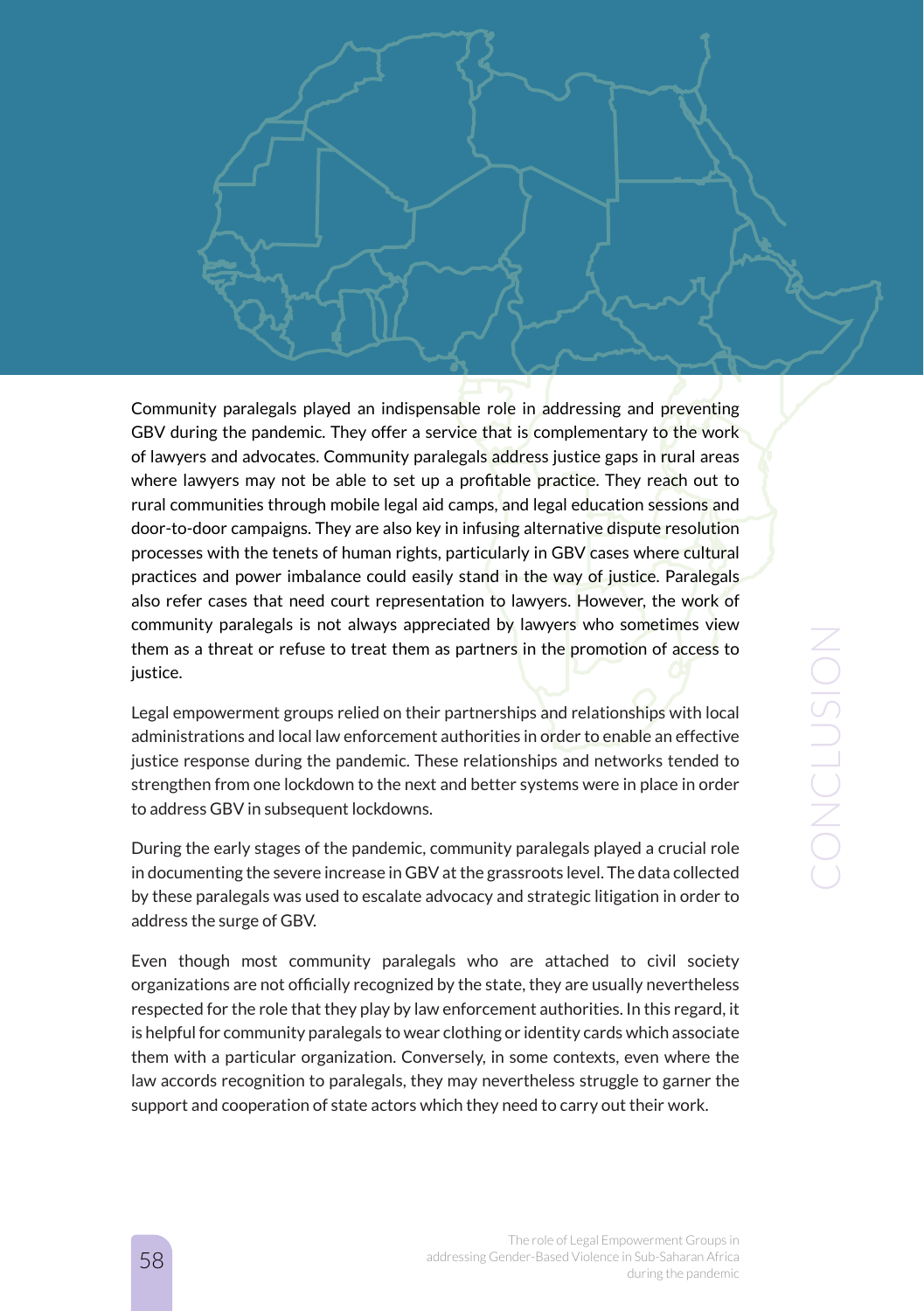Legal empowerment organizations that rolled out COVID-19 GBV responses in collaboration with previously trained community paralegals reported stronger and more effective initial responses than organizations that placed reliance on untrained and inexperienced community members. The GBV crisis during the pandemic highlighted the need for state-funded training and facilitation of community paralegals. At present, training of community paralegals is limited to the training that can be offered within the resources of civil society organizations. These trainings are usually only a few days long and a limited number of participants can be trained. In times of crisis, the pool of trained paralegals is very small. State-funded training will establish a 'wealth of paralegals' who can extend legal aid services and information to the furthest corners of a country. It is also important to provide community paralegals with in-depth training that will enable them to withstand the pressures of patriarchal norms and cultural expectations in their work and infuse ADR processes at the community level with a human rights-based approach. State-funded facilitation of these actors will also enable them to carry out their work with the necessary resources and tools at their disposal.

Overall, the dedication and commitment of community paralegals at the grassroots level made an undeniable difference to the GBV response which Legal Empowerment Groups were able to roll out during the pandemic. These community paralegals should be recognized for the key role that they play in enhancing access to justice to women at the community level and should be supported in their work through state-funded training and facilitation. It is important, however, to ensure that state recognition and facilitation of community paralegals do not translate into the over-regulation of these actors: they should be supported to maintain their autonomy and flexibility in order to continue to play their key role at community level.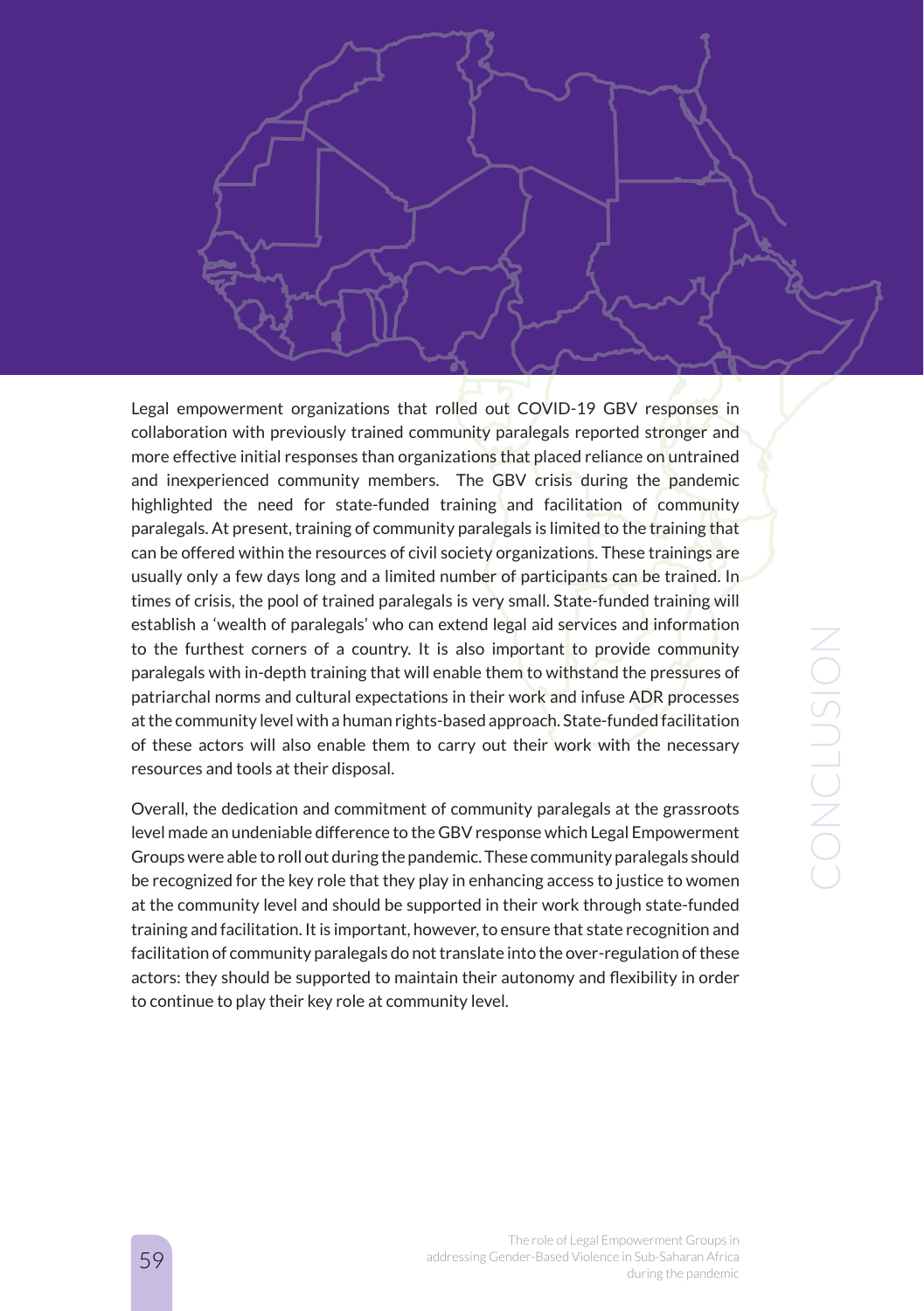# **RECOMMENDATIONS**

#### **The study makes the following recommendations to states:**

- In pursuit of Aspiration 6 of the African Union (AU) Agenda 2063, specifically the goal on the achievement of full gender equality in all spheres of life, states should increase state-funded support of services to GBV survivors, particularly through the establishment and maintenance of shelters and cash transfers to survivors. States should also establish specialized GBV courts and police GBV desks in countries where these do not yet exist.
- Informal justice actors, including community paralegals, play an indispensable role on addressing GBV in times of crisis and emergency. State-sponsored training and facilitation of community paralegals will enable them to enhance access to justice even more in times of crisis. In pursuit of Aspiration 3 of the AU Agenda 2063 on good governance, democracy, human rights, justice and the rule of law, states should increase their budgetary allocation for the improvement of access to justice, particularly through the work of community paralegals.
- Also in pursuit of Aspiration 3 of AU Agenda 2063, states should lead the way in ensuring that community paralegals are recognized and respected for the key role that they play in making justice accessible. This can be done through the adoption of laws and policies which recognize and define their role coupled with statements from government leaders calling on communities, law enforcement agencies and the legal fraternity to recognize these actors.
- There is need for increased collaboration and dialogue between the legal fraternity and community paralegals in order to ensure collaboration and an appreciation of the complementary roles that these actors play in the pursuit of access to justice to all. Such dialogues could be facilitated by the judiciary alongside civil society.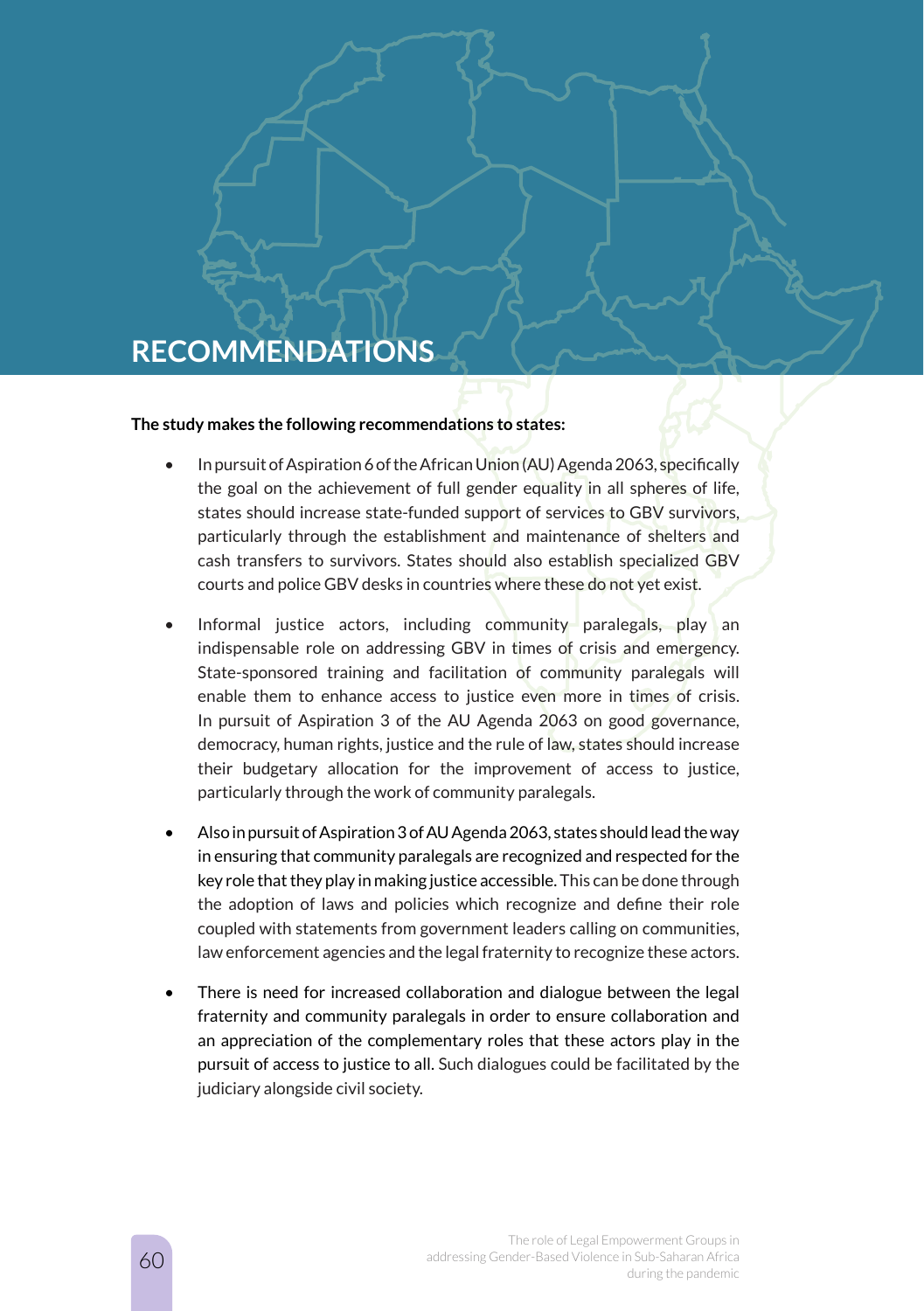

**Key recommendations to CSOs and grassroots justice organizations:**

- There is need for in-depth training and sensitization of community paralegals on gender justice and gender equality to enable these actors to be change agents who challenge the patriarchal status quo in their own communities, including in traditional ADR processes.
- In the absence of formal or community-level recognition of community paralegals in a particular state, Legal Empowerment Groups are recommended to produce clothing and identity cards that will serve to associate community paralegals with the organizations they work with.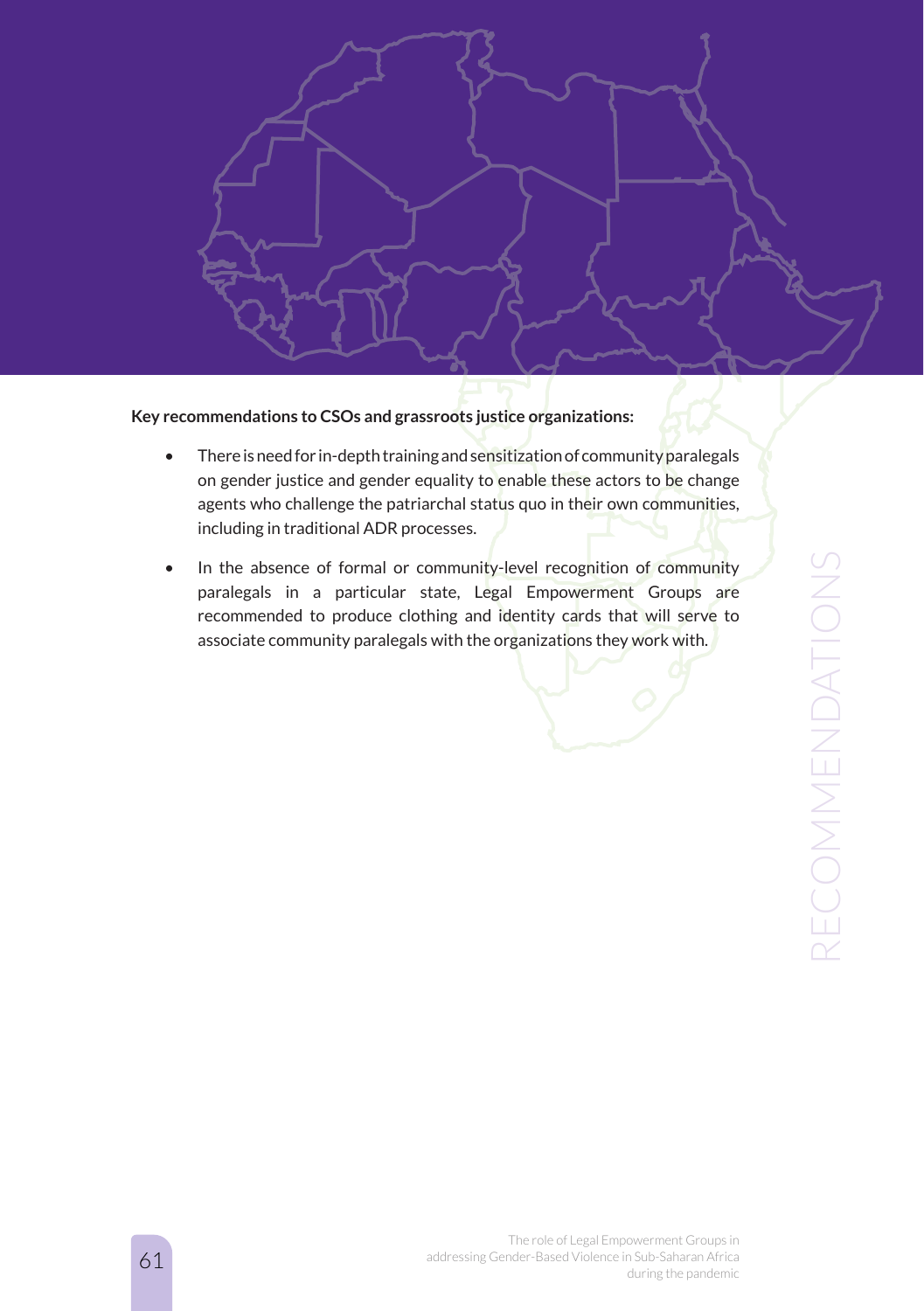# **ANNEX I: About participating organizations**

#### • **Centre for Rights Education and Awareness, Kenya**

The Center for Rights Education and Awareness is a national non-governmental women's rights organization currently operating out of Kenya as one of its member countries. It was founded in 1999 and aims to create greater access to justice for women and girls and eliminate gender based violence and all forms of violence against women and girls. CREAW uses innovative, holistic and grassroots approaches to address issues surrounding the welfare of women and girls and engage with both men and women to advocate for better conditions. The group focuses on limiting the impact of structures which undermine the advancement and prosperity of women and girls such as suppressive and discriminatory practices and attitudes and laws adopted in the region. CREAW works with a number of complementary institutions and groups in order to meet their goals and are members of the National Gender Based Violence (GBV) working group coordinated by the National Gender and Equality Commission (NGEC), the National Women's Steering Committee and Solidarity for African Women's Rights (SOAWR).

#### • **Informal Workers' Organisation, Sierra Leone**

The Informal Workers' Organisation is a civil society non-governmental organization based in Sierra Leone. The organization seeks to restore dignity, humanity and advocate for the rights of marginalized communities with a focus on domestic workers in particular. IWO implements a variety of different grassroots programs which aim to aid domestic workers and members of vulnerable communities as they navigate issues relating to access to justice and human rights. The organization uses lawyers and paralegals to assist domestic workers and others in need of representation or legal aid. In addition to providing legal aid services, the organization also works to advocate for issues such as unfair living conditions and treatment of domestic workers and have been featured in a series of radio and television programs in hopes of bringing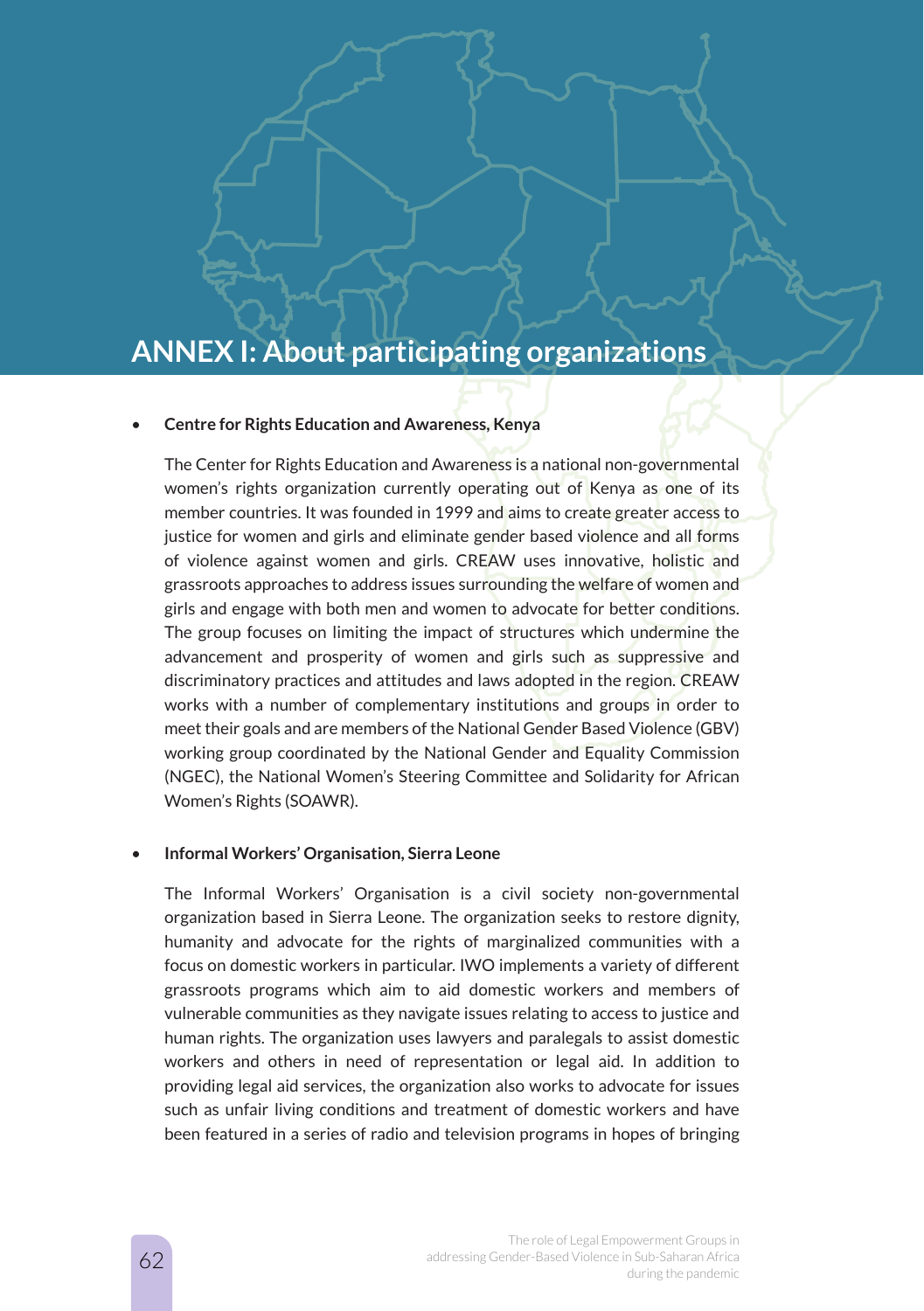light to the plight of domestic and informal workers. Since its inception, IWO has trained hundreds of domestic workers, stakeholders and activists on how to challenge institutions and workplaces which seek to undermine the rights of informal workers. Additionally, the group has established several mechanisms which function to aid in the daily lives of informal workers such as the creation of savings groups and modern training centers.

#### • **FIDA Uganda**

FIDA Uganda is a non-profit organization that was established in 1974 as a branch of the Federación Internacional De Abogadas (FIDA), which was established in Mexico in 1944. FIDA Uganda's three main objectives are: 1) To enable women in Uganda to access quality and affordable legal services as a means to achieve human rights, gender equality, and sustainable development; 2) To promote social accountability, rule of law, and gender responsive governance at local, national, and regional level and 3) To promote accountability for the enactment and implementation of legal and policy frameworks for women's social economic justice. FIDA Uganda's approach to promoting gender equality is to tackle systemic and structural issues that promote inequality, improve legal protection for women, and support redress for human rights violations.

#### • **Kenyan Section of the International Commission of Jurists**

The Kenyan Section of the International Commission of Jurists (ICJ-Kenya) is a non-governmental, non-profit and a member-based organization. Established in 1959, ICJ-Kenya is the only autonomous national section of ICJ based in Geneva, Switzerland. It is registered as a Society under the Societies Act, Chapter 108, Laws of Kenya. The organization has a membership drawn from the Bar and the Bench. ICJ-Kenya has a well-defined organizational identity comprising its vision, mission, and organizational values. The organization envisions a just, inclusive,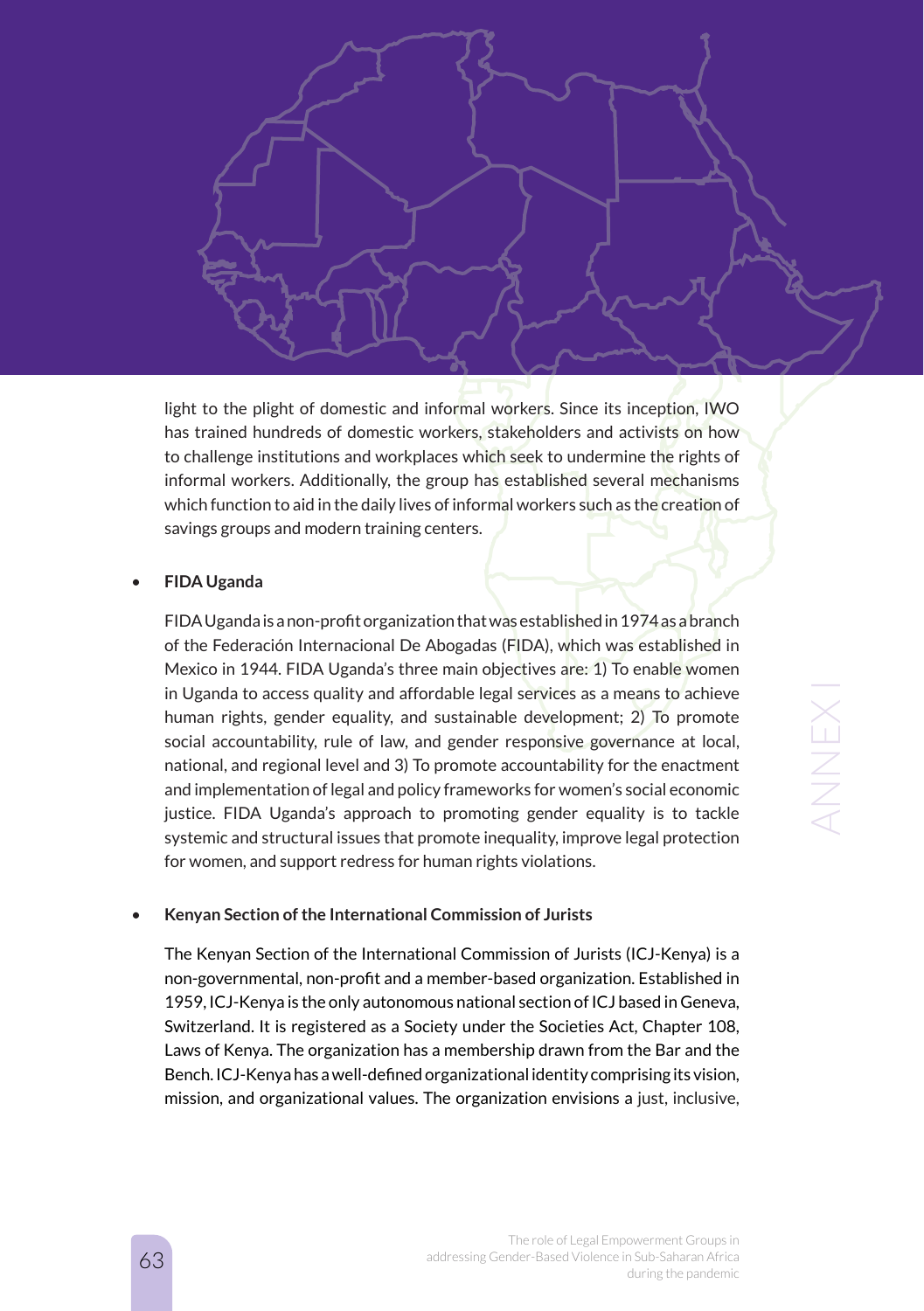

#### • **Kenya Human Rights Commission**

The Kenya Human Rights Commission (KHRC) was founded in 1992 and registered in Kenya in 1994 as a national NGO. The main aims of the group include the promotion of access to justice and human rights to all in addition to instilling a long lasting democratic culture in the country. Initially, the group focused on monitoring and highlighting human rights abuses and violations in the region. The KHRC has broadened their scope to economic, social and cultural rights and began advocating and actively engaging with state institutions to address these issues. Examples include their 2010 report highlighting abuses taking place within the LBGTQ+ community, advocating for the decriminalization of homosexuality in the country and their mediation with Kenyan police in 2004.

#### • **Legal Resources Foundation, Zimbabwe**

The Legal Resources Foundation was founded following Zimbabwe's independence in 1980 by a group of lawyers committed to protecting justice and democracy within the newly liberated nation. The foundation thus began its operations in 1985 and almost immediately took a number of steps to legitimize their plight within the region. First they created the Harare legal projects center in addition to publicizing a series of reports documenting key cases coming up relating to human rights in the region. They also introduced a pilot paralegal program aimed at increasing the availability of legal actors in peripheral and marginalized areas and bringing the law to the people. Since their inception the LRF has expanded to include 5 provincial centers and 15 Legal Advice Centers spread across the country. The LRF remains bound by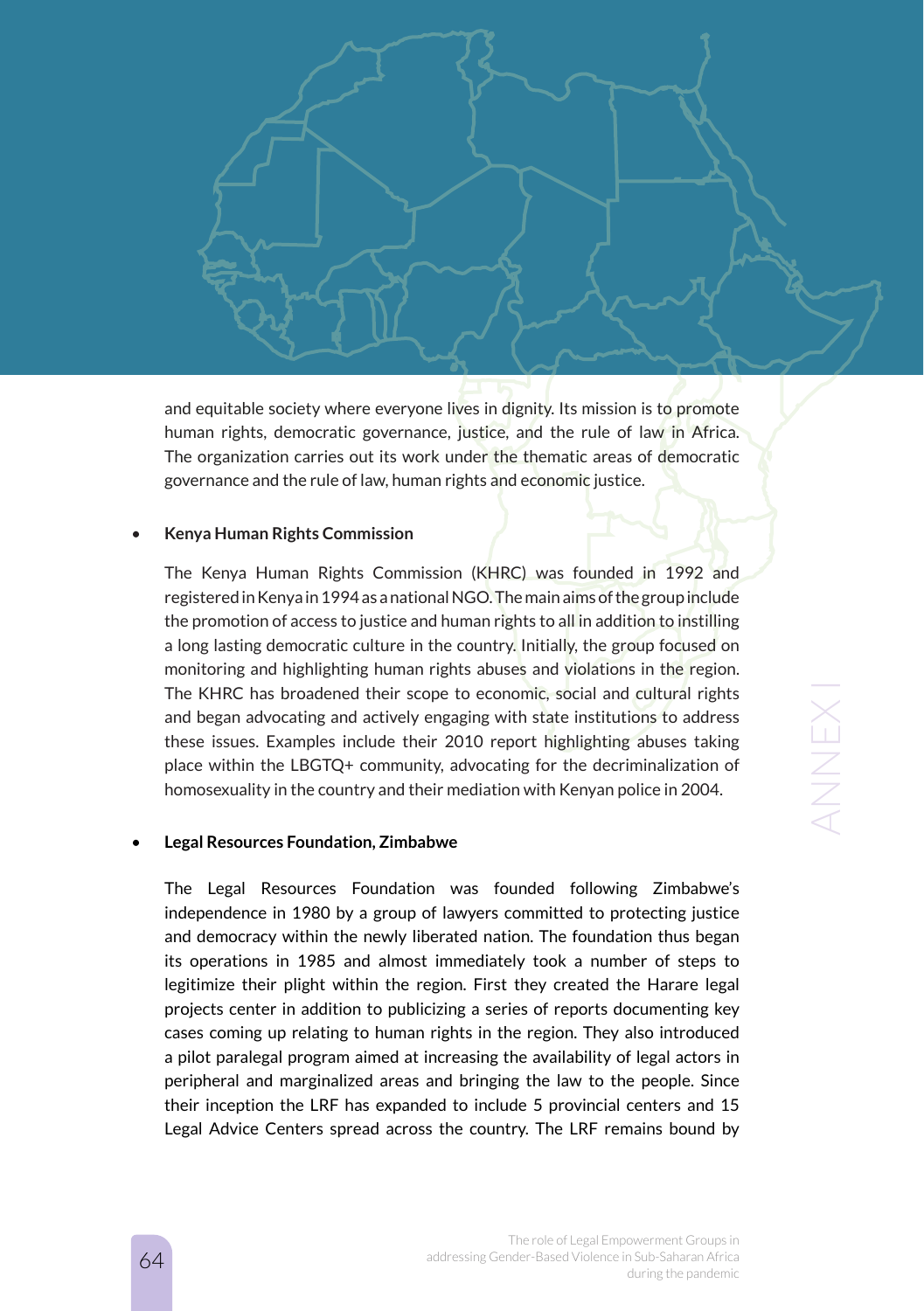their aims of providing direct and affordable legal aid and facilitating access to justice for marginalized and vulnerable communities. Another programmatic pillar of the LRF is the legal education component. LRF conducts legal education sessions within communities raising awareness on human rights at grassroot level. The publications component also complements the legal education work of the organisation. LRF produces pamphlets which simplify legal provisions and the law in general. These pamphlets are further translated and distributed in communities throughout Zimbabwe. The pamphlets and resources cover a large variety of legal areas such as property rights, birth certificates, wills and HIV/ AIDS and the law. LRF also jointly produces the Zimbabwe Law Reports with the Judicial Services Commission.

#### • **Sonke Gender Justice, South Africa**

Sonke Gender Justice is a South African based non-profit organization established in 2006 which aims to strengthen the capacity of the state and its adjoining institutions in dealing with issues relating to gender-based violence, violence against women, gender mainstreaming and access to justice. Today, Sonke has established a growing presence on the African continent and also plays an active role internationally. Sonke works to create the change necessary for men, womxn, young people and children to enjoy equitable, healthy and happy relationships that contribute to the development of just and democratic societies. Sonke pursues this goal by using a human rights framework to build the capacity of government, civil society organisations and citizens to achieve gender equality, prevent gender-based violence and reduce the spread of HIV and the impact of AIDS.

Sonke and its MenEngage Africa Alliance partners work alongside a variety of international actors including United Nations agencies and other civil society organisations across 22 African countries. In South Africa, Sonke is a convener of the Masiphephe Network within Diepkloof, Soweto. This Network works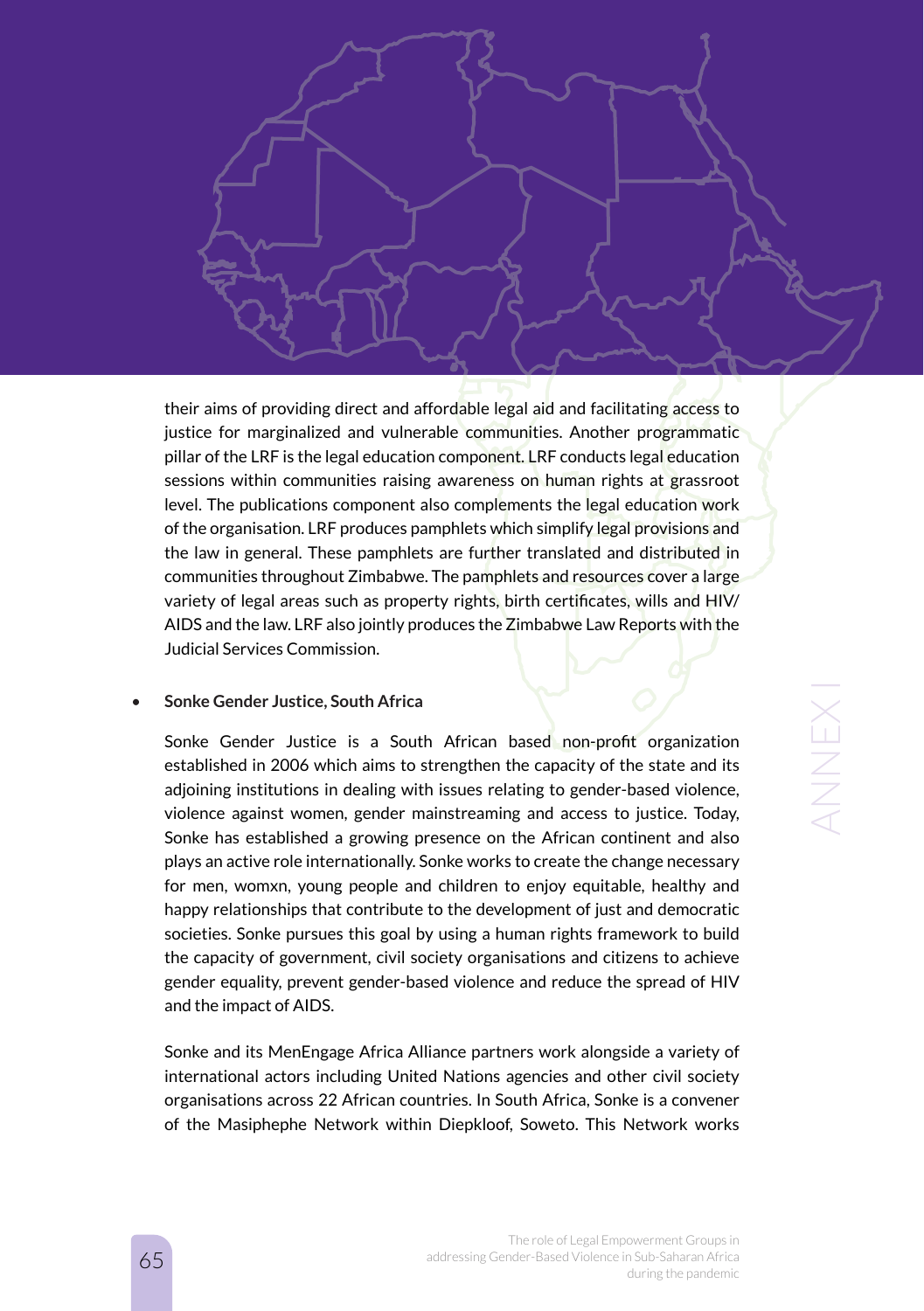towards reducing vulnerability to GBV and strengthening local governance GBV prevention and response through the collaboration of community-based stakeholders. Sonke also uses utilises several strategies to support Sonke's objectives. These include strategic litigation; conducting research; drafting legal and policy submissions; and facilitating workshops which aim to educate and empower communities.

#### • **Uganda Network on Law, Ethics and HIV and AIDS**

The Uganda Network on Law, Ethics and HIV/AIDS is a non-governmental organization established in 1995 to fight the impact of HIV/AIDS on Ugandans by advocating for laws and practices which promote access to health and legal services. As a part of their legal program, UGANET fully runs and operates legal aid clinics in 10 districts and supports over 100 paralegals operating within these centers. Additionally, the group also works in collaboration with other organizations to promote and adopt policies founded upon human rights principles within the overall health-care sector. UGANET thus aspires to strengthen the legal, human rights and ethical framework within the Ugandan healthcare sector. The group maintains a highly expansive network within Uganda composed of stakeholders, medical professionals, paralegals, patients and government workers. The group also prioritizes servicing marginalized and vulnerable communities such as the urban poor, persons with disabilities, orphans and vulnerable children and sex workers.

#### • **Women's Legal Aid Centre, Tanzania**

WLAC is a non-governmental, non-profit organization established in 1989 dedicated to empowering women and vulnerable groups to attain their rights and pursue access to justice. Some of WLAC's functions regionally and nationally include providing legal aid and empowering and educating paralegals and other legal actors operating within marginalized communities, lobbying to change discriminatory policies and engaging in consistent advocacy to educate the masses on the law in relation GBV, VAWG and vulnerable populations.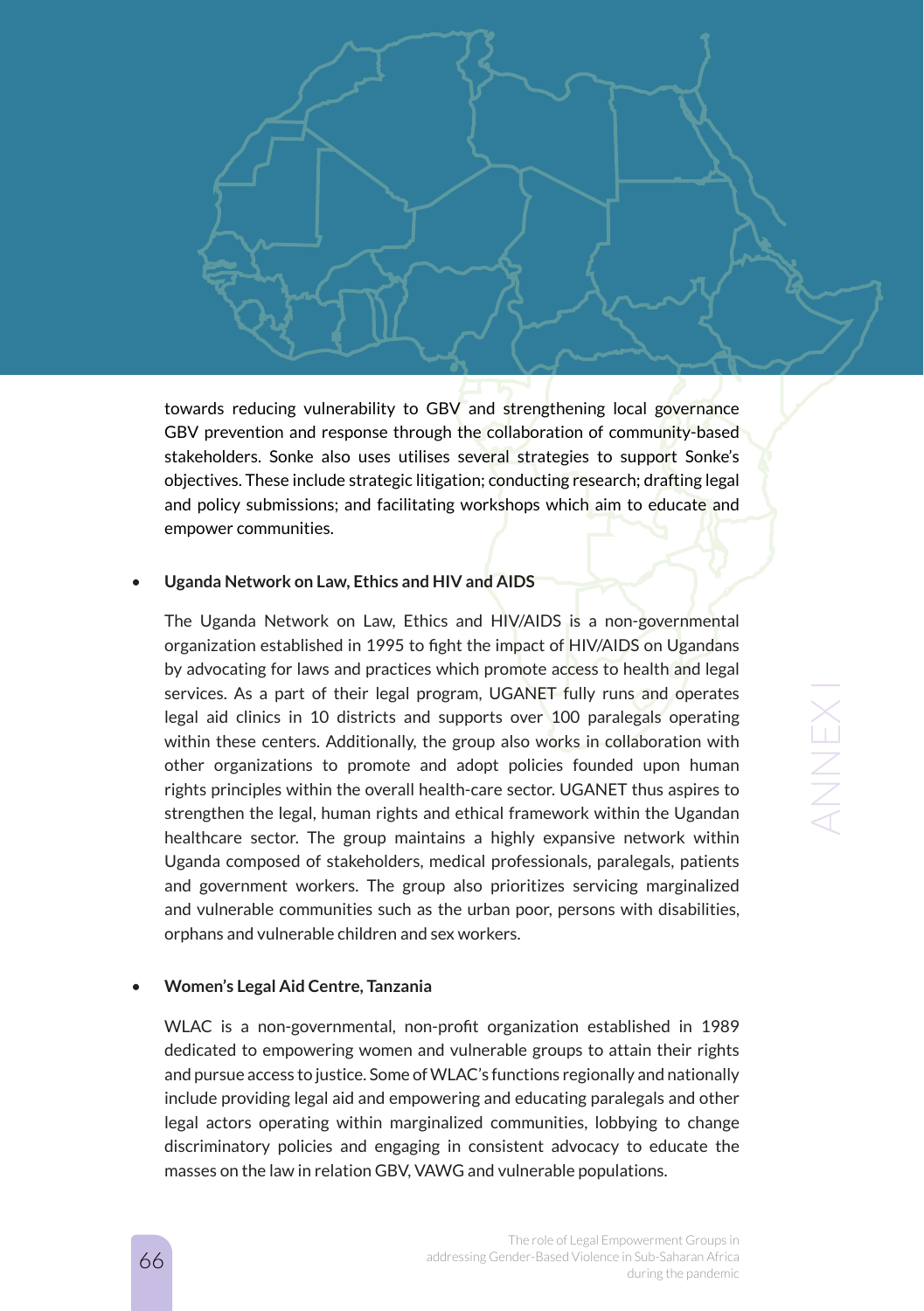

#### • **Women Safe House Sustenance Initiative, Nigeria**

Women Safe House Sustenance Initiative (Nigeria) is a non-profit organization that was established in 2016 which provides shelters, healthcare, community response centers, financial sustenance, and legal services for women and girls facing gender-based violence. Through an approach focused on 'holistic and comprehensive crisis services / interventions for survivors', the organization's mission is to protect and rehabilitate women and girls from all forms of genderbased violence in Nigeria.